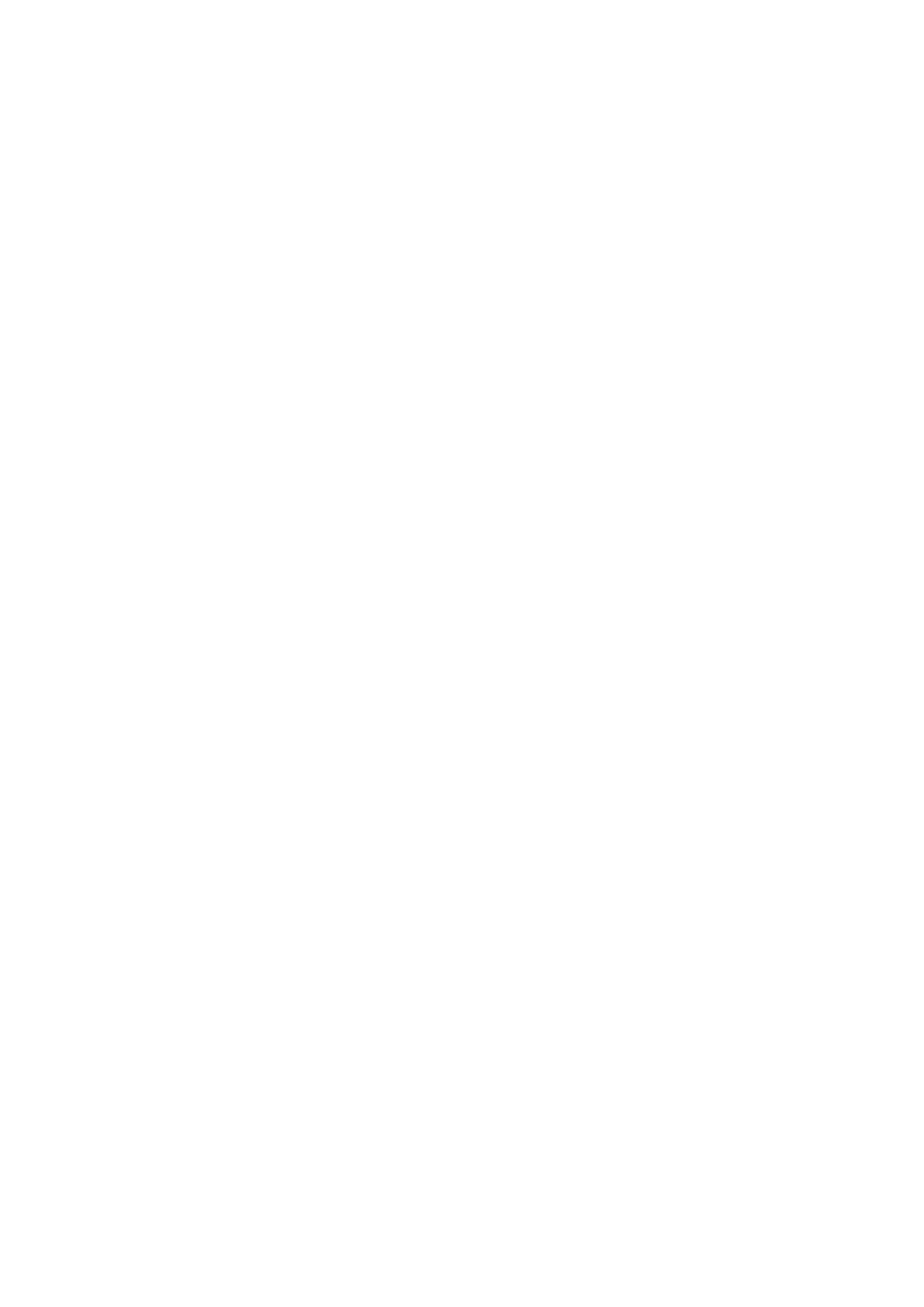Natural outdoor environment, neighbourhood social cohesion and mental health: Using multilevel structural equation modelling, streetscape and remote-sensing metrics



Yuqi Liu, Ruoyu Wang, Yi Lu, Zhigang Li, Hongsheng Chen, Mengqiu Cao, Yuerong Zhang, Yimeng Song

| PII:                  | S1618-8667(19)30521-7                      |
|-----------------------|--------------------------------------------|
| DOI:                  | https://doi.org/10.1016/j.ufug.2019.126576 |
| Reference:            | <b>UFUG 126576</b>                         |
| To appear in:         | Urban Forestry & Urban Greening            |
| <b>Received Date:</b> | 9 July 2019                                |
| <b>Revised Date:</b>  | 28 December 2019                           |
| <b>Accepted Date:</b> | 30 December 2019                           |
|                       |                                            |

Please cite this article as: Liu Y, Wang R, Lu Y, Li Z, Chen H, Cao M, Zhang Y, Song Y, Natural outdoor environment, neighbourhood social cohesion and mental health: Using multilevel structural equation modelling, streetscape and remote-sensing metrics, Urban Forestry and amp; Urban Greening (2020), doi: <https://doi.org/10.1016/j.ufug.2019.126576>

This is a PDF file of an article that has undergone enhancements after acceptance, such as the addition of a cover page and metadata, and formatting for readability, but it is not yet the definitive version of record. This version will undergo additional copyediting, typesetting and review before it is published in its final form, but we are providing this version to give early visibility of the article. Please note that, during the production process, errors may be discovered which could affect the content, and all legal disclaimers that apply to the journal pertain.

© 2019 Published by Elsevier.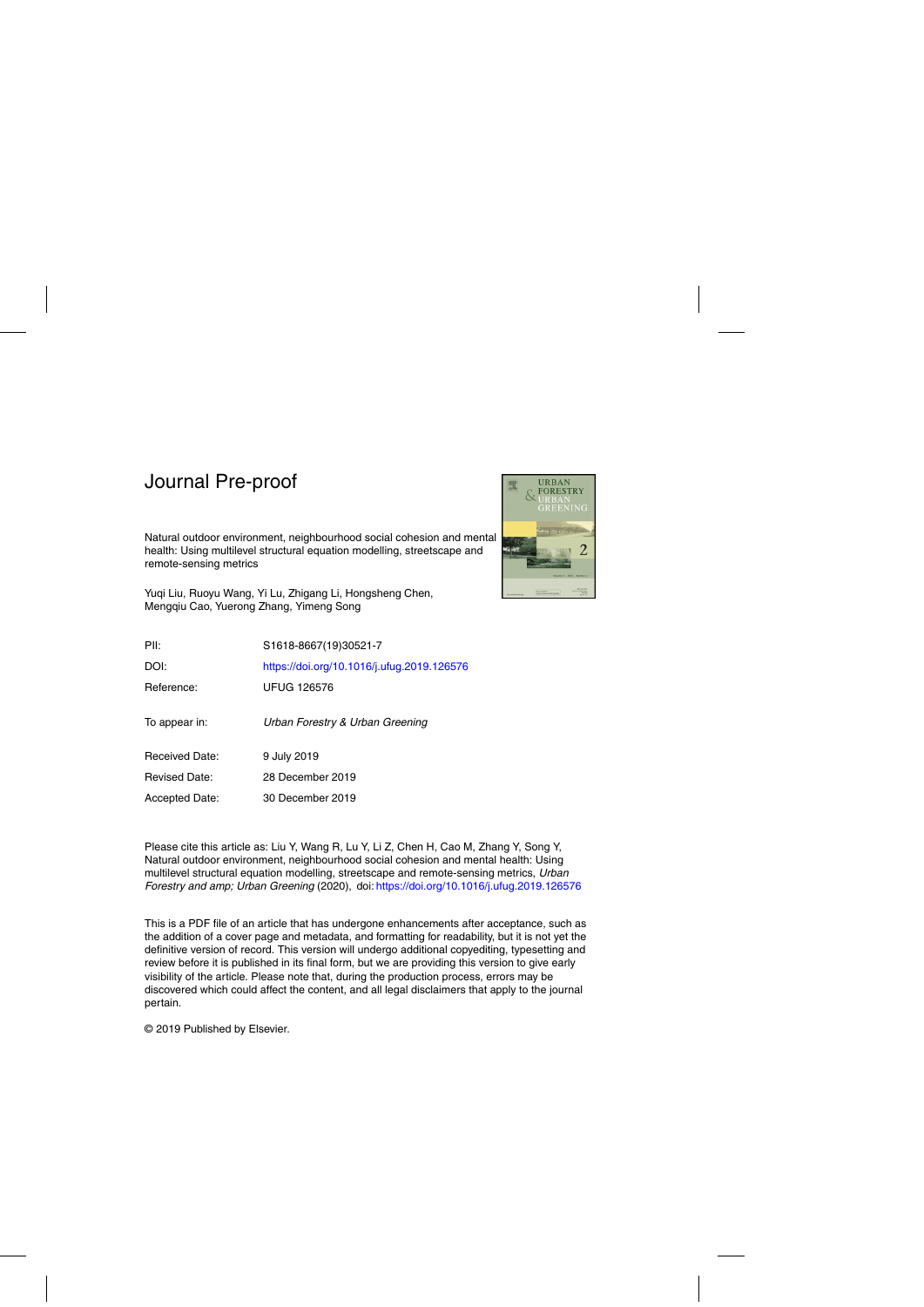### **Natural outdoor environment, neighbourhood social cohesion and mental health: Using multilevel structural equation modelling, streetscape and remotesensing metrics**

Yuqi Liu, Ruoyu Wang\*, Yi Lu, Zhigang Li\*, Hongsheng Chen, Mengqiu Cao, Yuerong Zhang,

Yimeng Song

Yuqi Liu

Department of Urban Planning and Design, The University of Hong Kong, Pokfulam Road, Hong Kong; Email: yuqiliu6@hku.hk Department of Urban Pianning and Design, The University of Hong Kong, Pokfulam Road, Hong<br>
Kong: Email: yuqiliu6@hku.hk<br>
Ruoyu Wang \* (Corresponding author)<br>
Institute of Geography, School of GeoSciences, University of Edi

Ruoyu Wang \* (Corresponding author)

Institute of Geography, School of GeoSciences, University of Edinburgh, Edinburgh, UK; Email: R.Wang-54@sms.ed.ac.uk

Yi Lua,b

a. Department of Architecture and Civil Engineering, City University of Hong Kong, Hong Kong;

b. City University of Hong Kong Shenzhen Research Institute, Shenzhen, China

Email: yilu24@cityu.edu.hk

Zhigang Li\*\* (Corresponding author)

Department of Urban and Rural Planning, School of Urban Design, Wuhan University, Wuhan, Hubei Province, China; Email: zhigangli@whu.edu.cn

Hongsheng Chen

1 Architecture School, Southeast University, Nanjing, Jiangsu, China;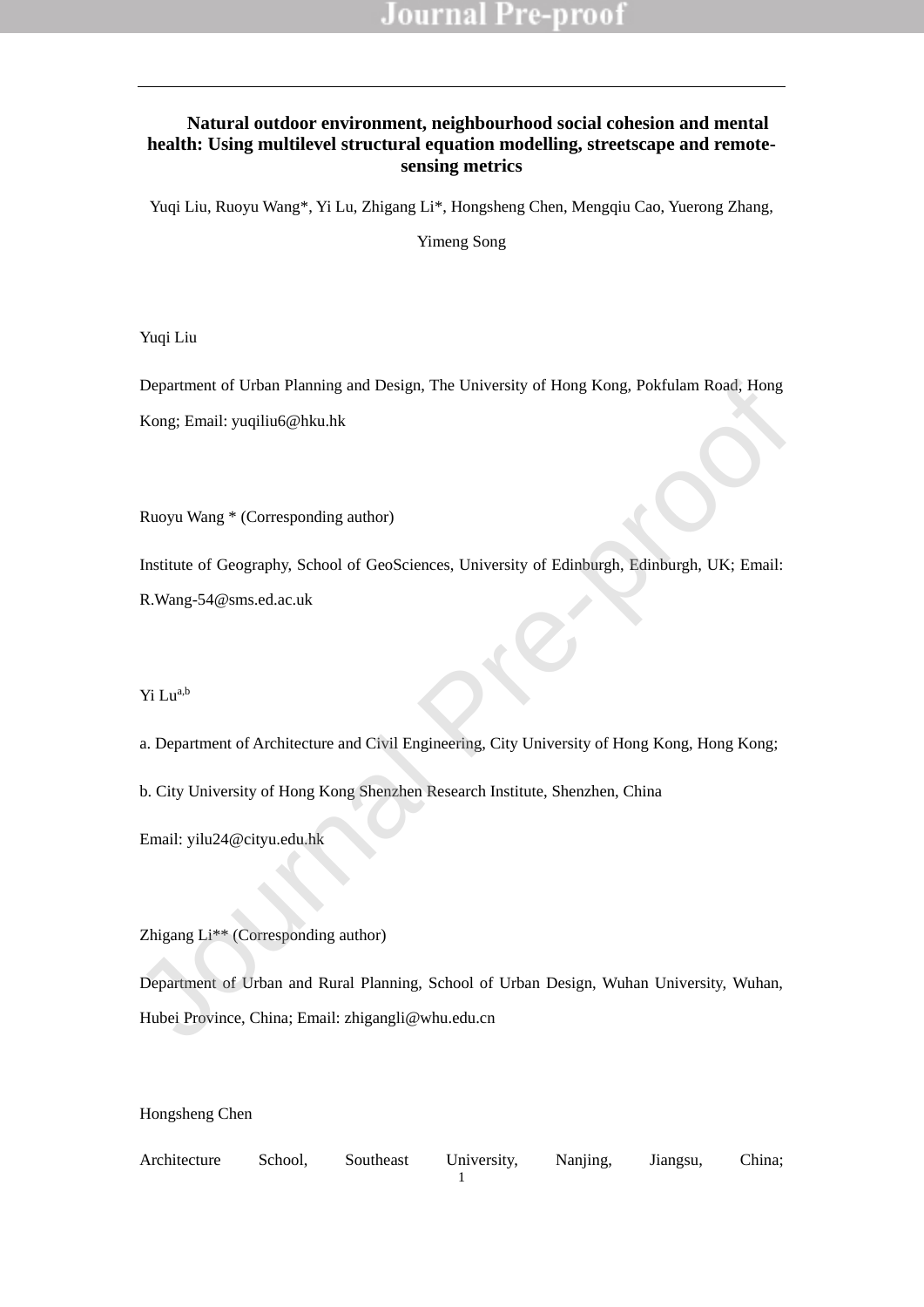Email: chen.hongsheng@seu.edu.cn

#### Mengqiu Cao<sup>a,b</sup>

a. School of Architecture and Cities, University of Westminster, London NW1 5LS, UK;

b. Bartlett School of Planning, University College London, London WC1H 0NN, UK; Email: m.cao@westminster.ac.uk; mengqiu.cao.13@ucl.ac.uk

#### Yuerong Zhang<sup>a,b</sup>

a. Bartlett School of Planning, University College London, Gower Street, London WC1H 0NN, UK b. Centre for Advance Spatial Analysis, University College London, Gower Street, London WC1E 6BT, UK; Email: yuerong.zhang.14@ucl.ac.uk Yuerong Zhang<sup>alo</sup><br>
1. Bartlett School of Planning, University College London, Gower Street, London WC1H 0NN, UK<br>
1. Bartlett School of Planning, University College London, Gower Street, London WC1E<br>
1. OBT, UK; Email: yue

#### Yimeng Song

Department of Geography and Resource Management, The Chinese University of Hong Kong, Shatin, Hong Kong; Email: yimengsong@link.cuhk.edu.hk

#### **Highlights**

- Street view(SV) greenness influenced mental health directly by its visual effect.
- SV greenness affected mental health indirectly through attachment and community participation.
- SV blueness influenced mental health in a direct manner only.
- Surrounding green and blue space were positively and directly associated with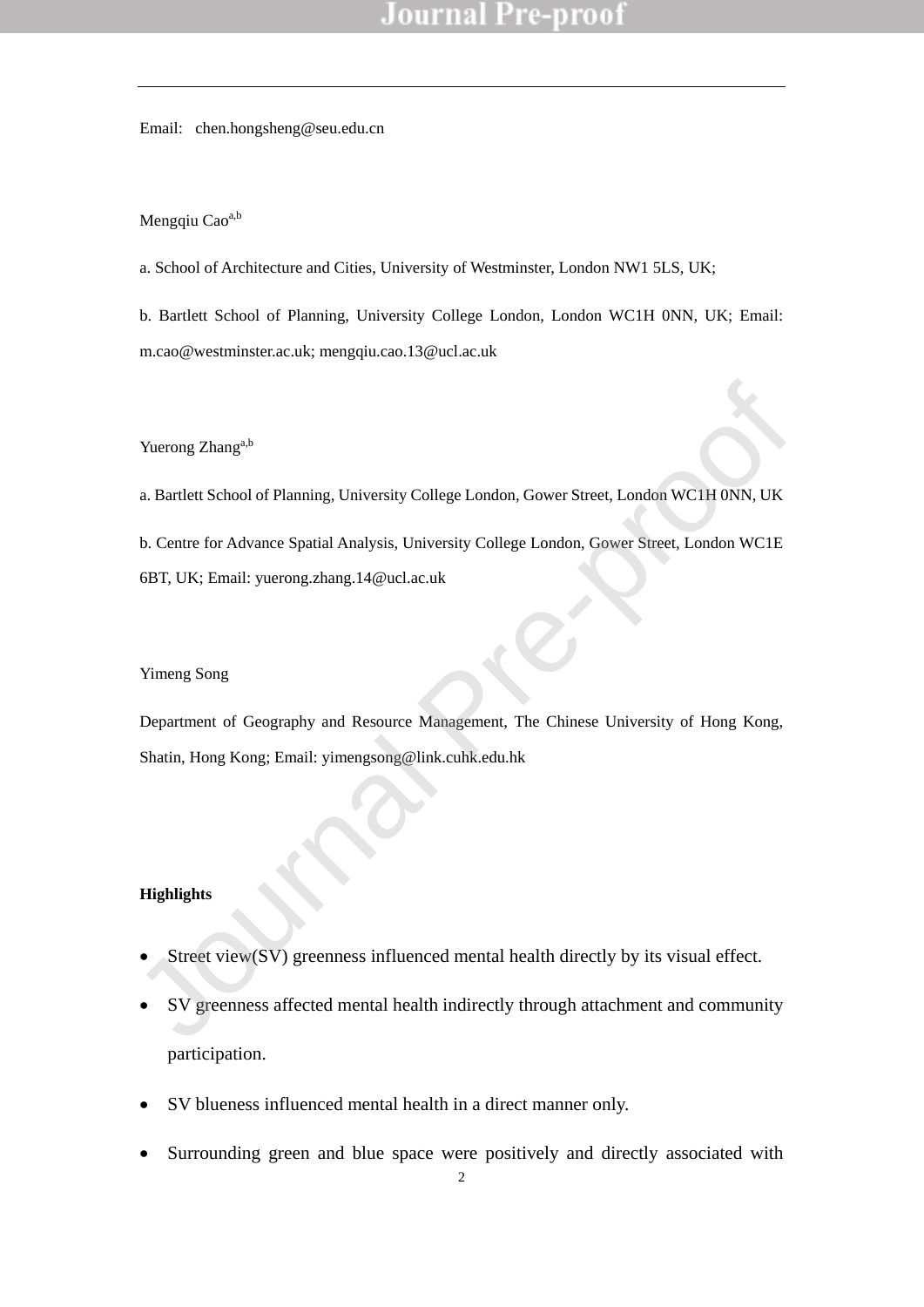mental health.

#### **Abstract**

Although a growing body of research has explored the relationship between neighbourhood natural outdoor environments and mental health, most studies have measured neighbourhood natural outdoor environments from a bird's-eye perspective, rather than measuring the visual experience of green and blue space that individuals have at the ground level. In addition, few studies have investigated how different dimensions of neighbourhood social cohesion mediates the relationship between the natural outdoor environment and mental health. To bridge these gaps, we examined the relationship between neighbourhood natural outdoor environments and individuals' mental health in Guangzhou, China, using a combination of questionnaire survey data, streetscape and remotesensing metrics, and multilevel structural equation modelling. More particularly, this study explored the mediating effects of three dimensions of neighbourhood social cohesion (i.e. neighbourhood attachment, neighbourly interaction, and community participation). The results indicate that neighbourhood green space and blue space are both positively associated with individuals' mental health. Neighbourhood street greenery exerts beneficial effects on mental health, directly by its visual effect, and indirectly by improving neighbourhood attachment and community participation. Neighbourhood street-view blue space and surrounding green (blue) space also has a positive influence on mental health, but it does so in a direct manner only. This study contributes to our knowledge by estimating the mediating impacts of three dimensions of neighbourhood social cohesion and applying both streetscape and remote-sensing metrics of visible green space and blue space within neighbourhoods. oution entrolomients from a bitu sevel perspective, future tuan measuing the visual experience of<br>green and blue space that individuals have at the ground level. In addition, few studies have<br>investigated how different dim

**Keywords:** Neighbourhood green space and blue space, Mental wellbeing, Neighbourhood social cohesion, Streetscape metric, Remote-sensing metric, Multilevel structural equation models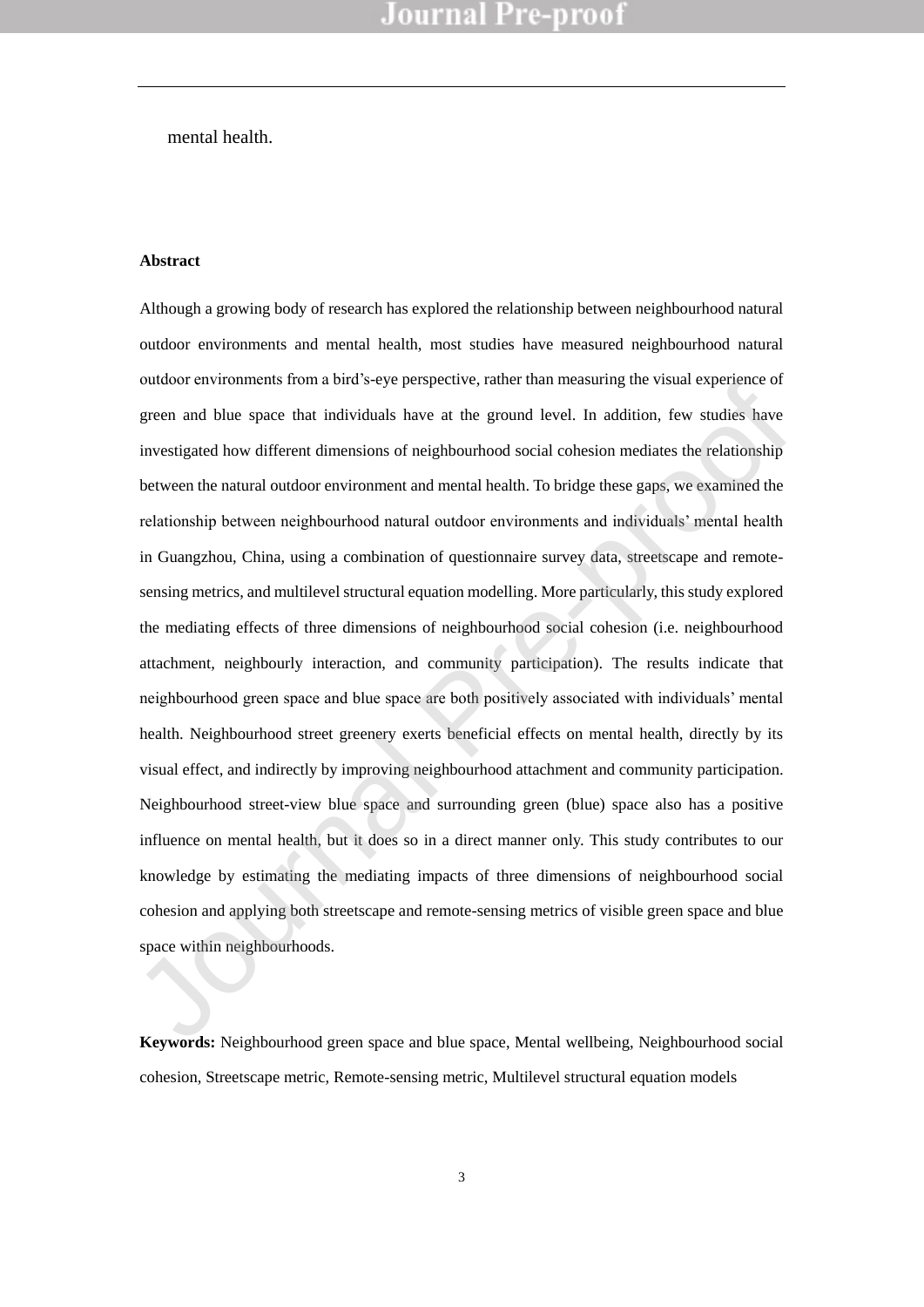#### **1. Introduction**

A natural environment is beneficial to the health and well-being of urban dwellers. The beneficial effects of such environments have long been recognised and applied in the fields of urban planning and public health, dating back to the first practice of building public parks in England in the 19th century (Barton et al., 2015). More recently, a number of guidelines have been issued by international health organisations that emphasise the significant benefits of neighbourhood natural outdoor environments for individuals' physical and mental health (WHO, 2016, WHO, 2017). For example, the World Health Organisation (WHO, 2010) suggested that physical activity in neighbourhood natural outdoor environments can help to reduce depression and stress. Such environments invite local people to expose themselves to green spaces and exercise more regularly.

Many empirical studies have shown that exposure to neighbourhood natural outdoor environments, such as green and blue spaces, positively influences people's mental health (Hartig et al., 2014, van den Berg et al., 2017, de Bell et al., 2017, Dzhambov et al., 2018). Furthermore, scholars have proposed several pathways to explain the relationship between exposure to neighbourhood natural outdoor environments and mental health. These pathways include mitigating exposure to environmental stressors, restoring attention, facilitating recovery from stress, encouraging physical activity and facilitating social cohesion (Hartig et al., 2014, de Bell et al., 2017, Markevych et al., 2017, Haeffner et al., 2017). Most of these pathways have been widely tested, including the mitigation of exposure to stressors (Hartig et al., 2014, Markevych et al., 2017, de Vries et al., 2013), restoration of attention (Ulrich et al., 1991, van den Berg et al., 2010, Thompson et al., 2012), facilitation of recovery from stress (Hartig et al., 1991) and encouragement of physical activities (Bauman et al., 2012, Liu et al., 2017a). Nevertheless, little research has been done to investigate the pathway of facilitation for social cohesion (Maas et al., 2009, de Bell et al., 2017). Such research has been especially lacking in the context of cities in developing countries, which are commonly characterised by rapid urbanisation and high population densities. example, the World Health Organisation (WHO, 2010) suggested that physical activity in<br>neighbourhood natural outdoor environments can help to reduce depression and stress. Such<br>environments invite local people to expose t

To date, empirical evidence has been inconclusive concerning the positive relationship between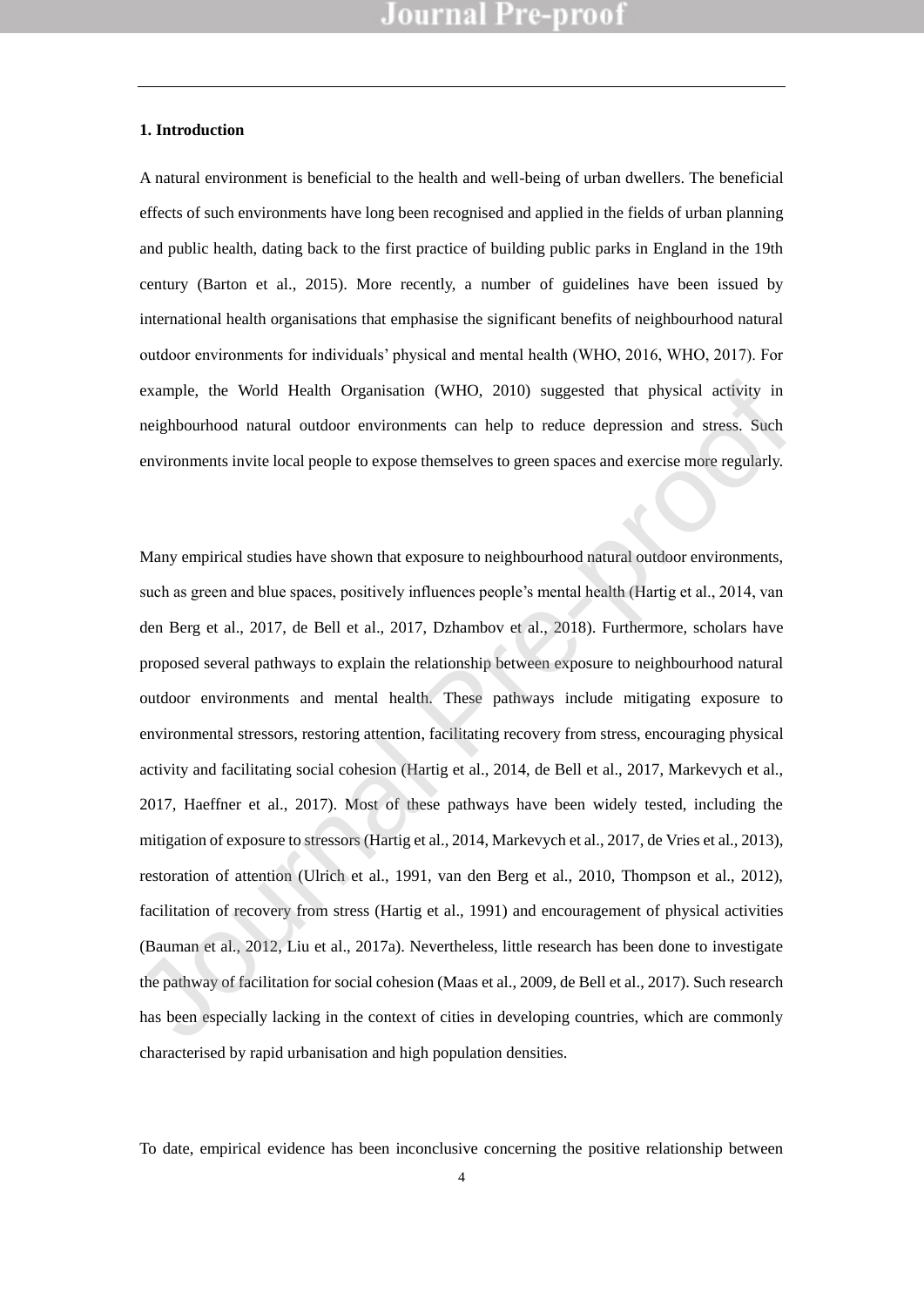neighbourhood natural outdoor environments and mental health. Several studies have reported no statistically significant association (Alcock et al., 2015, Boers et al., 2018, Gascon et al., 2017). An important reason for these inconclusive findings may be that existing measures of neighbourhood green and blue spaces are unable to capture the actual degrees of exposure that individuals have to such spaces. The most widely used measures are derived from remote sensing images. These images are based on indicators of vegetation and water (McFeeters, 1996) and the classification of images into land use categories (Helbich et al., 2018). Such remotely sensed measures of urban green cover and water cover are unable to accurately assess individuals' daily exposure to natural environments (Lu, 2018, Ye et al., 2018). For one thing, the low resolution of remote sensing data (e.g., 50 meters) may lead to biased estimations of indicators (Yang et al., 2003). For instance, small-scale green spaces within neighbourhoods cannot be accurately captured and classified into proper land use categories by low-resolution remote sense images. In addition, satellite images reveal a bird's eye perspective, rather than the ground-level visual perspective that individuals actually have on the green and blue spaces around them (Helbich et al., 2018, Ye et al., 2018).

To overcome these constraints, this study used streetscape images and remote-sensing metrics to examine the relationship between neighbourhood natural outdoor environments and individuals' mental health in Guangzhou, China, a city characterised by rapid urbanisation, a large migrant population and a high population density. This study has two major contributions. First, we measured the eye-level exposure to green and blue spaces within neighbourhoods, as grounded in street view images and deep learning techniques. Second, we developed a questionnaire to capture the multi-dimensional nature of neighbourhood social cohesion (i.e., neighbourhood attachment, neighbourly interaction, and community participation). Unlike earlier measures, which have only assessed neighbourhood social cohesion in one dimension. In this study, we focused on how three different dimensions of neighbourhood social cohesion mediate the association of neighbourhood natural outdoor environments and mental health. and water over all analote to accuracity assess interviations tany exposite to natural entrolomients<br>
(Lu, 2018, Ye et al., 2018). For one thing, the low resolution of remote sensing data (e.g., 50 meters)<br>
may lead to bia

#### **2. Literature review**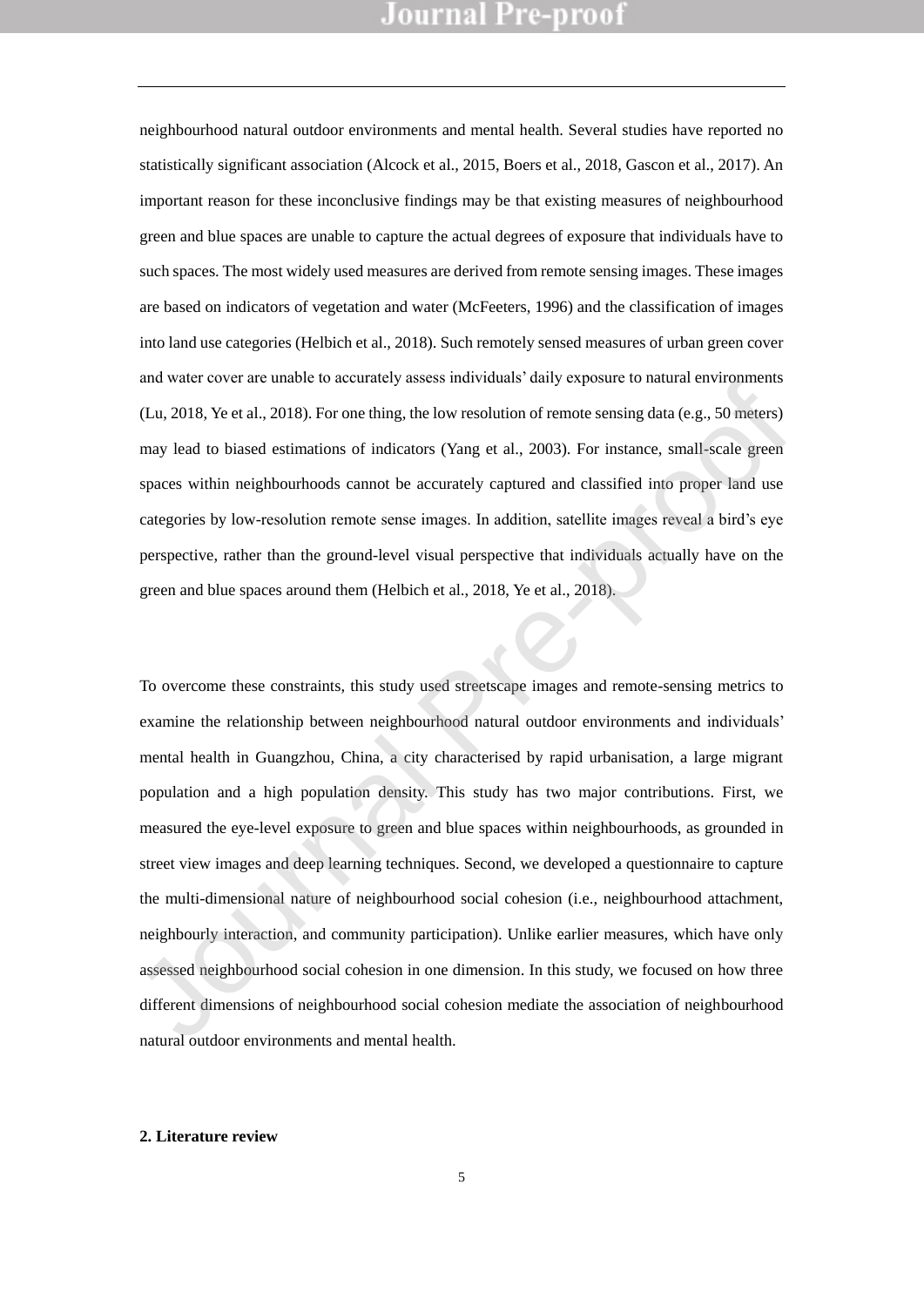#### **2.1 Neighbourhood natural outdoor environment exposure and mental health**

'Mental health' refers to a state of well-being in which individuals can effectively utilise their own ability to work productively, deal with the stress of daily life and contribute to their own communities (Kawachi and Berkman, 2001). Diminished mental health is a significant precursor of a range of chronic physical and mental diseases. Levels of mental health have been commonly measured by several classical scales, including the General Health Questionnaire (GHQ-12) (Goldberg and Hillier, 1979), the Short Warwick Edinburgh Mental Well-being Scale (Tennant et al., 2007) and the EQ-5D questionnaire (Group, 1990). In addition to being influenced by biological factors, mental health is also affected by the characteristics of residential environments, such as population density and land use diversity (Patel et al., 2007, Sugiyama et al., 2008, Gale et al., 2011). Neighbourhood natural outdoor environments, especially green spaces and blue spaces, have been found to significantly contribute to individuals' mental health (Laumann et al., 2003, Nielsen and Hansen, 2007, Karmanov and Hamel, 2008, Hartig et al., 2014, Nutsford et al., 2016, van den Berg et al., 2017, Dzhambov et al., 2018, de Keijzer et al., 2019).

When studying the positive association between neighbourhood green space and mental health, researchers have mainly focused on the accessibility and quality of green space. Scholars have applied various measurements of green space availability (Markevych et al., 2017), including the widely used measure of the green space coverage rate in buffer areas surrounding people's homes (e.g., a 1 km circular network buffer) (Maas et al., 2009, Beyer et al., 2014, Astell-Burt et al., 2014). Other measures of green and blue space include the euclidean distance to the nearest green space (Nutsford et al., 2009) and the subjective presence of green space within a given distance (Sugiyama et al., 2008). As has been demonstrated in several studies, residents with convenient access to green space commonly report a lower incidence of psychological disorders and mental illnesses (Nielsen and Hansen, 2007, Astell-Burt et al., 2014, Hartig et al., 2014, van den Berg et al., 2017, Dzhambov et al., 2018). Furthermore, the quality of green space may also play an important role in maintaining mental health. One study reported that the quality rather than the quantity of neighbourhood green spaces was significantly associated with mental health among residents in Perth, Australia (Francis al., 2007) and the EQ-5D questionnaire (Group, 1990). In addition to being influenced by biological<br>factors, mental health is also affected by the characteristics of residential environments, such as<br>population density and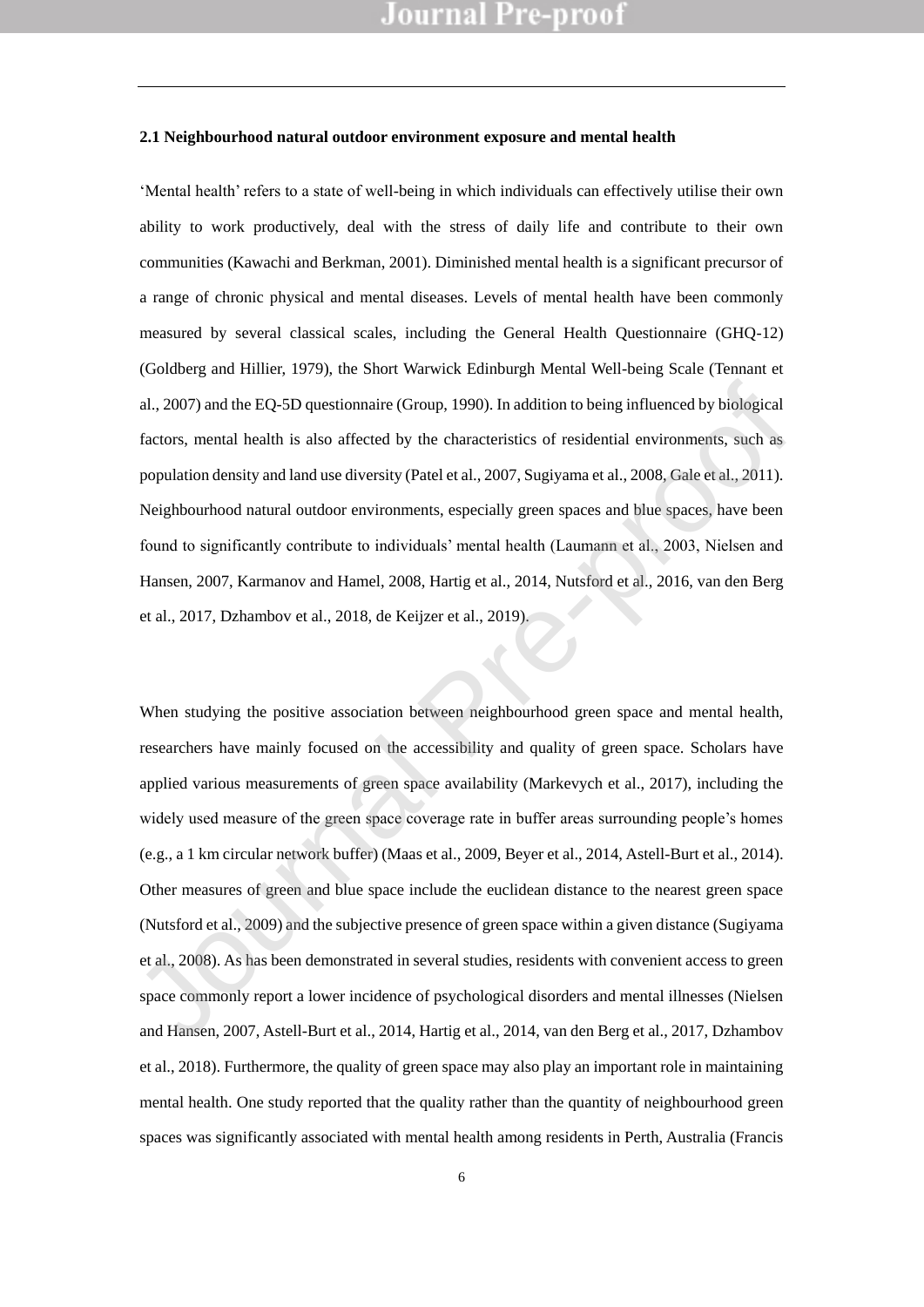et al., 2012).

Exposure to neighbourhood blue space also has significant emotional effects and direct health benefits. Visible waterscapes in neighbourhoods serve as therapeutic spaces that can reduce distress by serving as peaceful backdrops to everyday life (Laumann et al., 2003, Pretty et al., 2005, Karmanov and Hamel, 2008). Comparing two groups of participants, Laumann et al. (2003) found a higher level of attentiveness in participants who viewed a costal environment video than in those who viewed an urban environment video. Karmanov and Hamel (2008) conducted a study in urban neighbourhoods of the Netherlands, and found that visible blue space served to reduce stress and enhance positive moods. Pretty et al. (2005) suggested that the proximity to blue space contributes to physical activities, which reduce blood pressure and anxiety. However, these health impacts of blue space remain unconfirmed, as some empirical studies have found no significant associations between blue space and physical or mental health (Foley and Kistemann, 2015, Nutsford et al., 2016, Gascon et al., 2017, Dempsey et al., 2018). who viewed an urban environment video. Karmanov and Hamel (2008) conducted a study in urban<br>neighbourhoods of the Netherlands, and found that visible blue space served to reduce stress and<br>enhance positive moods. Pretty et

# **2.2 The mediating impact of neighbourhood social cohesion on the relationship between neighbourhood natural outdoor environment and mental health**

Existing studies have proposed several potential pathways for the mechanisms by which neighbourhood natural outdoor environments may influence mental health (Markevych et al., 2017). We have identified three such pathways of influence from the existing literature. First, as a restorative environment, neighbourhood natural outdoor environment offers individuals opportunities to view plants and waterscapes, and generates positive emotions and feelings of being away from everyday life in individuals (Hartig et al., 2014, Nowak et al., 2014, Wang et al., 2019c). Natural environment helps residents to overcome negative thoughts and emotions, thereby greatly improves residents' capacity to deal with stress. Second, neighbourhood natural outdoor environments offer attractive settings that encourage physical activity, which in turn has great psychological and physiological benefits (Astell-Burt et al., 2014). Third, we suggest that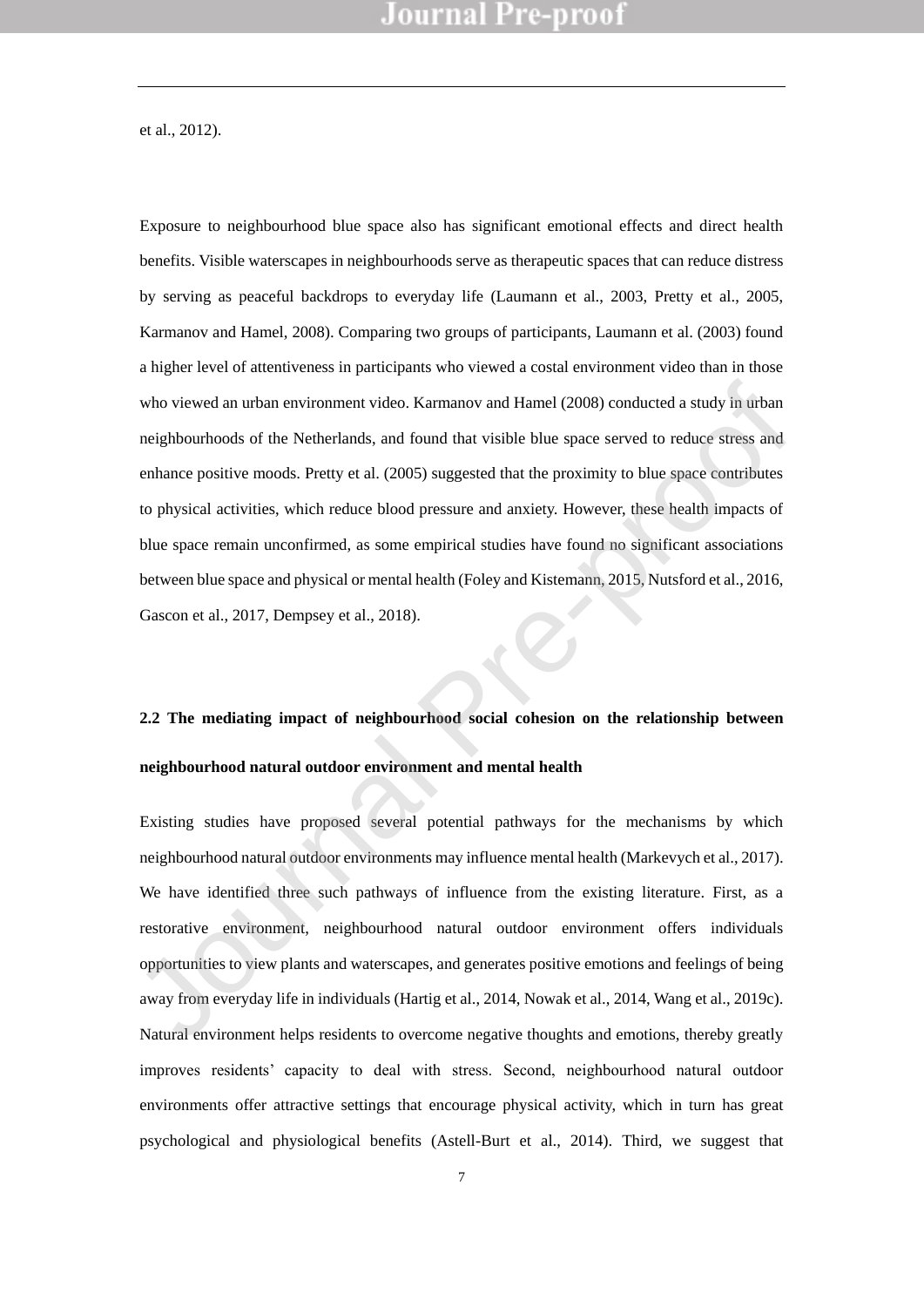cultivating neighbourhood social cohesion is another mechanism through which green and blue space affects individuals' mental health (Maas et al., 2009, de Vries et al., 2013).

Social cohesion has been defined in several ways (Forrest and Kearns, 2001, Friedkin,2004, Kearns and Forrest, 2000). Existing definitions consistently allude to territorial belonging, social networks, common values and civic participation. To provide conceptual clarity, scholars have divided neighbourhood social cohesion into three components, including neighbourhood attachment, neighbourly interaction, and community participation (Forrest and Kearns, 2001). Each component may influence mental health in different ways. Through the daily use of natural outdoor spaces, individuals foster neighbourhood attachment, and thereby benefit from its relaxation effect (i.e. place-as-relaxation) and achieve restoration from depleted emotional states (Scannell and Gifford, 2010, Lewicka, 2011, Scannell and Gifford, 2017). Neighbourhood natural outdoor areas also provide settings for individuals to meet and interact, through which individuals can escape from daily stressors or seek help from neighbours (Forrest and Kearns, 2001, Sugiyama et al., 2008, Maas et al., 2009, Peters et al., 2010). For example, individuals actively interacting with neighbours often feel they can exchange information and find support in dealing with mental health problems (Kawachi et al., 1999, Berkman et al., 2000). Community participation provides feelings of being valued and respected, and thereby has a positive effect on mental health (Greiner, et al., 2004, Berry et al., 2007, Ding et al., 2015). For instance, Ding et al. (2015) found that a higher level of past community participation was associated with better mental health next year based on a panel analysis of Australia. Therefore, individuals residing in socially cohesive neighbourhoods can better cope with the stress of daily life, and they tend to report higher levels of mental health. neighbourly interaction, and community participation (Forrest and Kearns, 2001). Each component<br>may influence mental health in different ways. Through the daily use of natural outdoor spaces,<br>individuals foster neighbourho

In the past, most empirical studies on this topic have focused on examining only the first two mechanisms (positive emotions and physical activity) (Hartig et al., 2014, Nowak et al., 2014, Astell-Burt et al., 2014), neglecting the third mechanism (social cohesion). The handful of studies that have considered the mechanism of neighbourhood social cohesion have generated mixed results. Some scholars have indicated that social interaction mediated the positive relationship between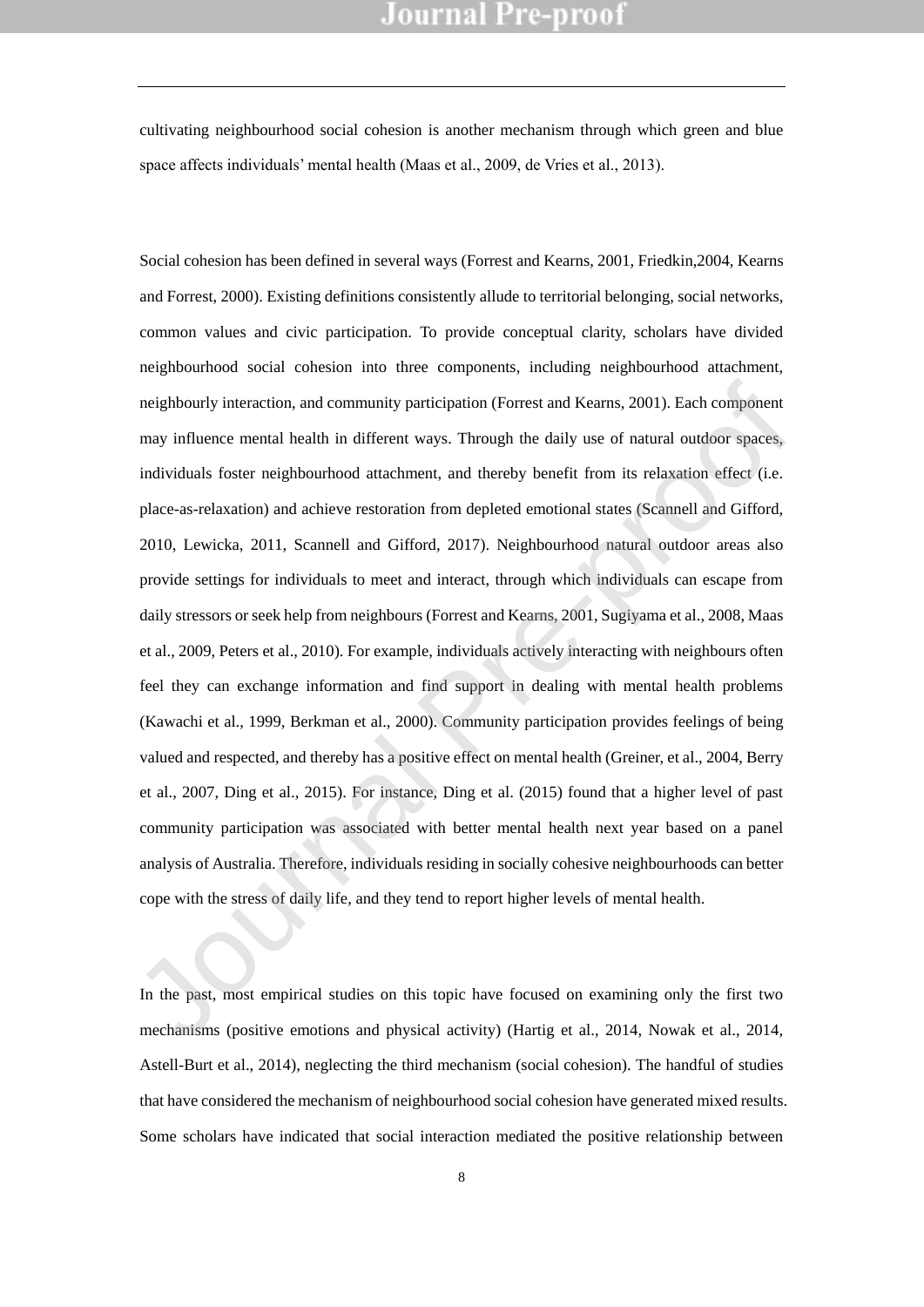green space and mental health (Maas et al., 2009, de Vries et al., 2013). However, other researchers have argued that neighbourhood social interaction is unlikely to serve as a mediating factor (Triguero-Mas et al., 2015). This divergence in findings might be caused by different methods to measure social cohesion (Maas et al., 2009). As a multidimensional concept, neighbourhood social cohesion involves a range of aspects, including neighbourhood attachment, neighbourly interaction, and community participation (Forrest and Kearns, 2001). Therefore, it is of great importance to test the three dimensions of neighbourhood social cohesion respectively when examining its impacts on mental health.

#### **2.3 Research in a Chinese context**

To date, only a handful of studies have explored the relationship between exposure to neighbourhood natural outdoor environments and individual health outcomes in urban China (Su et al., 2016, Jia et al., 2018, Lu, 2018, Helbich et al., 2019, Liu et al., 2019a, Liu et al., 2019b). The majority of the existing studies conducted in Chinese cities have estimated only the relationship between neighbourhood green space and individual health outcomes (Su et al., 2016, Jia et al., 2018). For instance, Jia et al. (2018) collected survey data in communities of Bengbu, Anhui Province, and they identified a mediating role of physical exercise in the relationship between exposure to neighbourhood green space and the risk of cardiovascular diseases among elderly residents. However, few academic studies have examined the effects of neighbourhood blue space on mental health in China, or the mediating effects of neighbourhood social cohesion. 2.3 Research in a Chinese context<br>
To date, only a handful of studies have explored the relationship between exposure to<br>
neighbourhood natural outdoor environments and individual health outcomes in urban China (Su et<br>
al

Several empirical studies in China have indicated that residential green space has a protective effect on individuals' health in high-density cities (Liu et al., 2017a, Ma et al., 2017, Xiao et al., 2017). In addition, residential green space has been found to be positively associated with residents' participation in physical activities, interaction with neighbours and emotional attachment to neighbourhoods (Lu, 2018, Liu et al., 2017a, , Liu et al., 2017b, Liu et al., 2019c, Zhu and Fu, 2017, Wu and Dong, 2013). Therefore, we hypothesise that green space within a neighbourhood is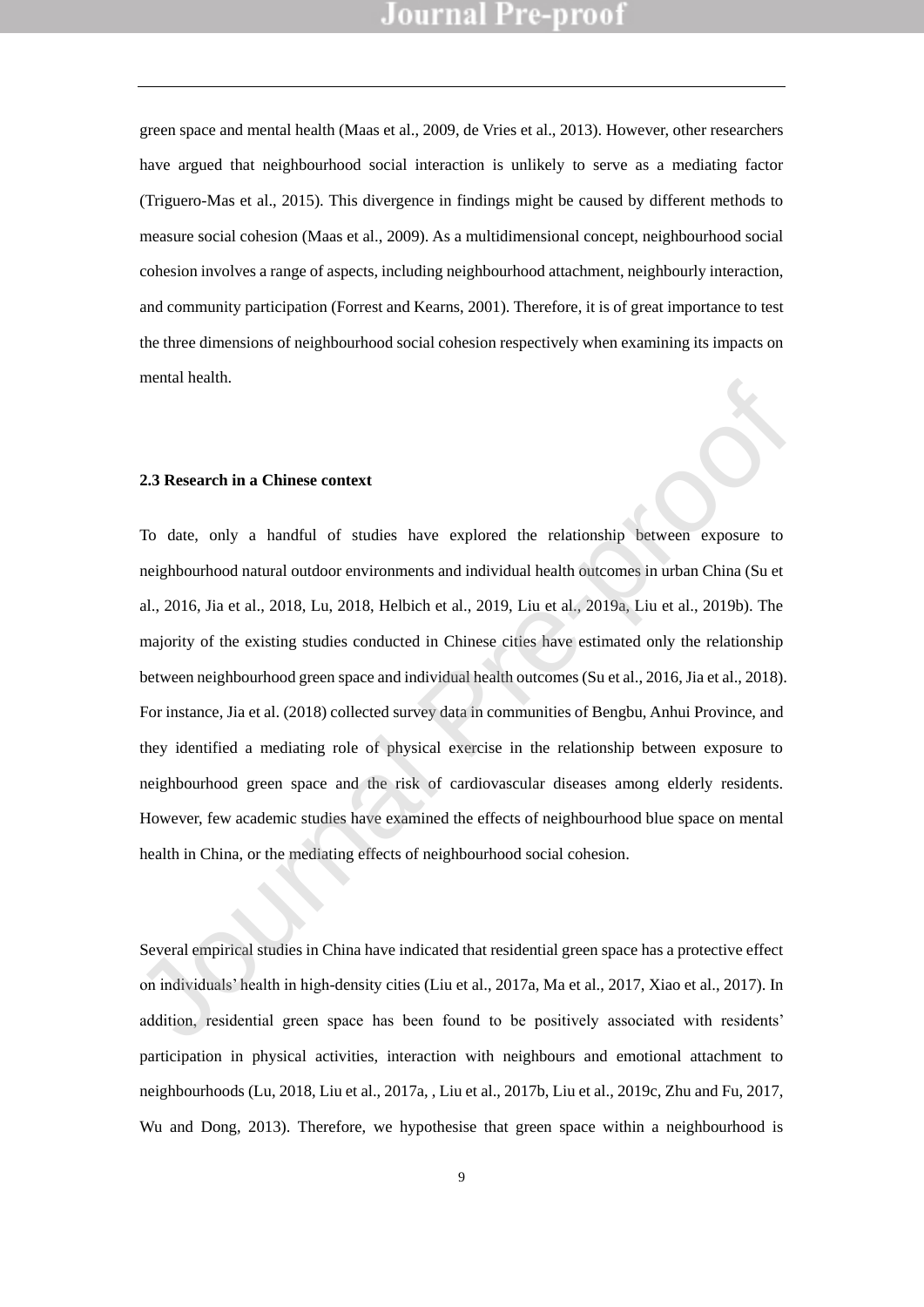associated with better mental health **(***Hypothesis 1***)**. Moreover, we propose a second hypothesis that neighbourhood blue space is positively related to individuals' mental health **(***Hypothesis 2***)**. Finally, we propose that the three dimensions of social cohesion mediates the relationship between a neighbourhood's natural outdoor environment and residents' mental health **(***Hypothesis 3***)**.

\*\*\*\*\*\*\*\*\*\*\*\*\*\*\*\*\*\*\*\*\*\*\*\*\*\*\*\*\*\*\*\*\*Insert Figure 1 here\*\*\*\*\*\*\*\*\*\*\*\*\*\*\*\*\*\*\*\*\*\*\*\*\*\*\*\*\*\*\*\*\*

#### **3. Data and methods**

#### **3.1 Study area and population**

The main data in this study were collected from a questionnaire survey carried out in Guangzhou from June to August 2015. The survey team selected the sampled respondents through a multi-stage, stratified sampling technique that was probability-proportionate to population size. First, we randomly chose 23 residential neighbourhoods (*she qu*) from 7 inner-city and inner-suburb area districts (Huangpu, Yuexiu, Haizhu, Panyu, Baiyun, Tianhe and Liwan) in Guangzhou, China (Figure 2). Second, we randomly selected 50 households from each sampled neighbourhood using the systematic sampling method, and then chose one member of each household using the Kish grid method. Finally, the survey generated 1,150 valid respondents in total. 3. Data and methods<br>
3.1 Study area and population<br>
The main data in this study were collected from a questionnaire survey carried out in Guangzhou<br>
from June to August 2015. The survey team selected the sampled responden

\*\*\*\*\*\*\*\*\*\*\*\*\*\*\*\*\*\*\*\*\*\*\*\*\*\*\*\*\*Insert Figure 2 here\*\*\*\*\*\*\*\*\*\*\*\*\*\*\*\*\*\*\*\*\*\*\*\*\*\*\*\*\*\*\*\*\*\*

#### **3.2 Measurement of variables**

#### **3.2.1 Mental health**

In our Guangzhou questionnaire survey, mental health was measured by the 12-item version of the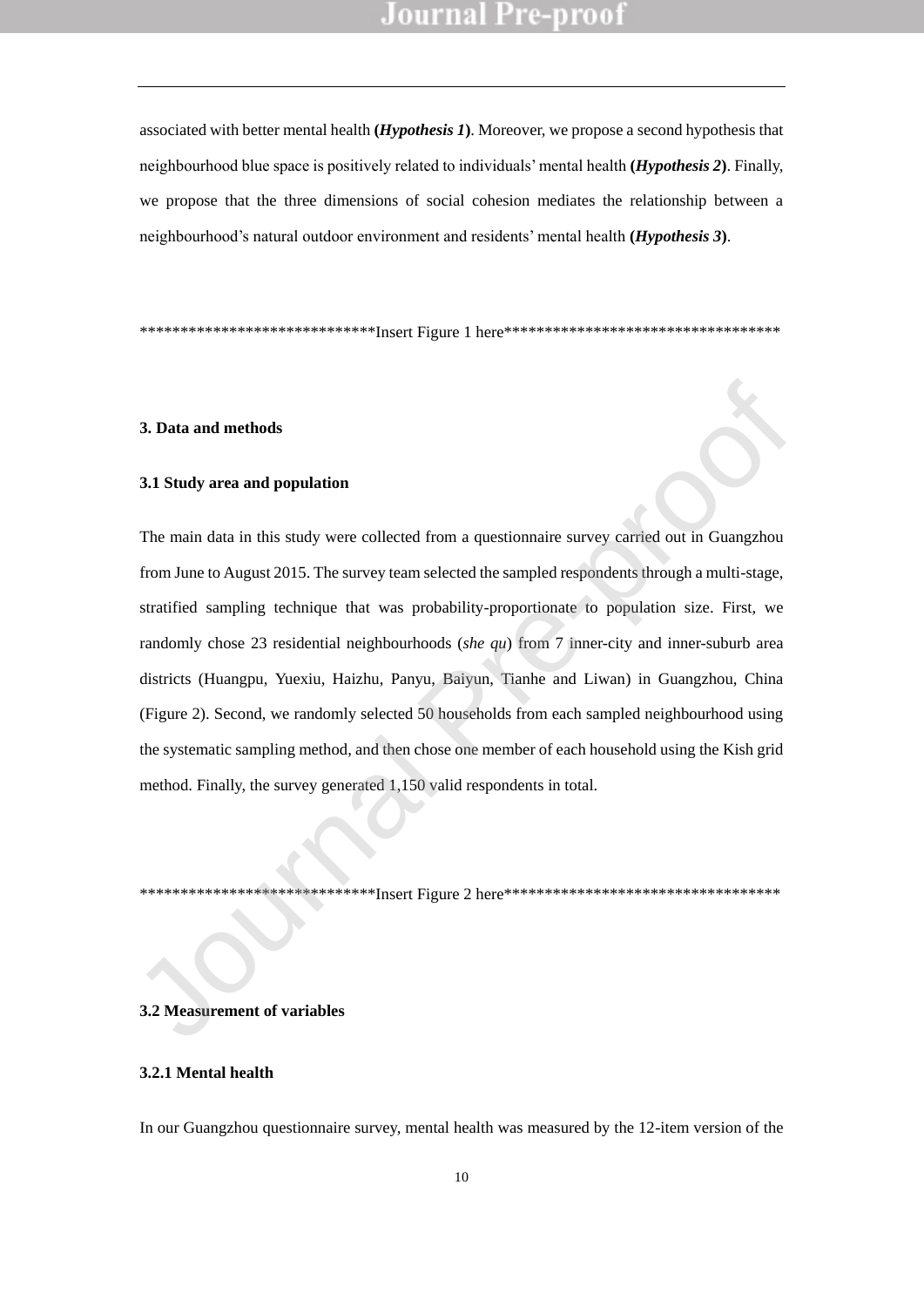GHQ-12. The respondents were asked to rate how often they had experienced mental problems, such as feelings of nervousness, unhappiness, or depression, over the previous week (Chan, 1985, Li et al., 2007). A 4-point Likert-type scale ranging from 1 (*never*) to 4 (*always*) was used for each item. The total score for these items ranged from 12 to 48. The positive items were corrected from 1 (*always*) to 4 (*never*), and the negative items were corrected from 4 (*always*) to 1 (*never*). Therefore, a higher total score suggested a worse mental health status. Cronbach's alpha for the total score in the GHQ-12 was 0.82 for the entire sample, which indicated satisfactory internal consistency. The overall GHQ-12 score was treated as a continuous variable (Hauck and Rice, 2004, Netuveli et al., 2008).

#### **3.2.2 Neighbourhood natural outdoor environment**

#### *Capturing neighbourhood street view greenness and blueness using street view data*

The neighbourhood natural outdoor environment was measured by indicators of street view greenness and blueness. In this study, 'green space' refers to areas of grass and trees in the images, and 'blue space' refers to rivers and lakes. We measured street view greenness and blueness for each sampled neighbourhood using a large number of street view images collected in 2015. These images were obtained from Tencent Maps, which is the equivalent of Google Maps in China (Tencent Maps, 2015). This mapping application has the most comprehensive street view service database, with the largest image coverage (Long and Liu, 2017), and it offers rich information on the actual scenery from various positions. Building on the OpenStreetMap project (Arsanjani et al., 2015), we created sampling points along the road network at 100 meter intervals, and the street view pictures were retrieved through the Tencent street view application programming interface. To simulate a 360° view that surrounds a person at each sampled point, we downloaded four street view images, one for each of the four main cardinal directions (i.e., 0°, 90°, 180° and 270°) (Helbich et al., 2019, Wang et al., 2019a, Wang et al., 2019b). The size of each image was 480×320 pixels, and 125,656 street view images were obtained from the study area. Consistency, The overall Oricy-12 score was treated as a commitous variance chaots and Kee, 200-<br>
Netwoli et al., 2008).<br>
Seture is al., 2008).<br>
Seture is al., 2008).<br>
Seture in a transmit outdoor environment<br>
Capturing n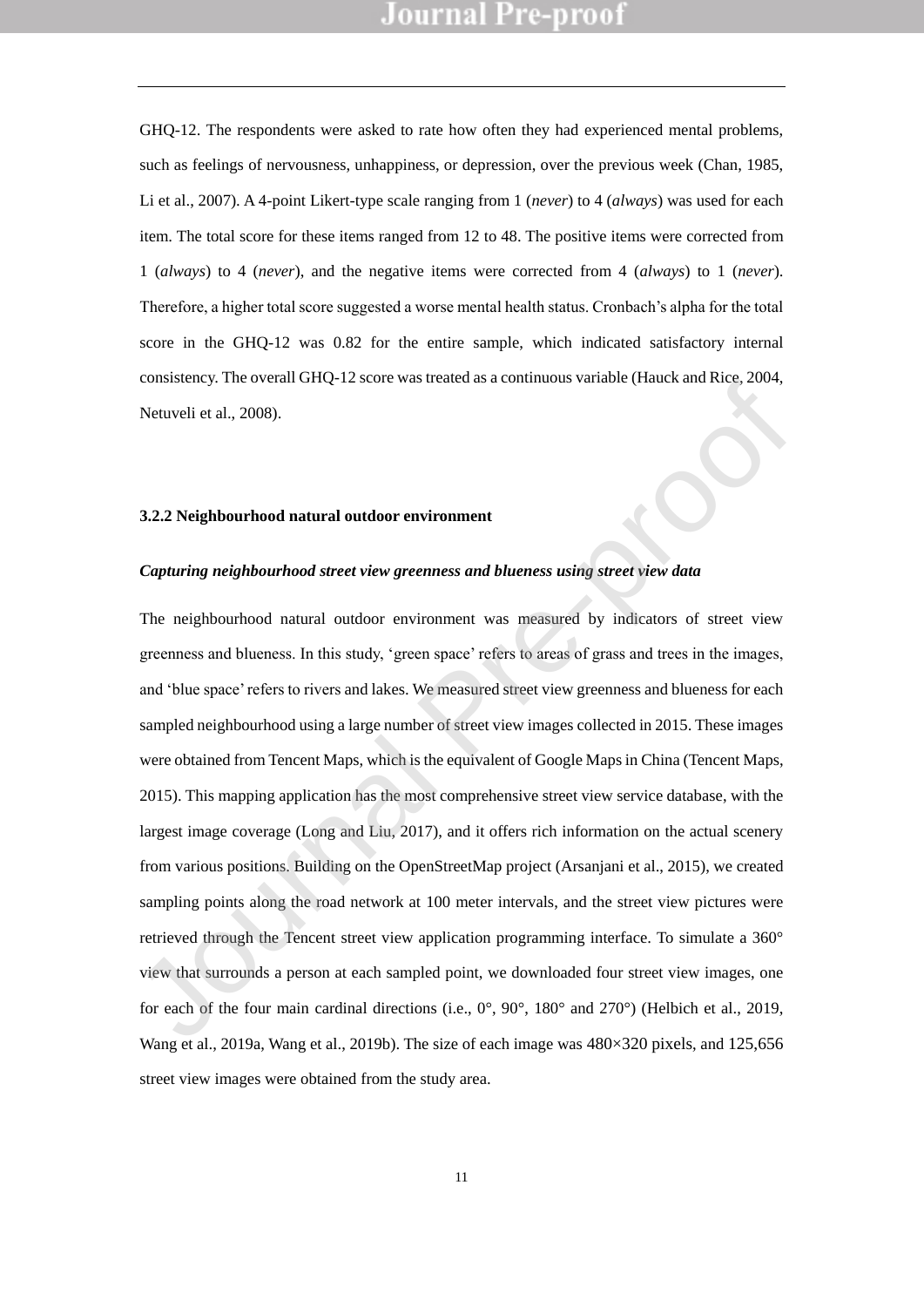A machine learning approach was applied to derive the indicators of street view greenness and blueness from the street view images. We applied a semantic segmentation technique, which is superior to the traditional colour-based classification method (i.e., the RGB approach). This segmentation technique was able to accurately distinguish natural water bodies and green plants from manmade blue and green objects in the street view images (Helbich et al., 2019). The deep learning method is an effective means of identifying objects in pictures (LeCun et al., 2015). Therefore, we applied a fully convolutional neural network for semantic segmentation (FCN-8s) (Long et al., 2015) to segment the street view images into different objects (e.g., trees, grasses, rivers and lakes).

The FCN-8s model provides a highly efficient convolutional neural network for semantic segmentation, and it has been widely used in previous studies. Figure 3 explains the workflow. To train our own FCN-8s, we used ADE20K data (Zhou et al., 2017, Zhou et al., 2019). This system had already labelled a large number of images (more than 150 ground objects). The accuracy of the training images was 0.814, and the accuracy of the test images was 0.802. The ratio of street-level green space (blue space) for each sampling point was determined as the ratio of the number of green space (blue space) pixels per image summed over the four cardinal directions to the total number of pixels per image summed over the four cardinal directions. We calculated street view green space/blue space within a circular buffer of 1,500 meters around the geocoded address of the central point for each sampled neighbourhood. To obtain a neighbourhood-based street-level green space (blue space) measure, we averaged the image-specific green space (blue space) scores for each area. (Long et al., 2013) to segment me succe view magges into united in topics (e.g., arees, grasses, fivers<br>and lakes).<br>The FCN-8s model provides a highly efficient convolutional neural network for semantic<br>segmentation, and

\*\*\*\*\*\*\*\*\*\*\*\*\*\*\*\*\*\*\*\*\*\*\*\*\*\*\*\*\*Insert Figure 3 here\*\*\*\*\*\*\*\*\*\*\*\*\*\*\*\*\*\*\*\*\*\*\*\*\*\*\*\*\*\*\*\*\*\*

#### *Measuring the surrounding amount of green space and blue space using land cover data*

We also measured the surrounding green space and blue space within the 1,500 meter buffer area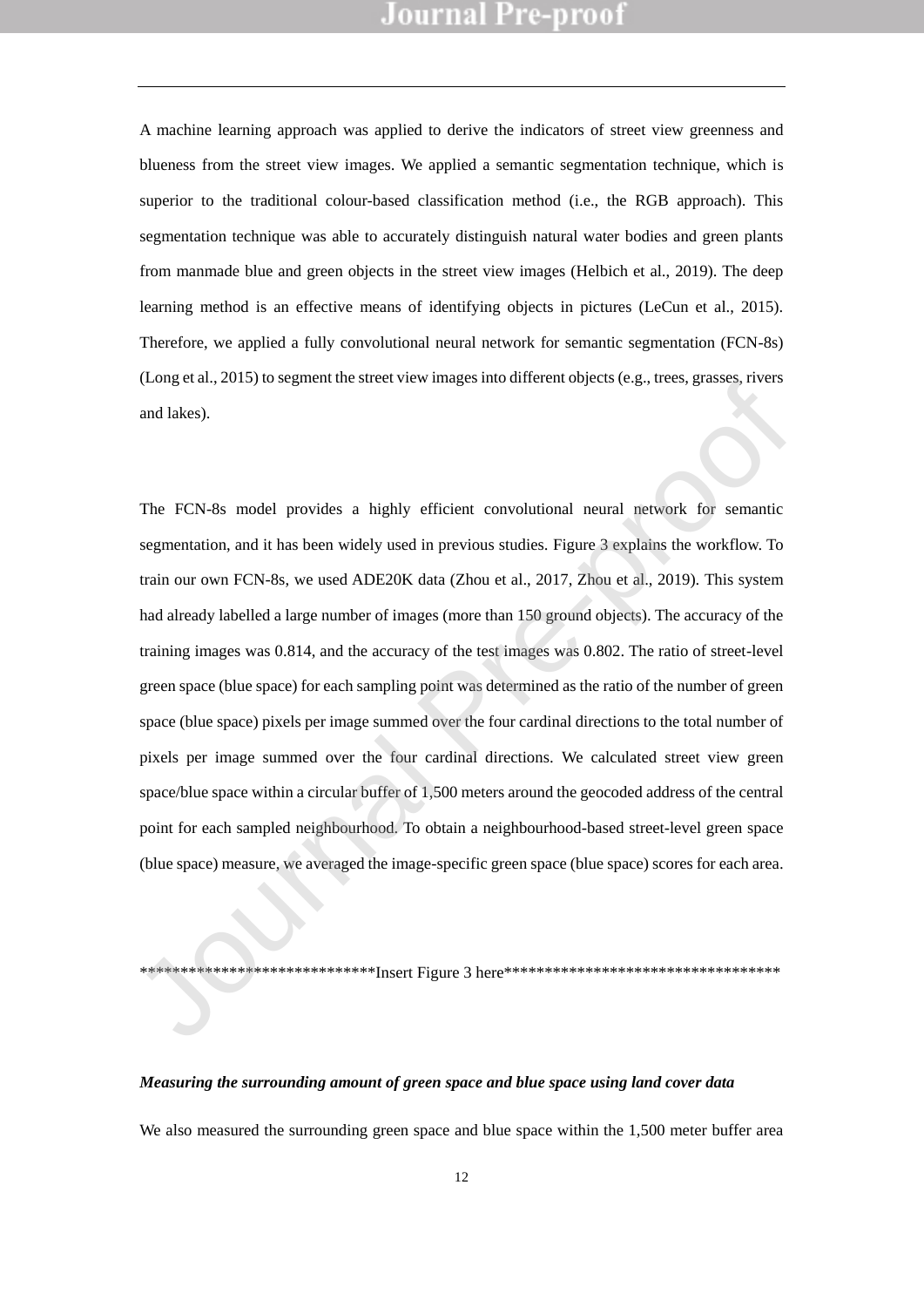based on remote-sensing data from the GlobeLand30 dataset (Jun et al., 2014). This dataset was developed by the National Geomatics Center of China, with 30 meters spatial resolution. Green space consisted of cultivated land, forest, and grassland, while surrounding blue space consisted of river, lake, reservoir, fish pond, and other types of water bodies.

#### **3.2.3 Neighbourhood social cohesion**

Social cohesion was measured in three dimensions, including neighbourhood attachment, neighbourly interaction and community participation (see Table 1). Indicator 1 to 7 measured the level of neighbourhood attachment, and these indicators were adapted from the sense of community index developed by McMillan and Chavis (1986). The result of Cronbach's alpha for neighbourhood attachment indicators was 0.836. Indicator 8 and 9 measured respondents' neighbourhood interaction which were adapted from Völker et al. (2007). The Cronbach's alpha for neighbourly interaction indicators was 0.748. Indicator 10 to 15 measured respondents' community participation. These indicators were adapted from Mass et al. (2009). The Cronbach's alpha for community participation was 0.758. We calculated a total score for each dimension respectively. Three variables measuring different dimensions of social cohesion were added in the structural equation models. Social cohesion was measured in three dimensions, including neighbourhood attachment,<br>neighbourhy interaction and community participation (see Table 1). Indicator 1 to 7 measured the<br>level of neighbourhood attachment, and

\*\*\*\*\*\*\*\*\*\*\*\*\*\*\*\*\*\*\*\*\*\*\*\*\*\*\*\*\*\*Insert Table 1 here\*\*\*\*\*\*\*\*\*\*\*\*\*\*\*\*\*\*\*\*\*\*\*\*\*\*\*\*\*\*\*\*\*\*

#### **3.2.4 Controlled variables**

The regression results were adjusted for the following individual-level controlled variables: gender, age, educational attainment, marital status, hukou status, employment status, participation in medical insurance and average household income per household member. The summary statistics of the variables included in our regressions are shown in Table 2.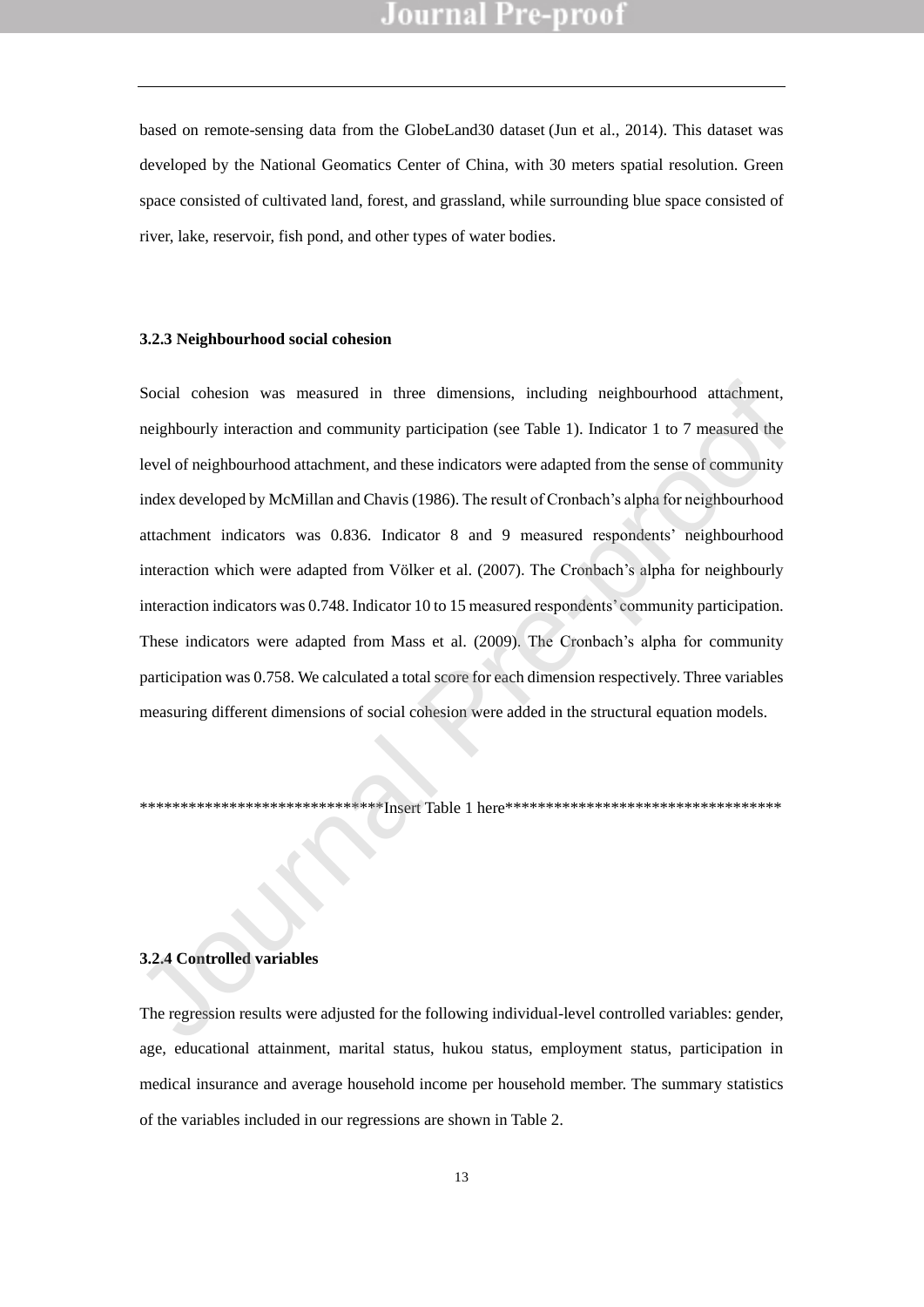\*\*\*\*\*\*\*\*\*\*\*\*\*\*\*\*\*\*\*\*\*\*\*\*\*\*\*\*\*\*\*Insert Table 2 here\*\*\*\*\*\*\*\*\*\*\*\*\*\*\*\*\*\*\*\*\*\*\*\*\*\*\*\*\*\*\*\*

#### **3.3 Multilevel structural equation model (Multilevel SEMs)**

In this study, we regarded individuals' mental health as a function of the neighbourhood natural outdoor environment, neighbourhood social cohesion and the respondents' socioeconomic and demographic characteristics. As the variation in mental health can be classified to individual- and neighbourhood-level variations, we used multilevel SEMs (Raudenbush and Bryk., 2002, Gelman and Hill, 2006, Enders and Tofighi, 2007). Multilevel SEMs are superior to single-level SEMs, because they can generate correct inferences by taking into account both the individual-level and neighbourhood-level residuals. Therefore, the 1,150 sampled respondents at level 1 were nested within 23 neighbourhoods at level 2. The statistical analysis was conducted in the software program of STATA 14.0. In this study, we regarded individuals mental health as a function of the neighbourhood natural<br>outdoor environment, neighbourhood social cohesion and the respondents' socioeconomic and<br>demographic characteristics. As the

We proceeded the analysis through three steps. First, we regressed the GHQ-12 scores (i.e., the dependent variable) on the natural outdoor environment indicators (i.e., street view greenness and blueness, and surrounding amount of green space and blue space), three hypothesised mediators (i.e. neighbourhood attachment, neighbourly interaction, community participation) and the controlled variables (Table 1 and 2). Second, we examined the direct and indirect effects of the street view greenness and blueness on the GHQ-12 score with the three mediators simultaneously. Third, we conducted sensitivity check to test the robustness of the results. Goodness-of-fit was assessed by standardized root mean square residual (SRMSR), root mean square error of approximation (RMSEA), and comparative fit index (CFI). Hu and Bentler (1999) suggested that the acceptable model fit should be as follows: RMSEA ( $\leq 0.06,90\%$  CI $\leq 0.06$ ), SRMSR ( $\leq 0.08$ ), and CFI ( $\geq$ 0.90). The software program of STATA 14.0 only provided the goodness-of-fit for single-level SEMs, so we calculated the above goodness-of-fit based on the approach proposed by Ryu and West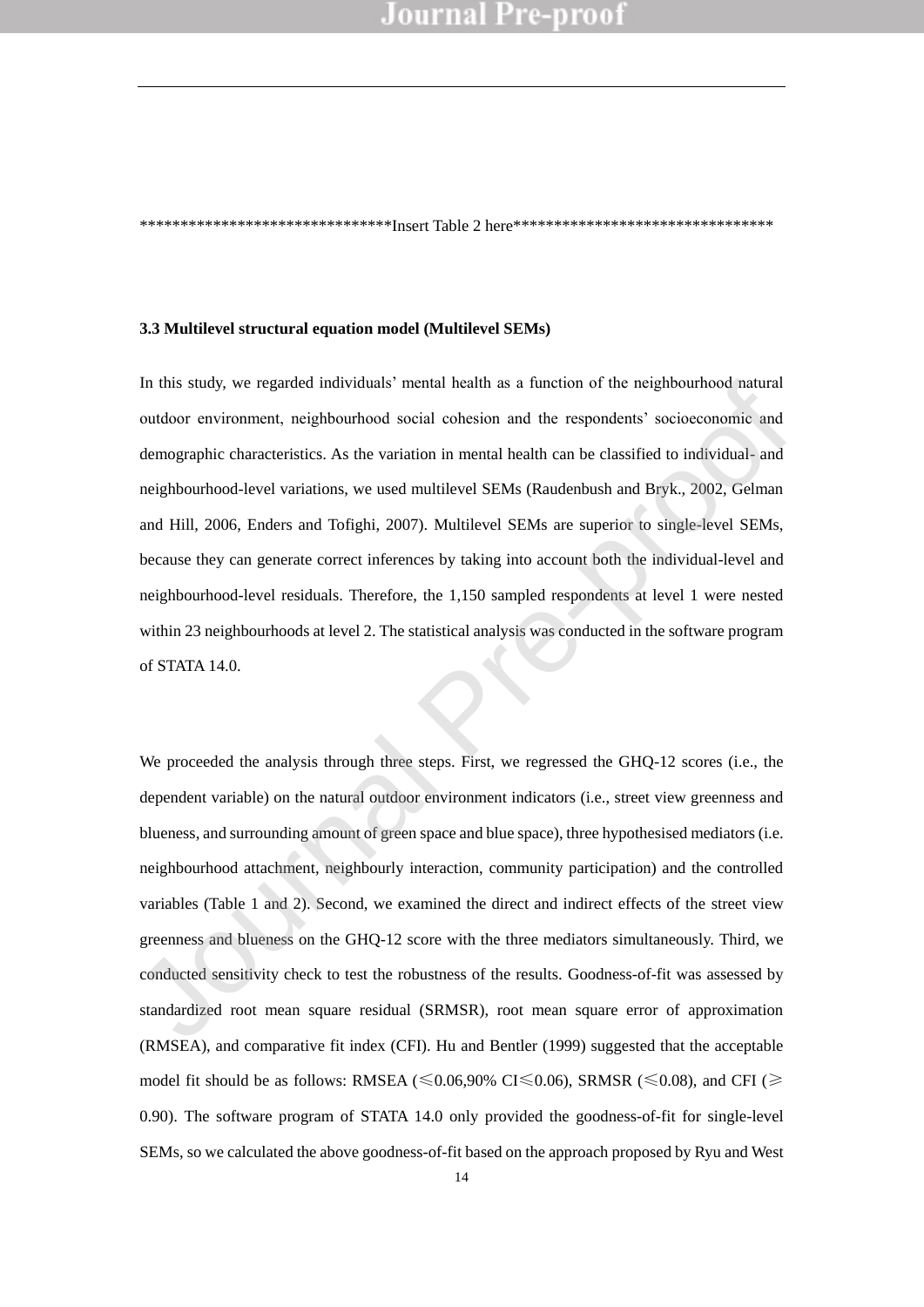(2009). This approach only requires the chi-square values and degrees of freedom for hypothesized model and the null model. The goodness-of-fit for single-level SEMs was also provided as a reference.

#### **4. Results**

#### **4.1 Characteristics of sampled neighbourhoods and respondents**

Table 1 indicates the descriptive statistics of all variables. The average score of GHQ-12 was 22.634 (SD±5.267), far below the cut-off point (i.e. 2/3 of the overall score 48), which revealed that Guangzhou residents had good mental health. On average, the interquartile ranges of neighbourhood street view greenness and blueness were  $0.235$  (SD $\pm 0.081$ ) and  $0.004$  (SD $\pm 0.003$ ). The average area of neighbourhood surrounding green space and blue space were  $0.191m^2(SD\pm 0.243)$  and  $0.058 m^2$ (SD±0.081). For neighbourhood social cohesion, the average level of neighbourhood attachment, neighbourly interaction, and community participation were 26.205 (SD±3.992), 6.113 (SD±1.649), and 12.166 (SD±4.041), respectively. As for individual characteristics, the average age of respondents was 39.553 years old. More than two third of them attained high school or below education (65.304%), participated in medical insurance (86.522%), and got married (80%) and employed (83.913%). The average annual household income per household member was 46,251.866 CNY. Table 1 indicates the descriptive statistics of all variables. The average score of GHQ-12 was 22.634<br>
(SD=5.267), far below the cut-off point (i.e. 2/3 of the overall score 48), which revealed that<br>
Guangzhou residents h

#### **4.2 Multilevel structural equation models**

We analysed the association between street view greenness (blueness) and mental health (Table 3 and Table 5). We then estimated the correlation between surrounding amount of both green space (blue space) and mental health (Table 4 and Table 5). Besides, results indicating the mediating role of different dimensions of neighbourhood social cohesion were shown in Table 5. Finally, we conducted sensitivity checks to test the robustness of the results. The comparative fixed indexes (CFI) of both Model 1 and Model 2 were all >0.90, and the root mean square error of approximation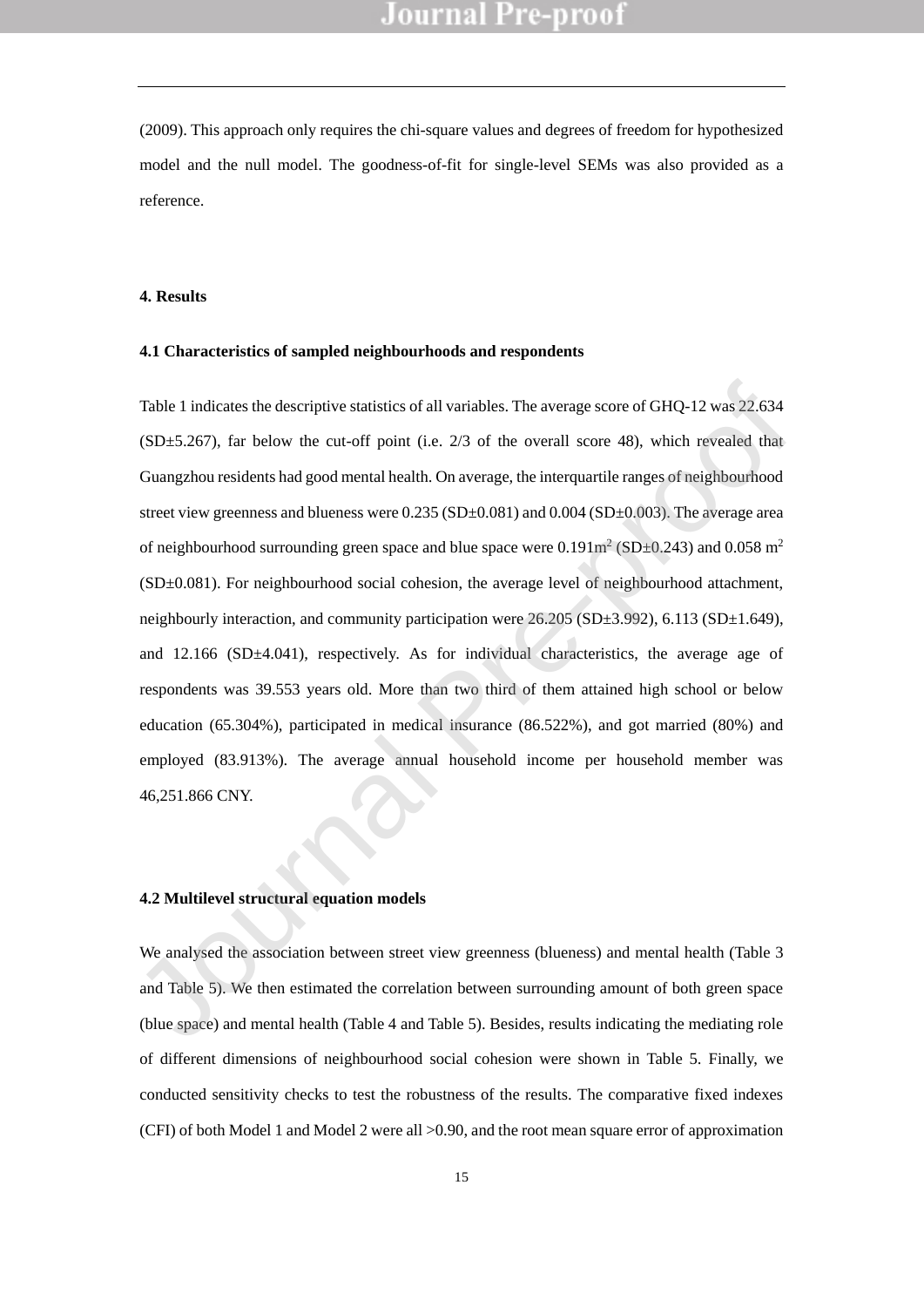$(RMSEA)$  are  $<0.05$ , indicating good model fitness.

#### **4.2.1 Association between neighbourhood natural outdoor environment and mental health**

As expected, the findings indicated that neighbourhood street view greenness and blueness had beneficial effects on individuals' mental health. Models 1 showed that the rates of both street view greenness and blueness had negative a direct effect on individual residents' rates of mental illness (see Table 3). One percent increases in the rates of neighbourhood street view greenness and blueness led to decreases of 0.900 (for greenness) and 0.406 (for blueness) in the GHQ-12 scores. The respondents who were exposed to more street greenery and blue space in their surrounding neighbourhood environments had significantly lower GHQ-12 scores than the respondents residing in neighbourhoods with lower percentage of street greenery and blue space. We then estimated the association between surrounding amount of natural environment and mental health. In Model 2 (Table 4), GlobeLand30 greenness and blueness showed a negative direct effect on the GHQ-12 scores respectively (-2.369,  $p < 0.05$ ; -5.348,  $p < 0.1$ ), after controlling for neighbourhood social cohesion, demographic characteristics, and socioeconomic status. Given that the GHQ-12 score represents the severity of an individual's mental illness, these findings verify our *Hypothesis 1* and *Hypothesis 2*, showing that both neighbourhood street greenness (blueness) and surrounding amount of green space (blue space) are positively associated with individuals' mental health. No controlled variables were significantly related to the severity of individuals' mental problems except education attainment and employment status. The sampled respondents who were employed and well educated displayed less mental illness than those who were unemployed or less well educated. (see Table 3). One percent increases in the rates of neighbourhood street view greenness and<br>blueness led to decreases of 0.900 (for greenness) and 0.406 (for blueness) in the GHQ-12 scores.<br>The respondents who were expos

# **4.2.2 The mediating effect from the three dimensions of neighbourhood social cohesion on neighbourhood green space and mental health**

To examine the mediating effect of neighbourhood social cohesion on the relationship between neighbourhood green space and mental health, we also added the three dimensions of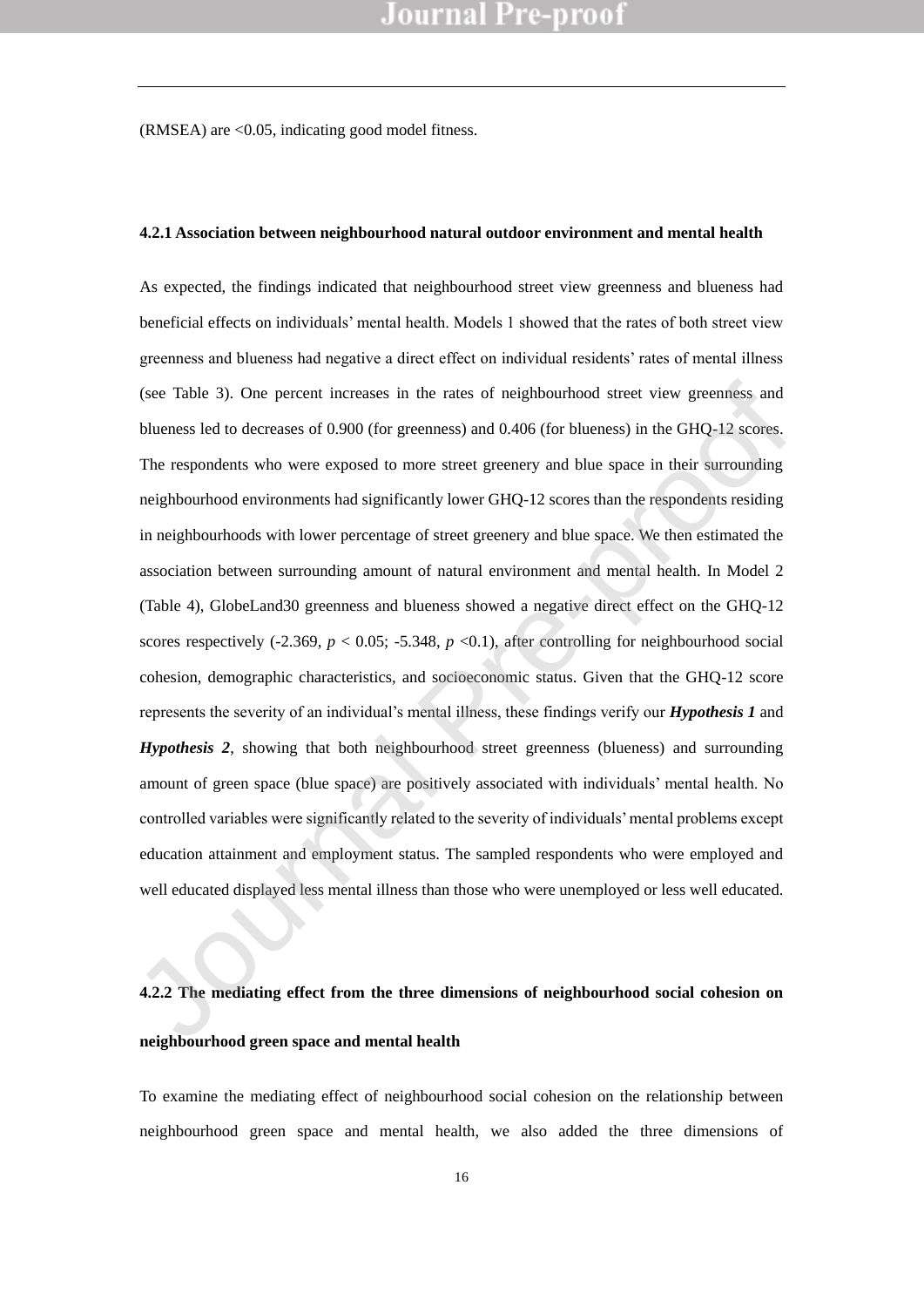neighbourhood social cohesion simultaneously in Model 1(Table 3). Neighbourhood street view greenness was found to be significantly and positively related to both neighbourhood attachment and community participation. A one percent increase in the neighbourhood street view greenness rate increased the score of neighbourhood attachment and that of community participation by 0.741 and 0.185, respectively. For surrounding amount green space (Model 2), GlobeLand30 greenness indicated positive association with neighbourly interaction  $(0.903, p < 0.01)$ . In addition, a number of controlled variables were associated with the three dimensions of neighbourhood social cohesion. Respondents with a local hukou status and local medical insurance were more likely to experience a higher level of neighbourhood attachment and neighbourly interaction, and participated actively in community activities than the other respondents. Besides, we found that respondents earning a higher household income tended to interact less with neighbours and participate less in community activities and affairs.

Model 1 and 2 showed that both neighbourhood attachment (-0.214, *p*<0.01; -0.229, *p*<0.01) and community participation (-0.165,  $p<0.01$ ; -0.166,  $p<0.01$ ) were negatively associated with the GHQ-12 scores. These findings suggested that individuals with strong attachment to neighbourhood and actively participation in community activities tend to had better mental health. Findings from Table 5 confirmed that street view greenness influenced GHQ-12 score through more paths than GlobeLand 30 greenness. The relationship between street view greenness and GHQ-12 score was significantly mediated by neighbourhood attachment  $(-0.153, p < 0.01)$  and community participation (-0.031, *p* < 0.01). Therefore, this finding partly confirmed our *Hypothesis 3*: that exposure to neighbourhood street-level greenery strengthens neighbourhood social cohesion, which is negatively associated with individuals' mental illness. Exerpendents will a local motor statis and local intention instance were interesting to experience<br>a higher level of neighbourhood attachment and neighbourly interation, and participated actively<br>in community activities t

# **4.2.3 The mediating effect from the three dimensions of neighbourhood social cohesion on neighbourhood blue space and mental health**

Models 1 and 2 explored the mediating role of different dimensions of neighbourhood social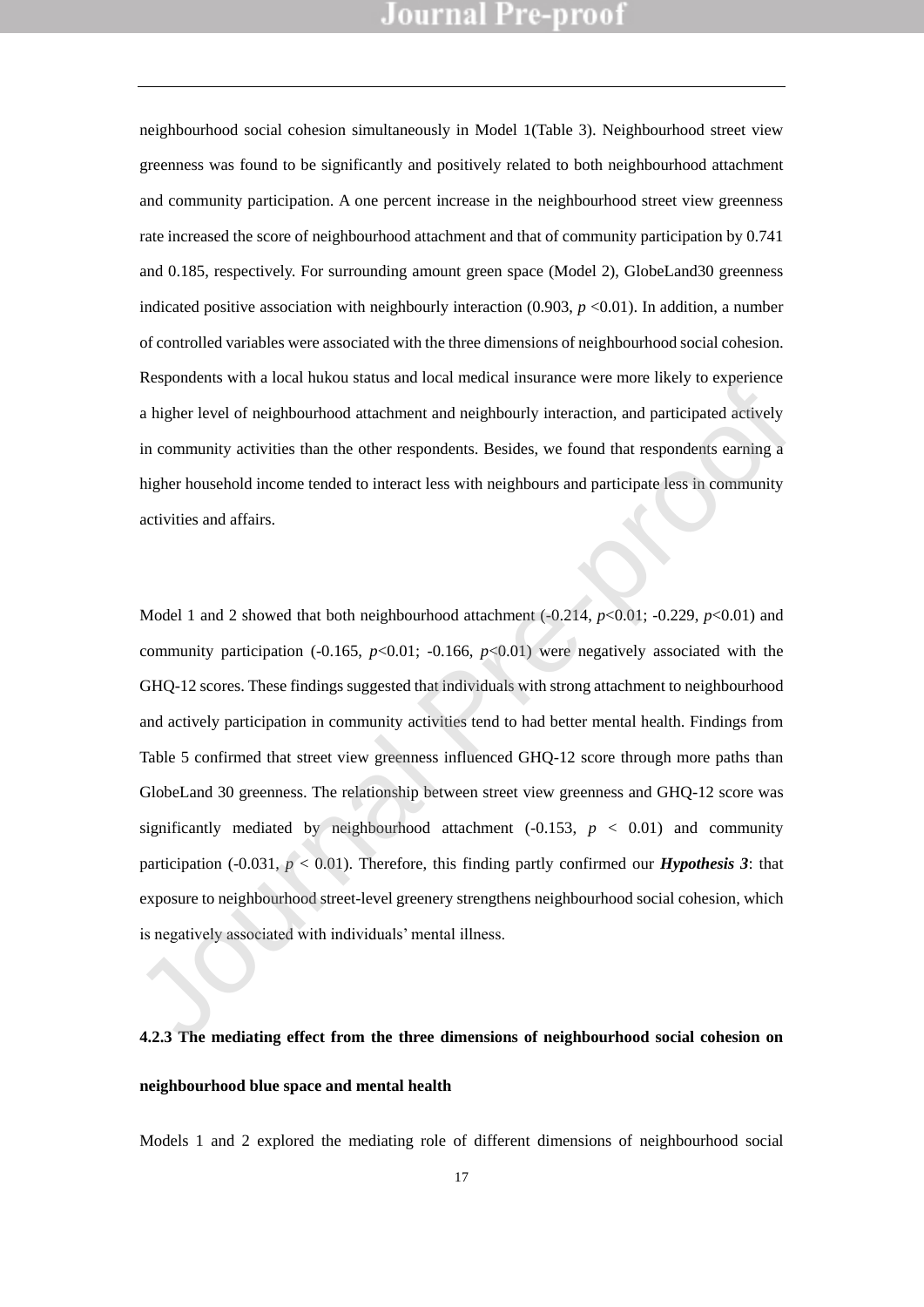cohesion in the relationship between neighbourhood blue space and mental health. Unexpectedly, there was no statistical evidence from Model 1 to support a significant association between neighbourhood street view blueness and neighbourhood social cohesion. For surrounding amount of blue space, GlobeLand 30 blueness only had positive association with neighbourly interaction (1.434,  $p<0.05$ ). However, the results of Table 5 revealed that there were no significant mediation effects of the three dimensions of neighbourhood social cohesion. Therefore, neighbourhood social cohesion was not found to mediate the observed relationship between neighbourhood blue space (both surrounding blue space and street view blueness) and individuals' mental health. These findings partly rejected our *Hypothesis 3*.

\*\*\*\*\*\*\*\*\*\*\*\*\*\*\*\*\*\*\*\*\*\*\*\*\*\*\*\*\*Insert Tables 3, 4 and 5 here\*\*\*\*\*\*\*\*\*\*\*\*\*\*\*\*\*\*\*\*\*\*\*\*\*\*\*\*

#### **4.3 Sensitivity check**

The results of sensitivity check are shown in Table 7 and 6. The street view greenness (blueness) and GlobeLand 30 greenness (blueness) of 1500m buffer area were replaced by that of 1000m buffer area. It is apparent that the correlation patterns (shown in Model 3 and 4) among street view greenness (blueness), GlobeLand 30 greenness (blueness), neighbourhood social cohesion, and mental health are consistent with those shown in Model 1 and 2. (iour surrounding one space and stock view bineness) and individuals include them. These<br>findings partly rejected our *Hypothesis 3*.<br>**4.3 Sensitivity check**<br>The results of sensitivity check are shown in Table 7 and 6. The

\*\*\*\*\*\*\*\*\*\*\*\*\*\*\*\*\*\*\*\*\*\*Insert Tables 6 and 7 here\*\*\*\*\*\*\*\*\*\*\*\*\*\*\*\*\*\*\*\*\*\*\*\*\*\*\*\*\*\*\*\*

#### **5. Discussion**

#### **5.1 Main findings**

The objective of this study was to examine the relationship between neighbourhood natural outdoor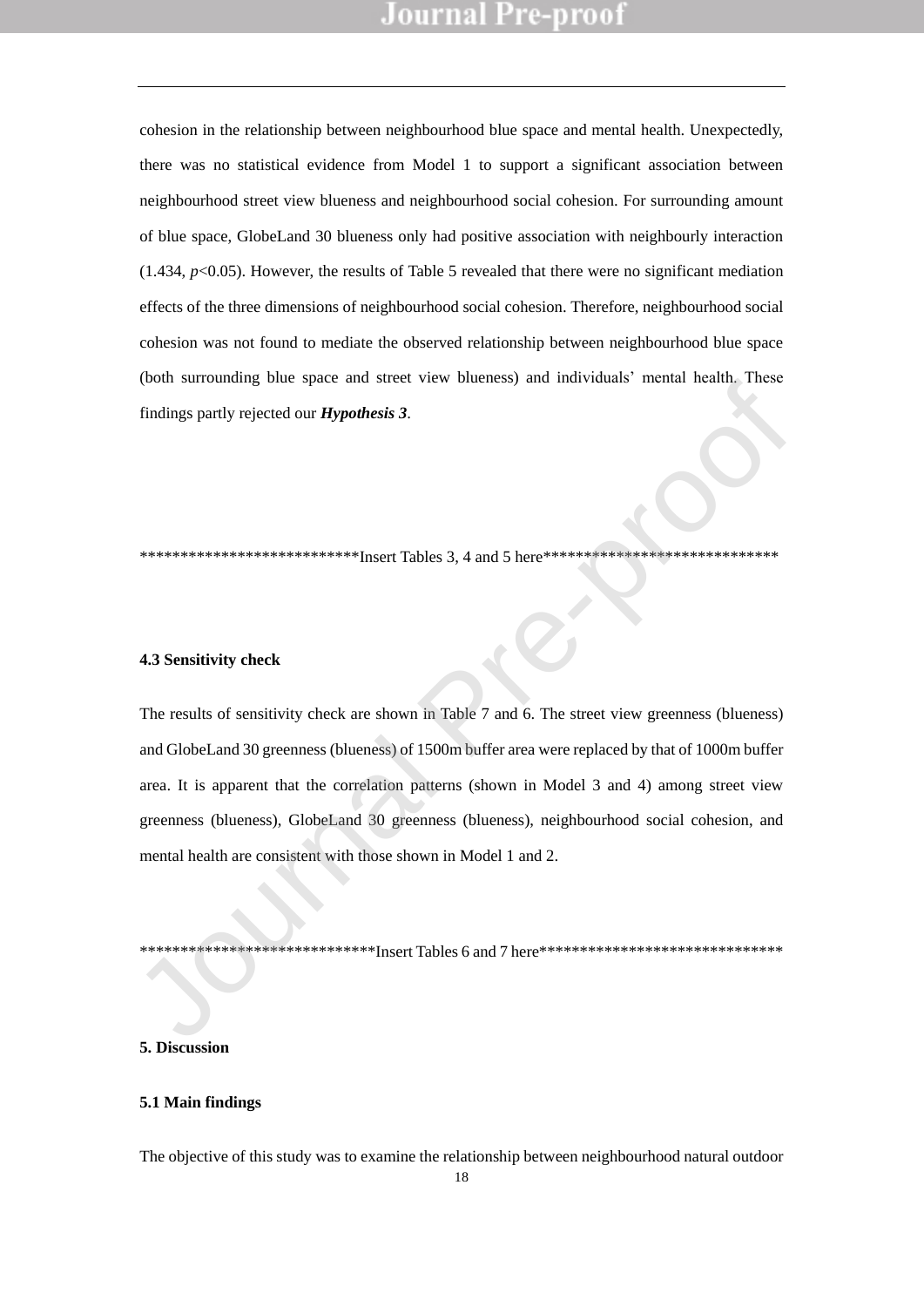environments and individuals' mental health in Chinese cities. To determine this relationship, we used streetscape metric, remote-sensing metric, and multilevel structural equation modelling techniques with a particular focus on the mediating role of neighbourhood social cohesion. The results indicated that both neighbourhood street view greenness (blueness) and surrounding green space (blue space) were directly and positively associated with individuals' mental health. The results of our mediation analysis revealed that the exposure to neighbourhood street view greenness (but not blueness) positively affected individuals' mental health through the pathway of neighbourhood attachment and community participation.

#### **5.2 The direct effects of neighbourhood natural outdoor environment on mental health**

Previous researchers have recognised an urgent need to go beyond simply measuring the quantity of neighbourhood natural outdoor environments from a bird's-eye perspective (Lu, 2018, Ye et al., 2018, Helbich et al., 2019,Wang et al., 2019c). These experts have indicated a need to measure green and blue space not only with remote-sensed data, but also with street-level views that can capture individuals' visual experience of green space and blue space. Only with such a perspective is it possible to accurately assess the effects of neighbourhood natural outdoor environments on physical and mental health (Lu, 2018, Ye et al., 2018, Lu et al., 2019). Furthermore, the recent established life-course framework (Pearce et al., 2018, Helbich, 2018, Nieuwenhuijsen, 2016) is essential to understand the relationship between natural outdoor environments and individual's mental health. It underlines the accumulation effect of natural outdoor environment over an individual's life and reveals significant periods with stronger exposure effects. Integration and a metal and community paracipation.<br>
5.2 The direct effects of neighbourhood natural outdoor environment on mental health<br>
Previous researchers have recognised an urgent need to go beyond simply measuring t

Our findings confirmed our *Hypothesis 1* and *Hypothesis 2*. They supported previous research showing that both neighbourhood green space and blue space can reduce the risk of mental illness, and that both kinds of space exert a beneficial influence on mental health (Laumann et al., 2003, Pretty et al., 2005, Nielsen and Hansen, 2007, Karmanov and Hamel, 2008, de Vries et al., 2013, Hartig et al., 2014, Markevych et al., 2017). Our findings also suggested that the failure of previous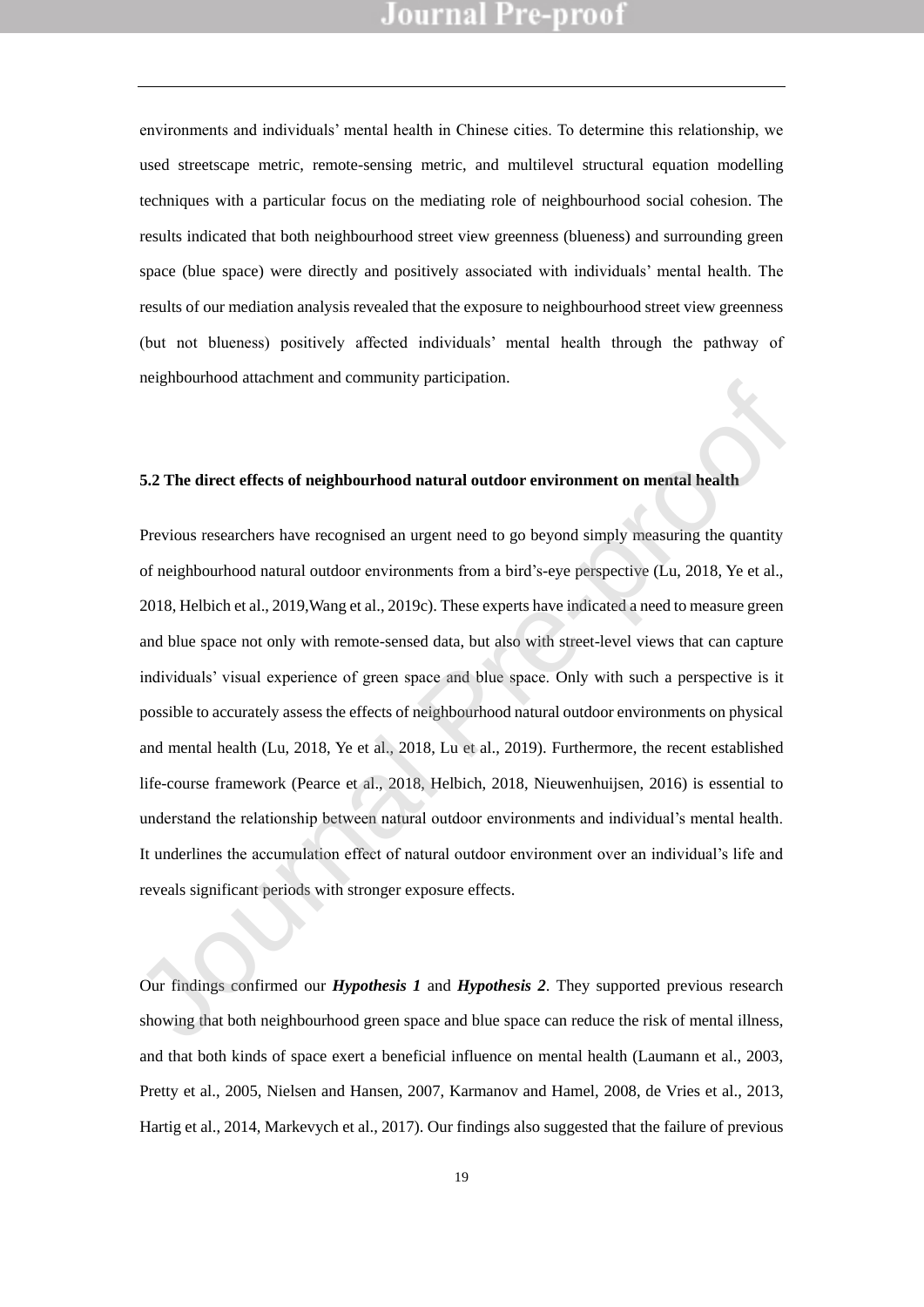studies to confirm an association between neighbourhood natural outdoor environments and mental health may have resulted from using inappropriate measures. For instance, Nielsen and Hansen (2007) and Mitchell (2013) found that regular visits to neighbourhood natural outdoor environments were not associated with greater mental health. In those studies, however, the measures used were incapable either of capturing the characteristics of the natural outdoor environment or of assessing the outcomes of exposure to those environments. Therefore, our study has highlighted the need to analyse the relationship between neighbourhood natural outdoor environment and individuals' mental health in a way that focuses on the 'human scale' (i.e., a scale related to the human body) and captures the visible and touchable features of the surrounding neighbourhood natural outdoor environment as they are experienced in an individual's daily life (Ye et al., 2018, Lu, 2018).

#### **5.3 The mediating effects from different dimensions of neighbourhood social cohesion**

The existing research has proposed that neighbourhood social cohesion exerts a mediating effect through which the neighbourhood natural outdoor environment influences individuals' mental health (Sugiyama et al., 2008, Maas et al. 2009, de Vries et al., 2013, Nutsford et al., 2015). In our study, we went one step further by observing the mediation impacts from the three dimensions of neighbourhood social cohesion (i.e. neighbourhood attachment, neighbourly interaction, and community participation) on the association between neighbourhood outdoor environment and mental health. Our findings revealed an indirect impact of neighbourhood street view greenness on mental health, via facilitating neighbourhood attachment and community participation. meana nearm in a way mat locates on the "numan seale" (i.e., a seale foucate to the numan occupy<br>and captures the visible and touchable features of the surrounding neighbourhood natural outdoor<br>environment as they are exp

We initially assumed that neighbourhood blue space also had an indirect influence on mental health, through facilitating social cohesion, as suggested by previous studies (Maas et al., 2009, Peters et al., 2010, de Bell et al., 2017). Unexpectedly, we found no evidence to support this notion. Our findings suggest that neighbourhood blue space is positively associated with mental health, but not with social cohesion in Guangzhou. Residents in Guangzhou are less likely to use riversides or lakes for social interactions. Also, the sampled neighbourhoods of Guangzhou had relatively little blue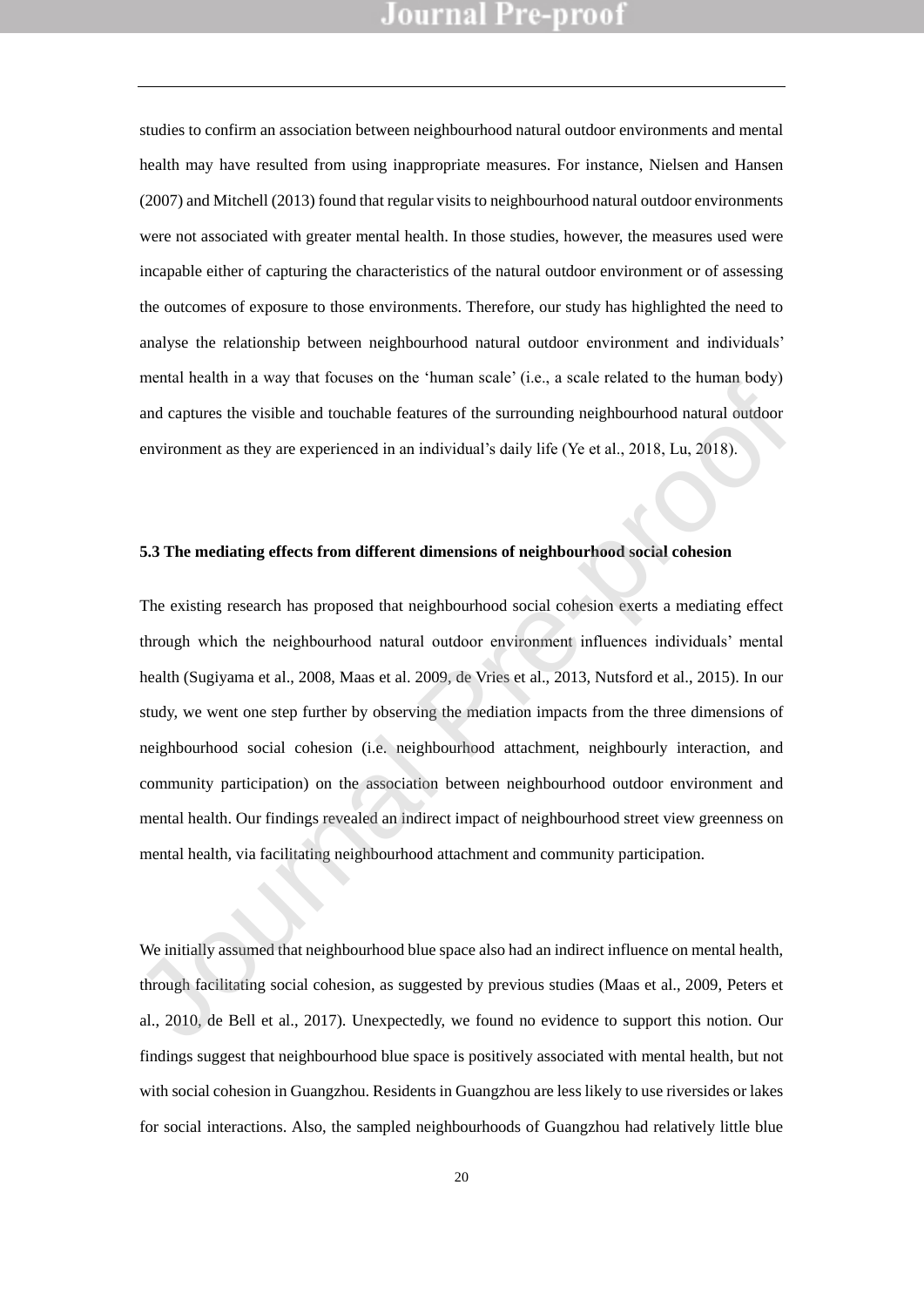space (the neighbourhood street view blueness index was 0.004 and the GlobeLand 30 blueness index was 0.058). The lack of large blue space may lead to inconsistent findings compared with previous studies.

#### **5.4 Strengths and limitations**

This study is one of the first to examine the relationship between neighbourhood natural outdoor environment and individuals' mental health in Chinese cities. It has three major strengths. First, we measured natural environment exposure from both street view images, and remote-sensing data. Second, we explored how three dimensions of neighbourhood social cohesion mediate the association between natural environment and mental health. Third, this research provided insights for policymakers and urban planners on creating healthy urban environment in Guangzhou and other densely developed cities in developing countries, which often featuring rapid urbanisation and large migrant populations.

Three limitations of this research should be mentioned. First, the effects of neighbourhood natural environment on mental health might have been overestimated, due to the cross-sectional research design. Individuals favouring natural environment may choose to live in neighbourhoods featuring abundant natural environment, and hence the observed associations between green and blue spaces and mental health might be spurious. Second, our results may be biased because we did not collect data on certain relevant individual variables, i.e., personalities and preferences for green/blue spaces, which may also be associated with individuals' mental health. Third, our research focuses on the mediation pathways of different dimensions of neighbourhood social cohesion; however, there are other important pathways for which remote-sensing metrics may be more relevant to, such as mitigation of air pollution (Markevych et al. 2017). environment and individuals' mental health in Chinese cities. It has three major strengths. First, we<br>measured natural environment exposure from both street view images, and remote-sensing dista.<br>Second, we explored how th

### Declaration of Competing Interest

The authors declare that the research was conducted in the absence of any commercial or financial relationships that could be construed as a potential conflict of interest.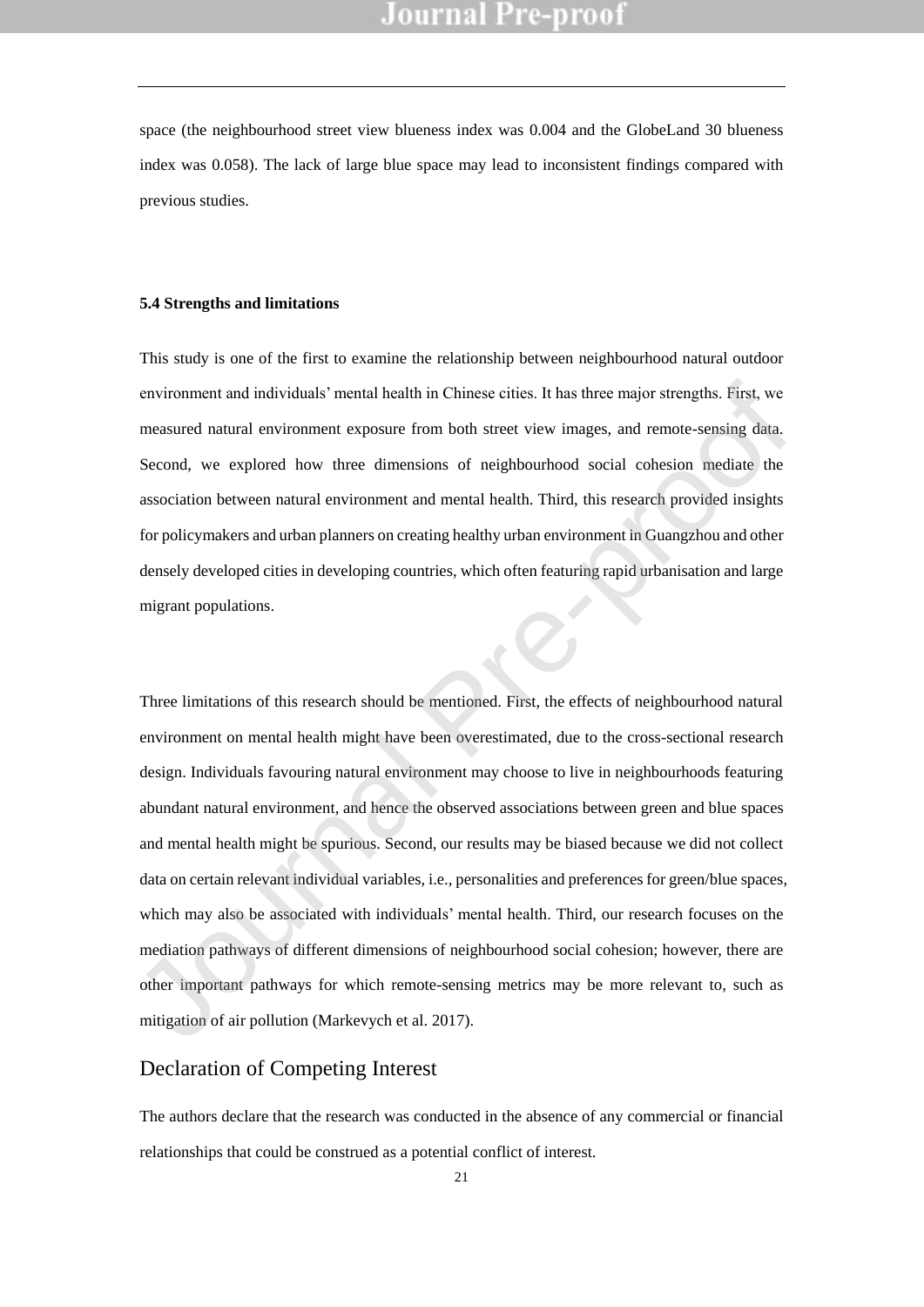#### **Acknowledgement:**

This work was supported by the National Natural Science Foundation of China [41871140, 41871161,51578474,41771167].

Journal Pre-proof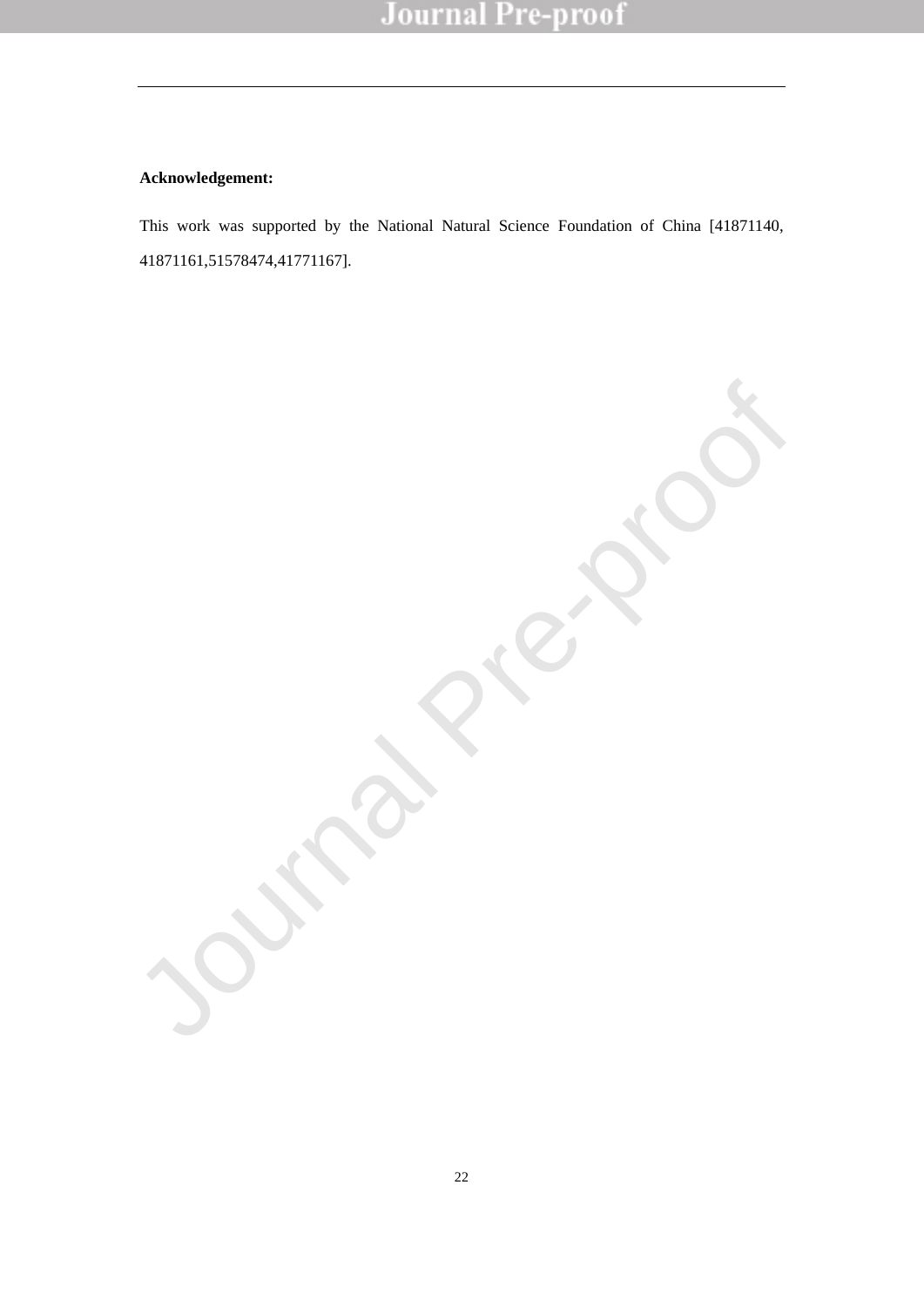#### **References**

- ALCOCK, I., WHITE, M. P., LOVELL, R., HIGGINS, S. L., OSBORNE, N. J., HUSK, K. & WHEELER, B. W. 2015. What accounts for 'England's green and pleasant land'? A panel data analysis of mental health and land cover types in rural England. *Landscape and Urban Planning,* 142**,** 38-46.
- ARSANJANI, J. J., ZIPF, A., MOONEY, P. & HELBICH, M. 2015. An introduction to OpenStreetMap in Geographic Information Science: Experiences, research, and applications. *OpenStreetMap in GIScience.* Springer.
- ASTELL-BURT, T., MITCHELL, R. & HARTIG, T. 2014. The association between green space and mental health varies across the lifecourse. A longitudinal study. *J Epidemiol Community Health,* 68**,** 578-583.
- BARTON, H., THOMPSON, S., BURGESS, S. & GRANT, M. 2015. *The Routledge handbook of planning for health and well-being: Shaping a sustainable and healthy future*, Routledge.
- BAUMAN, A. E., REIS, R. S., SALLIS, J. F., WELLS, J. C., LOOS, R. J. F. & MARTIN, B. W. 2012. Correlates of physical activity: why are some people physically active and others not? *The Lancet,* 380**,** 258-271.
- BERKMAN, L. F., GLASS, T., BRISSETTE, I. & SEEMAN, T. E. 2000. From social integration to health: Durkheim in the new millennium. *Social Science & Medicine,* 51**,** 843-857.
- BERRY, H. L., RODGERS, B. & DEAR, K. B. G. 2007. Preliminary development and validation of an Australian community participation questionnaire: Types of participation and associations with distress in a coastal community. *Social Science & Medicine,* 64**,** 1719-1737.
- BEYER, K. M., KALTENBACH, A., SZABO, A., BOGAR, S., NIETO, F. J. & MALECKI, K. M. 2014. Exposure to neighborhood green space and mental health: evidence from the survey of the health of Wisconsin. *International journal of environmental research and public health,* 11**,** 3453-3472.
- BOERS, S., HAGOORT, K., SCHEEPERS, F. & HELBICH, M. 2018. Does residential green and blue space promote recovery in psychotic disorders? A cross-sectional study in the province of Utrecht, the Netherlands. *International journal of environmental research and public health,* 15**,** 2195. mental health varies across the lifecourse. A longitudinal study, *J Epidemiol Community Health*, 68, 578-583.<br>
BARTON, H., THOMPSON, S., BURGESS. S. & GRANT, M. 2015. The Routledge handbook of<br>
planning for health and we
- CHAN, D. W. 1985. The Chinese version of the General Health Questionnaire: does language make a difference?. *Psychological medicine*, 15, 147-155.
- CHEN, J., CHEN, J., LIAO, A., CAO, X., CHEN, L., CHEN, X., He, C., HAN, G., PENG, S., LU, M., ZHANG, W., TONG, X. & MILLS, J. 2015.Global land cover mapping at 30 m resolution: A POK-based operational approach. ISPRS Journal of Photogrammetry and Remote Sensing, 103, 7-27.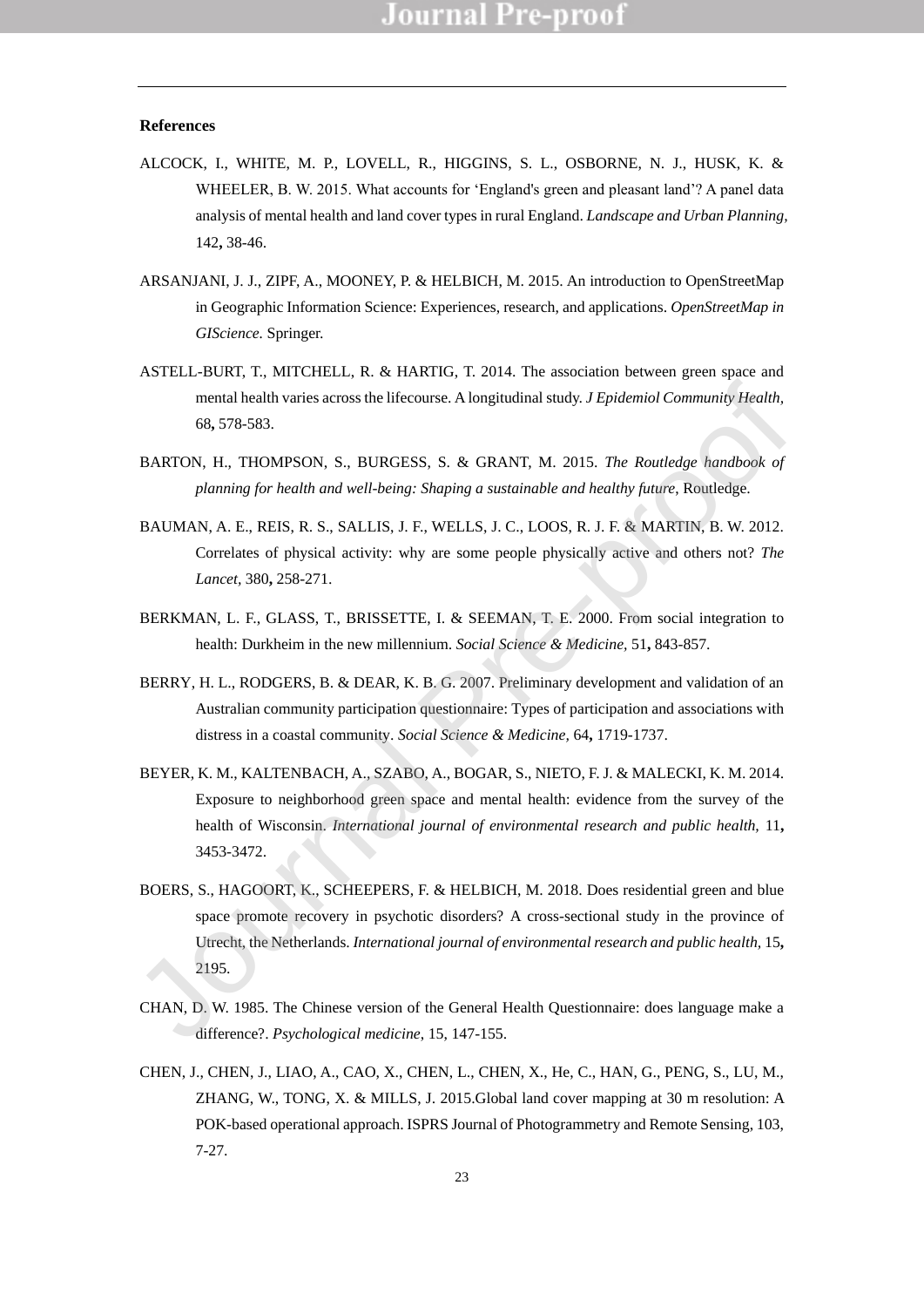- DE BELL, S., GRAHAM, H., JARVIS, S. & WHITE, P. 2017. The importance of nature in mediating social and psychological benefits associated with visits to freshwater blue space. *Landscape and Urban Planning,* 167**,** 118-127.
- DE KEIJZER, C., TONNE, C., SABIA, S., BASAGAÑA, X., VALENTÍN, A., SINGH-MANOUX, A., ANTÓ, J. M., ALONSO, J., NIEUWENHUIJSEN, M. J., SUNYER, J. & DADVAND, P. 2019. Green and blue spaces and physical functioning in older adults: Longitudinal analyses of the Whitehall II study. *Environment international,* 122**,** 346-356.
- DE VRIES, S., VAN DILLEN, S. M., GROENEWEGEN, P. P. & SPREEUWENBERG, P. 2013. Streetscape greenery and health: stress, social cohesion and physical activity as mediators. *Social Science & Medicine,* 94**,** 26-33.
- DEMPSEY, S., DEVINE, M. T., GILLESPIE, T., LYONS, S. & NOLAN, A. 2018. Coastal blue space and depression in older adults. *Health & Place,* 54**,** 110-117.
- DING, N., BERRY, H. L. & O'BRIEN, L. V. 2015. One-year reciprocal relationship between community participation and mental wellbeing in Australia: A panel analysis. *Social Science & Medicine,* 128**,** 246-254.
- DZHAMBOV, A. M., MARKEVYCH, I., TILOV, B. G. & DIMITROVA, D. D. 2018. Residential greenspace might modify the effect of road traffic noise exposure on general mental health in students. *Urban forestry & urban greening,* 34**,** 233-239.
- DZHAMBOV, A., HARTIG, T., MARKEVYCH, I., TILOV, B., & DIMITROVA, D. (2018). Urban residential greenspace and mental health in youth: different approaches to testing multiple pathways yield different conclusions. *Environmental research*, *160*, 47-59.
- ENDERS, C. K. & TOFIGHI, D. 2007. Centering predictor variables in cross-sectional multilevel models: a new look at an old issue. *Psychological methods,* 12**,** 121-138.
- FOLEY, R. & KISTEMANN, T. 2015. Blue space geographies: Enabling health in place. *Health & Place,* 35**,** 157-165.
- FORREST, R. & KEARNS, A. 2001. Social Cohesion, Social Capital and the Neighbourhood. *Urban Studies,* 38**,** 2125-2143.
- FRANCIS, J., WOOD, L. J., KNUIMAN, M. & GILES-CORTI, B. 2012. Quality or quantity? Exploring the relationship between Public Open Space attributes and mental health in Perth, Western Australia. *Social Science & Medicine,* 74**,** 1570-1577. Social Science & Medicine, 94, 26-33.<br>
DEMPSEY, S., DEVINE, M. T., GILLESPIE. T., LYONS, S. & NOLAN, A. 2018. Coastal blue space<br>
and depression in older adults. *Health & Place*, 54, 110-117.<br>
DING, N., RERRY, H. I., & O
- FRIEDKIN, N. E. 2004. Social Cohesion. *Annual Review of Sociology,* 30**,** 409-425.
- GALE, C. R., DENNISON, E. M., COOPER, C. & SAYER, A. A. 2011. Neighbourhood environment and positive mental health in older people: The Hertfordshire Cohort Study. *Health & Place,* 17**,** 867-874.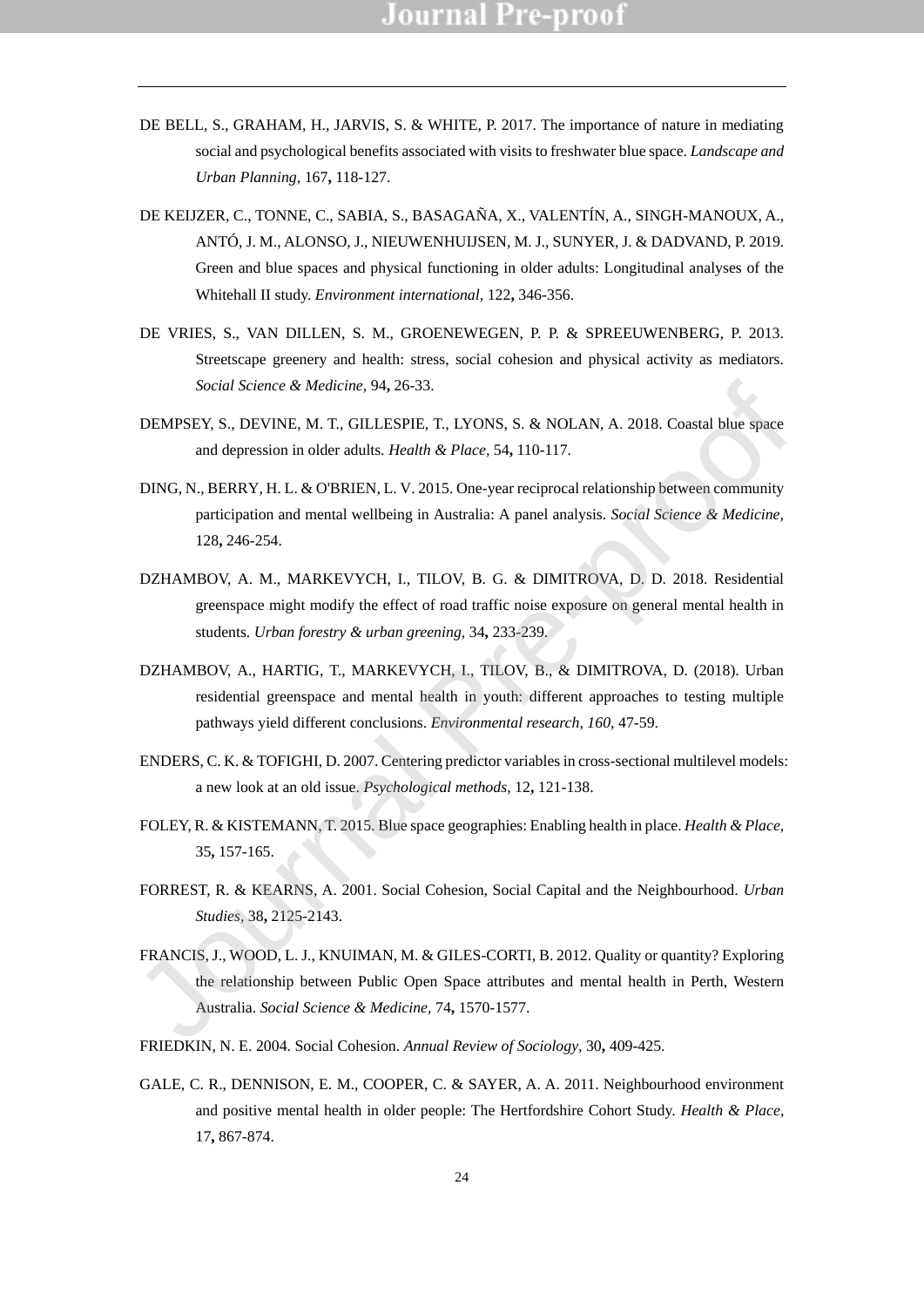- GASCON, M., ZIJLEMA, W., VERT, C., WHITE, M. P. & NIEUWENHUIJSEN, M. J. 2017. Outdoor blue spaces, human health and well-being: A systematic review of quantitative studies. *International Journal of Hygiene and Environmental Health,* 220**,** 1207-1221.
- GELMAN, A. & HILL, J. 2006. *Data Analysis Using Regression and Multilevel/Hierarchical Models,*  New York, Cambridge University Press.
- GOLDBERG, D. P. & HILLIER, V. F. 1979. A scaled version of the General Health Questionnaire. *Psychological Medicine,* 9**,** 139-145.
- GROUP, T. E. 1990. EuroQol-a new facility for the measurement of health-related quality of life. *Health policy*, 16, 199-208.
- GREINER, K. A., LI, C., KAWACHI, I., HUNT, D. C. & AHLUWALIA, J. S. 2004. The relationships of social participation and community ratings to health and health behaviors in areas with high and low population density. *Social Science & Medicine,* 59**,** 2303-2312.
- HAEFFNER, M., JACKSON-SMITH, D., BUCHERT, M. & RISLEY, J. 2017. Accessing blue spaces: Social and geographic factors structuring familiarity with, use of, and appreciation of urban waterways. *Landscape and Urban Planning,* 167**,** 136-146.
- HARTIG, T., MANG, M. & EVANS, G. W. 1991. Restorative Effects of Natural Environment Experiences. *Environment and Behavior,* 23**,** 3-26.
- HARTIG, T., MITCHELL, R., VRIES, S. D. & FRUMKIN, H. 2014. Nature and Health. *Annual Review of Public Health,* 35**,** 207-228.
- HAUCK, K., & RICE, N. (2004). A longitudinal analysis of mental health mobility in Britain. *Health economics*, *13*(10), 981-1001.
- HELBICH, M., KLEIN, N., ROBERTS, H., HAGEDOORN, P. & GROENEWEGEN, P. P. 2018. More green space is related to less antidepressant prescription rates in the Netherlands: A Bayesian geoadditive quantile regression approach. *Environmental research,* 166**,** 290-297.

HELBICH, M. 2018. Toward dynamic urban environmental exposure assessments in mental health research. *Environmental research*, 161, 129-135.

- HELBICH, M., YAO, Y., LIU, Y., ZHANG, J., LIU, P. & WANG, R. 2019. Using deep learning to examine street view green and blue spaces and their associations with geriatric depression in Beijing, China. *Environment international,* 126**,** 107-117. GREINFIR, K. A., I.J., C., KAWACHI, I., HUNT, D. C. & AHLIWALIA, J. S. 2004. The relationships<br>
of social participation and community ratings to health and health behaviors in arcas with high<br>
and low population density.
- JIA, X., YU, Y., XIA, W., MASRI, S., SAMI, M., HU, Z., YU, Z. & WU, J. 2018. Cardiovascular diseases in middle aged and older adults in China: the joint effects and mediation of different types of physical exercise and neighborhood greenness and walkability. *Environmental research,* 167**,** 175-183.
- JUN, C., BAN, Y. & LI, S. 2014. Open access to Earth land-cover map. *Nature,* 514**,** 434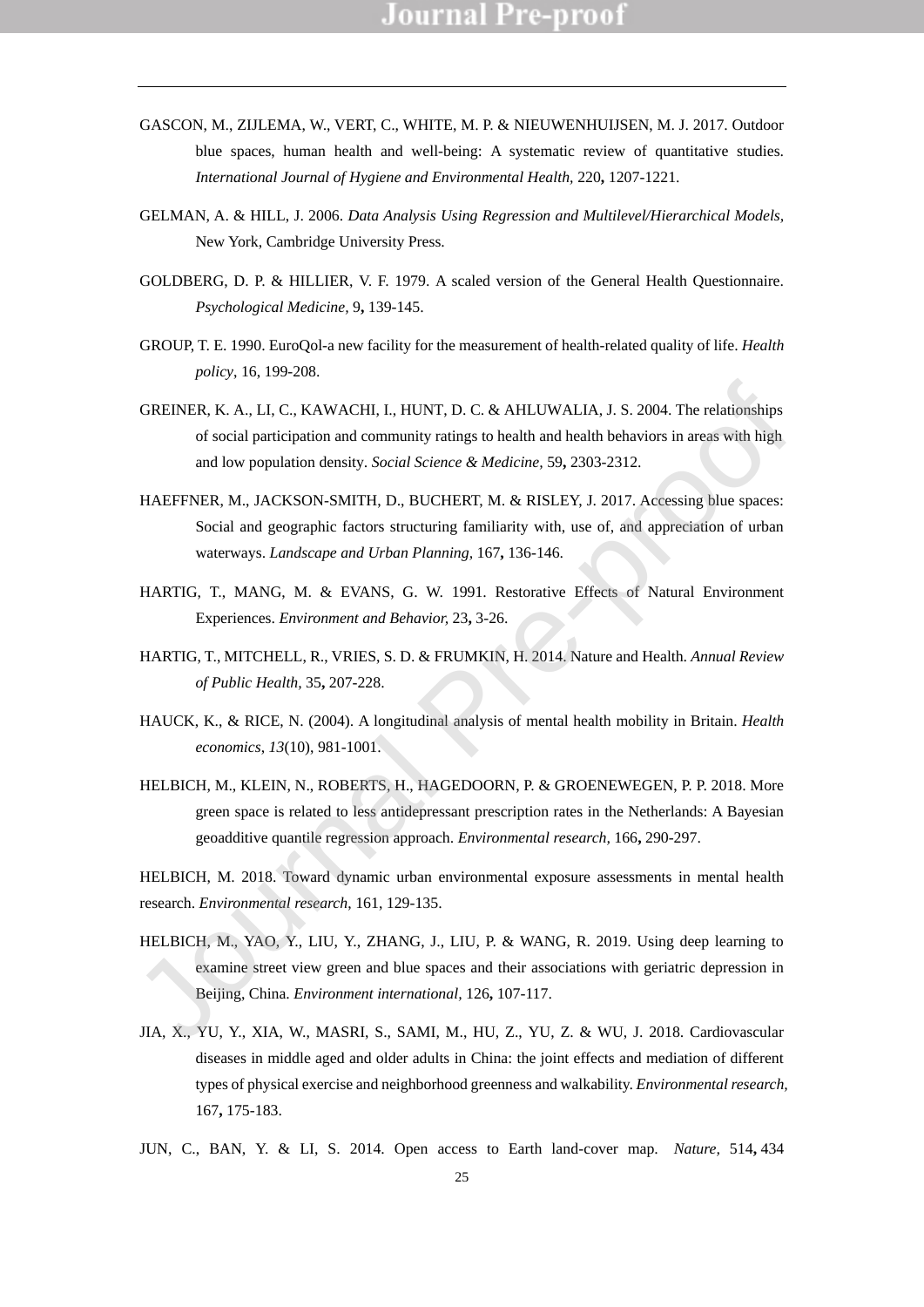doi:10.1038/514434c.

- KARMANOV, D. & HAMEL, R. 2008. Assessing the restorative potential of contemporary urban environment(s): Beyond the nature versus urban dichotomy. *Landscape and Urban Planning,* 86**,** 115-125.
- KAWACHI, I. & BERKMAN, L. F. 2001. Social ties and mental health. *Journal of Urban health,* 78**,** 458-467.
- KAWACHI, I., KENNEDY, B. P. & GLASS, R. 1999. Social capital and self-rated health: a contextual analysis. *American Journal of Public Health,* 89**,** 1187-1193.
- KEARNS, A. & FORREST, R. 2000. Social Cohesion and Multilevel Urban Governance. *Urban Studies,* 37**,** 995-1017.
- LAUMANN, K., GÄRLING, T. & STORMARK, K. M. 2003. Selective attention and heart rate responses to natural and urban environments. *Journal of Environmental Psychology,* 23**,** 125- 134.
- LECUN, Y., BENGIO, Y. & HINTON, G. 2015. Deep learning. *Nature,* 521**,** 436.
- LEWICKA, M. 2011. Place attachment: How far have we come in the last 40 years? *Journal of Environmental Psychology,* 31**,** 207-230.
- LIU, H., LI, F., LI, J. & ZHANG, Y. 2017a. The relationships between urban parks, residents' physical activity, and mental health benefits: A case study from Beijing, China. *Journal of environmental management,* 190**,** 223-230.
- LIU, Y., ZHANG, F., WU, F., LIU, Y., & LI, Z. 2017b. The subjective wellbeing of migrants in Guangzhou, China: the impacts of the social and physical environment. *Cities*, *60*, 333-342.
- LIU, Y., WANG, R., GREKOUSIS, G., LIU, Y., YUAN, Y. & LI, Z. 2019a. Neighbourhood greenness a nd mental wellbeing in Guangzhou, China: What are the pathways? *Landscape and Urban Pla nning*, 190, 103602.
- LIU, Y., WANG, R., XIAO, Y., HUANG, B., CHEN, H., & LI, Z. 2019b. Exploring the linkage between greenness exposure and depression among Chinese people: Mediating roles of physical activity, stress and social cohesion and moderating role of urbanicity. *Health & place*, *58*, 102168. KEARNS, A. & FORREST, R. 2000. Social Cohesion and Multilevel Urban Governance. *Urban Studies*,<br>
37, 995-1017.<br>
LAUMANN, K., GÄRLING, T. & STORMARK, K. M. 2003. Selective attention and heart rate<br>
responses to natural an
- LIU, Y., ZHANG, F., LIU, Y., LI, Z., & WU, F. 2019c. Economic disadvantages and migrants' subjective well - being in China: The mediating effects of relative deprivation and neighbourhood deprivation. *Population, Space and Place*, 25(2), e2173.
- LI, W. H., CHUNG, J. O., CHUI, M. M., & CHAN, P. S. 2009. Factorial structure of the Chinese version of the 12 - item General Health Questionnaire in adolescents. Journal of Clinical Nursing, 18, 3253-3261.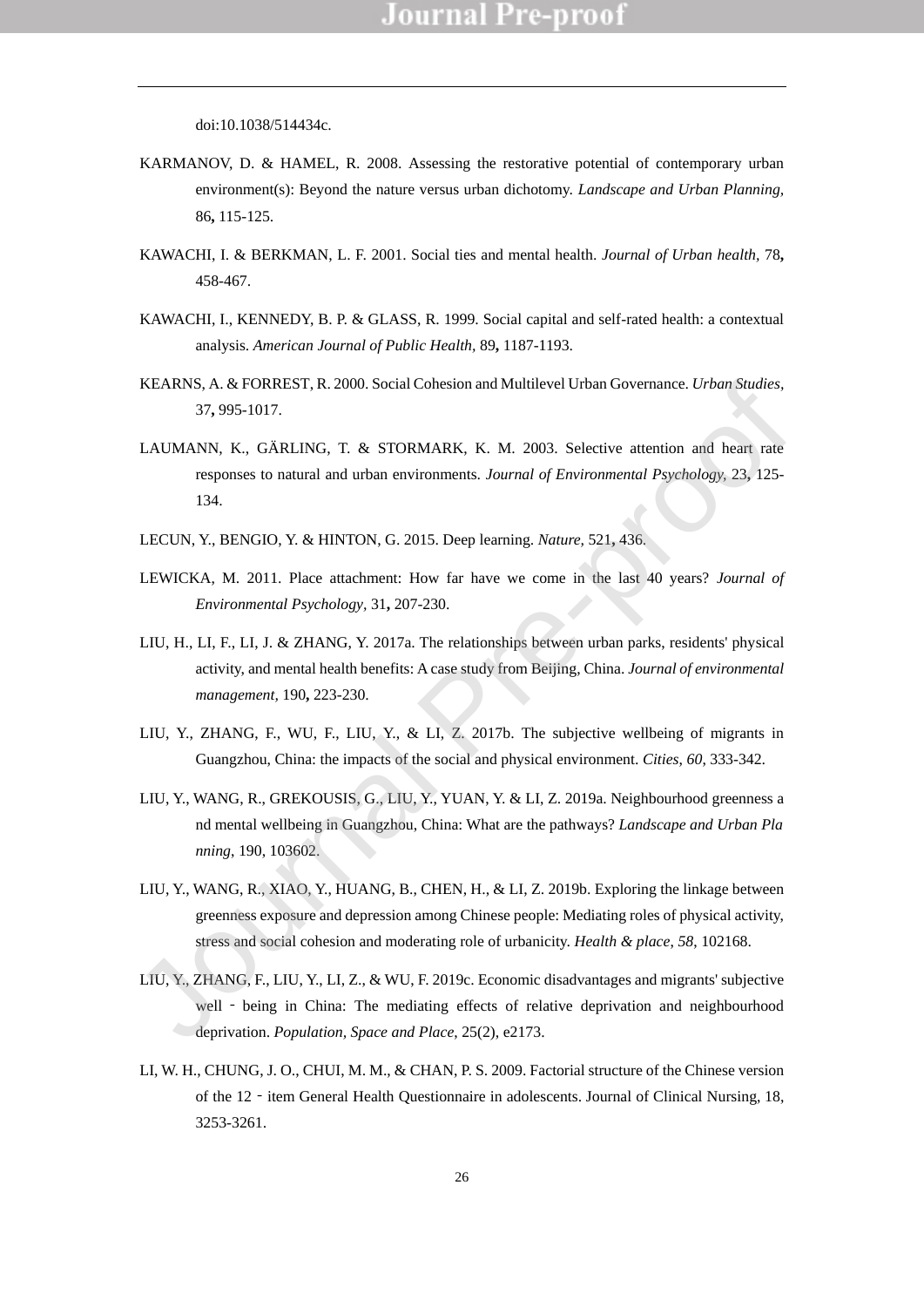- LONG, J., SHELHAMER, E. & DARRELL, T. Fully convolutional networks for semantic segmentation. Proceedings of the IEEE conference on computer vision and pattern recognition, 2015. 3431- 3440.
- LONG, Y. & LIU, L. 2017. How green are the streets? An analysis for central areas of Chinese cities using Tencent Street View. *Plos One,* 12**,** e0171110.
- LU, Y. 2018. Using Google Street View to investigate the association between street greenery and physical activity. *Landscape and Urban Planning*.
- LU, Y., YANG, Y., SUN, G., & GOU, Z. 2019. Associations between overhead-view and eye-level urban greenness and cycling behaviors. *Cities*, 88, 10-18.
- MA, J., MITCHELL, G., DONG, G. & ZHANG, W. 2017. Inequality in Beijing: A spatial multilevel analysis of perceived environmental hazard and self-rated health. *Annals of the American Association of Geographers,* 107**,** 109-129.
- MAAS, J., VAN DILLEN, S. M., VERHEIJ, R. A. & GROENEWEGEN, P. P. 2009. Social contacts as a possible mechanism behind the relation between green space and health. *Health & Place,* 15**,** 586-595.
- MARKEVYCH, I., SCHOIERER, J., HARTIG, T., CHUDNOVSKY, A., HYSTAD, P., DZHAMBOV, A. M., DE VRIES, S., TRIGUERO-MAS, M., BRAUER, M. & NIEUWENHUIJSEN, M. J. 2017. Exploring pathways linking greenspace to health: theoretical and methodological guidance. *Environmental research,* 158**,** 301-317. MA, J., MITCHELL, G., DONG, G. & ZHANG, W. 2017. Inequality in Beijing: A spatial multilevel<br>analysis of perceived environmental hazard and self-rated health. Annals of the American<br>Association of Geographers, 107, 109-12
- MCFEETERS, S. K. 1996. The use of the Normalized Difference Water Index (NDWI) in the delineation of open water features. *International Journal of Remote Sensing,* 17**,** 1425-1432.
- MCMILLAN, D.W. & CHAVIS, D.M. 1986. Sense of community: A definition and theory. Journal of Community Psychology,14,6-23.
- MITCHELL, R. 2013. Is physical activity in natural environments better for mental health than physical activity in other environments?. *Social Science & Medicine*, 91, 130-134.
- NETUVELI, G., WIGGINS, R. D., MONTGOMER, S. M., HILDON, Z., & BLANE, D. (2008). Mental health and resilience at older ages: Bouncing back after adversity in the British Household Panel Survey. *Journal of Epidemiology & Community Health*, *62*(11), 987-991.
- NIELSEN, T. S. & HANSEN, K. B. 2007. Do green areas affect health? Results from a Danish survey on the use of green areas and health indicators. *Health & Place,* 13**,** 839-850.

NIEUWENHUIJSEN, M. J. 2016. Urban and transport planning, environmental exposures and healthnew concepts, methods and tools to improve health in cities. *Environmental health*, *15*(1), S38.

NOWAK, D. J., HIRABAYASHI, S., BODINE, A. & GREENFIELD, E. 2014. Tree and forest effects on air quality and human health in the United States. *Environmental Pollution,* 193**,** 119-129.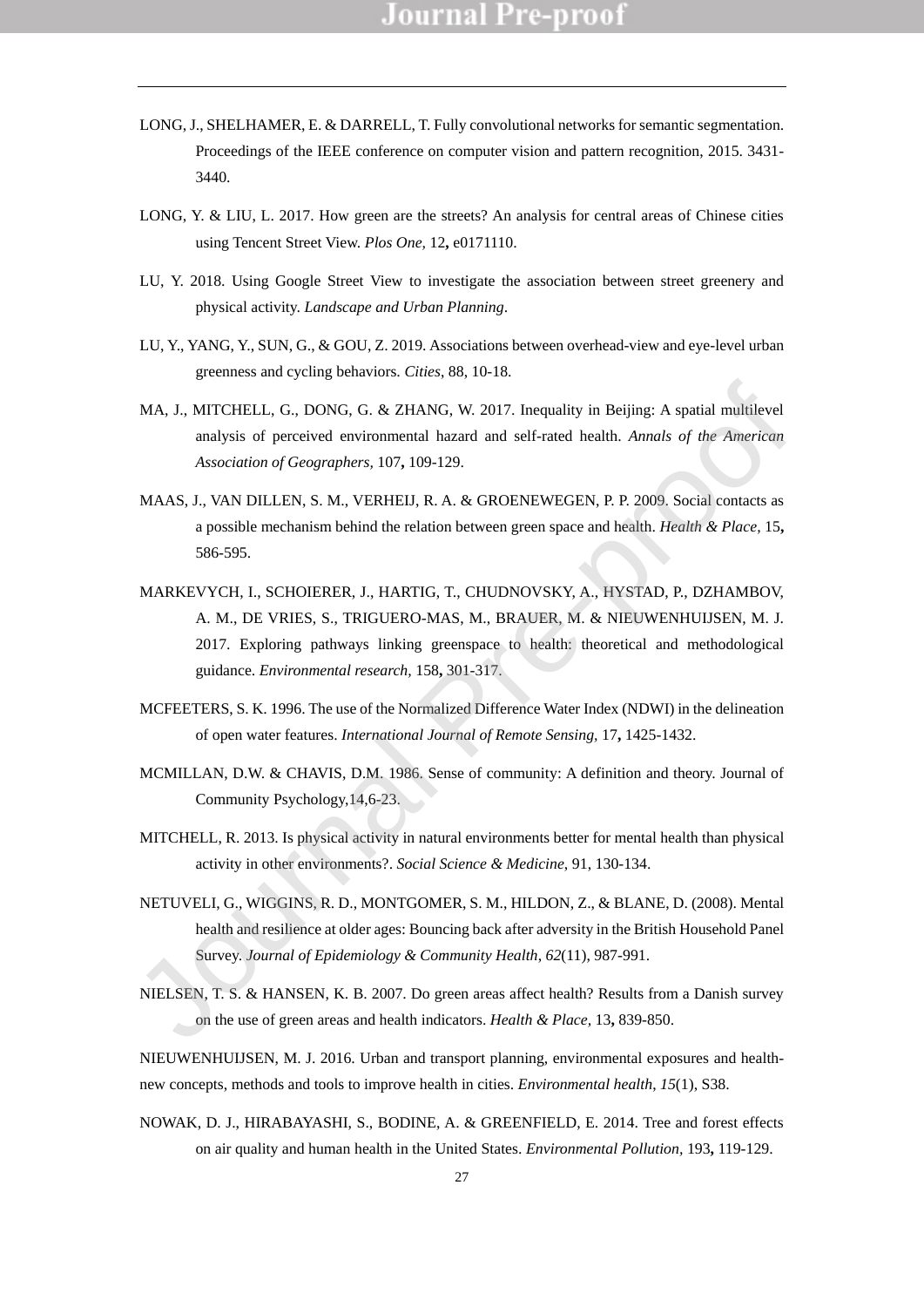- NUTSFORD, D., PEARSON, A. L. & KINGHAM, S. 2013. An ecological study investigating the association between access to urban green space and mental health. *Public Health*, 127, 1005- 1011.
- NUTSFORD, D., REITSMA, F., PEARSON, A. L. & KINGHAM, S. 2015. Personalising the viewshed: Visibility analysis from the human perspective. *Applied Geography,* 62**,** 1-7.
- NUTSFORD, D., PEARSON, A. L., KINGHAM, S. & REITSMA, F. 2016. Residential exposure to visible blue space (but not green space) associated with lower psychological distress in a capital city. *Health & Place,* 39**,** 70-78.
- PATEL, V., FLISHER, A. J., HETRICK, S. & MCGORRY, P. 2007. Mental health of young people: a global public-health challenge. *The Lancet,* 369**,** 1302-1313.
- PETERS, K., ELANDS, B. & BUIJS, A. 2010. Social interactions in urban parks: stimulating social cohesion? *Urban forestry & urban greening,* 9**,** 93-100.
- PRETTY, J., PEACOCK, J., SELLENS, M. & GRIFFIN, M. 2005. The mental and physical health outcomes of green exercise. *International Journal of Environmental Health Research,* 15**,** 319- 337.
- RAUDENBUSH, S. W. & BRYK., A. S. 2002. *Hierarchical Linear Models: Applications and Data Analysis Methods,* Thousand Oaks, US, Sage Publications.
- RYU, E., & WEST, S. G. 2009. Level-specific evaluation of model fit in multilevel structural equation modeling. *Structural Equation Modeling*, *16*, 583-601.
- SAMPSON, R.J., RAUDENBUSH, S.W. and EARLS, F., 1997. Neighborhoods and violent crime: A multilevel study of collective efficacy. *Science*, 277, 918-924.
- SCANNELL, L. & GIFFORD, R. 2010. Defining place attachment: A tripartite organizing framework. *Journal of Environmental Psychology,* 30**,** 1-10.
- SCANNELL, L. & GIFFORD, R. 2017. The experienced psychological benefits of place attachment. *Journal of Environmental Psychology,* 51**,** 256-269.
- SU, S., ZHANG, Q., PI, J., WAN, C. & WENG, M. 2016. Public health in linkage to land use: Theoretical framework, empirical evidence, and critical implications for reconnecting health promotion to land use policy. *Land Use Policy,* 57**,** 605-618. global public-health challenge. *The Lancet*, 369, 1302-1313.<br>
PETERS, K., ELANDS, B. & BUIJS, A. 2010. Social interactions in urban parks: stimulating social<br>
cohesion? *Urban forestry & urban greening*, 9, 93-100.<br>
PRETT
- SUGIYAMA, T., LESLIE, E., GILES-CORTI, B. & OWEN, N. 2008. Associations of neighbourhood greenness with physical and mental health: do walking, social coherence and local social interaction explain the relationships? *Journal of Epidemiology & Community Health,* 62**,** e9-e9.
- TENNANT, R., HILLER, L., FISHWICK, R., PLATT, S., JOSEPH, S., WEICH, S., PARKINSON, J., SECKER, J. & STEWART-BROWN, S. 2007. The Warwick-Edinburgh mental well-being scale (WEMWBS): development and UK validation. *Health and Quality of life Outcomes,* 5**,** 63.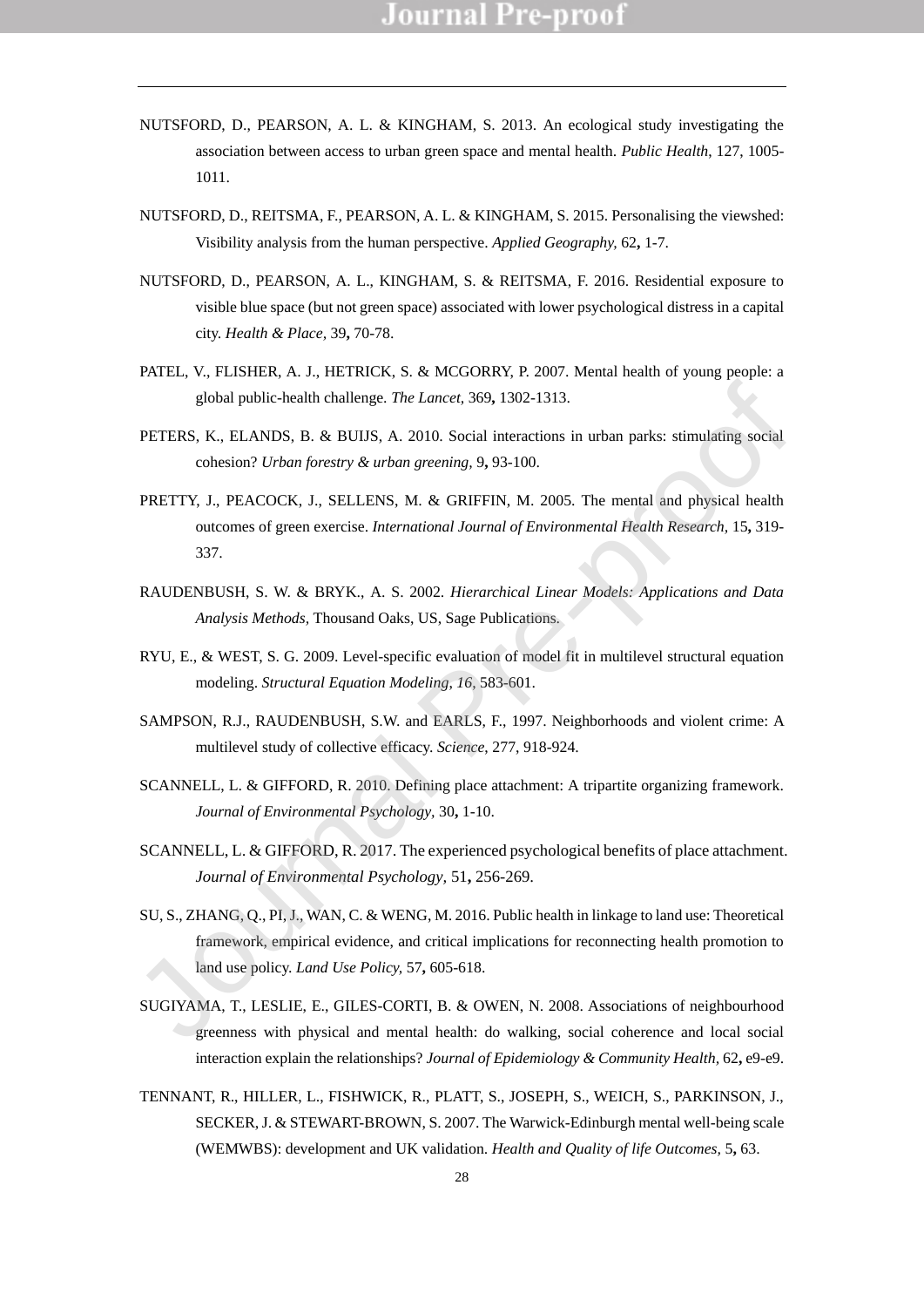TENCENT MAP. 2015. Accessed September  $30<sup>th</sup>$ ,  $2015$ ,  $\lt$  https://map.qq.com  $\gt$ .

- TRIGUERO-MAS, M., DADVAND, P., CIRACH, M., MARTÍNEZ, D., MEDINA, A., MOMPART, A., BASAGAÑA, X., GRAŽULEVIČIENĖ, R. & NIEUWENHUIJSEN, M. J. 2015. Natural outdoor environments and mental and physical health: relationships and mechanisms. *Environment international,* 77**,** 35-41.
- ULRICH, R. S., SIMONS, R. F., LOSITO, B. D., FIORITO, E., MILES, M. A. & ZELSON, M. 1991. Stress recovery during exposure to natural and urban environments. *Journal of Environmental Psychology,* 11**,** 201-230.
- VAN DEN BERG, A. E., MAAS, J., VERHEIJ, R. A. & GROENEWEGEN, P. P. 2010. Green space as a buffer between stressful life events and health. *Social Science & Medicine,* 70**,** 1203-1210.
- VAN DEN BERG, M., VAN POPPEL, M., SMITH, G., TRIGUERO-MAS, M., ANDRUSAITYTE, S., VAN KAMP, I., VAN MECHELEN, W., GIDLOW, C., GRAŽULEVIČIENE, R., NIEUWENHUIJSEN, M. J., KRUIZE, H. & MAAS, J. 2017. Does time spent on visits to green space mediate the associations between the level of residential greenness and mental health? *Urban forestry & urban greening,* 25**,** 94-102. a buffer between stressful life cvents and health. *Social Science & Medicine,* 70, 1203-1210.<br>
VAN DEN BERG, M., VAN MOPPEL, M., SMITH, G., TRIGUERO-MAS, M., ANDRUSAITYTE, S.,<br>
VAN KAMP, I., VAN MECHELEN, W., GIDLOW, C.,
- VÖLKER, B., FLAP, H., & LINDENBERG, S. (2006). When are neighbourhoods communities? Community in Dutch neighbourhoods. *European Sociological Review*, 23, 99-114.
- WANG, R., LU, Y., ZHANG, J., LIU, P., YAO, Y. & LIU, Y. 2019a. The relationship between visual enclosure for neighbourhood street walkability and elders' mental health in China: Using street view images. *Journal of Transport & Health*, 13, 90-102.
- WANG, R., YANG, B., YAO, Y., BLOOM, M. S., FENG, Z., YUAN, Y., ZHANG, J., LIU, P., WU, W., LU, Y., BARANYI, G., WU, R., LIU, Y. & DONG, G. 2019b. Residential greenness, air pollu tion and psychological wellbeing among urban residents in Guangzhou, China. *Science of The Total Environment*, 134843.
- WANG, R., HELBICH, M., YAO, Y., ZHANG, J., LIU, P., YUAN, Y. & LIU, Y. 2019c. Urban greener y and mental wellbeing in adults: Crosssectional mediation analyses on multiple pathways acr oss different greenery measures. Environmental Research, 176, 108535.
- THOMPSON, C. W., ROE, J., ASPINALL, P., MITCHELL, R., CLOW, A. & MILLER, D. 2012. More green space is linked to less stress in deprived communities: Evidence from salivary cortisol patterns. *Landscape and Urban Planning,* 105**,** 221-229.
- WHO.2010. Global recommendations on physical activity for health. World Health Organization, Geneva.
- WHO.2016. Urban Green Spaces and Health. A Review of Evidence. WHO Regional Office for Europe, Copenhagen.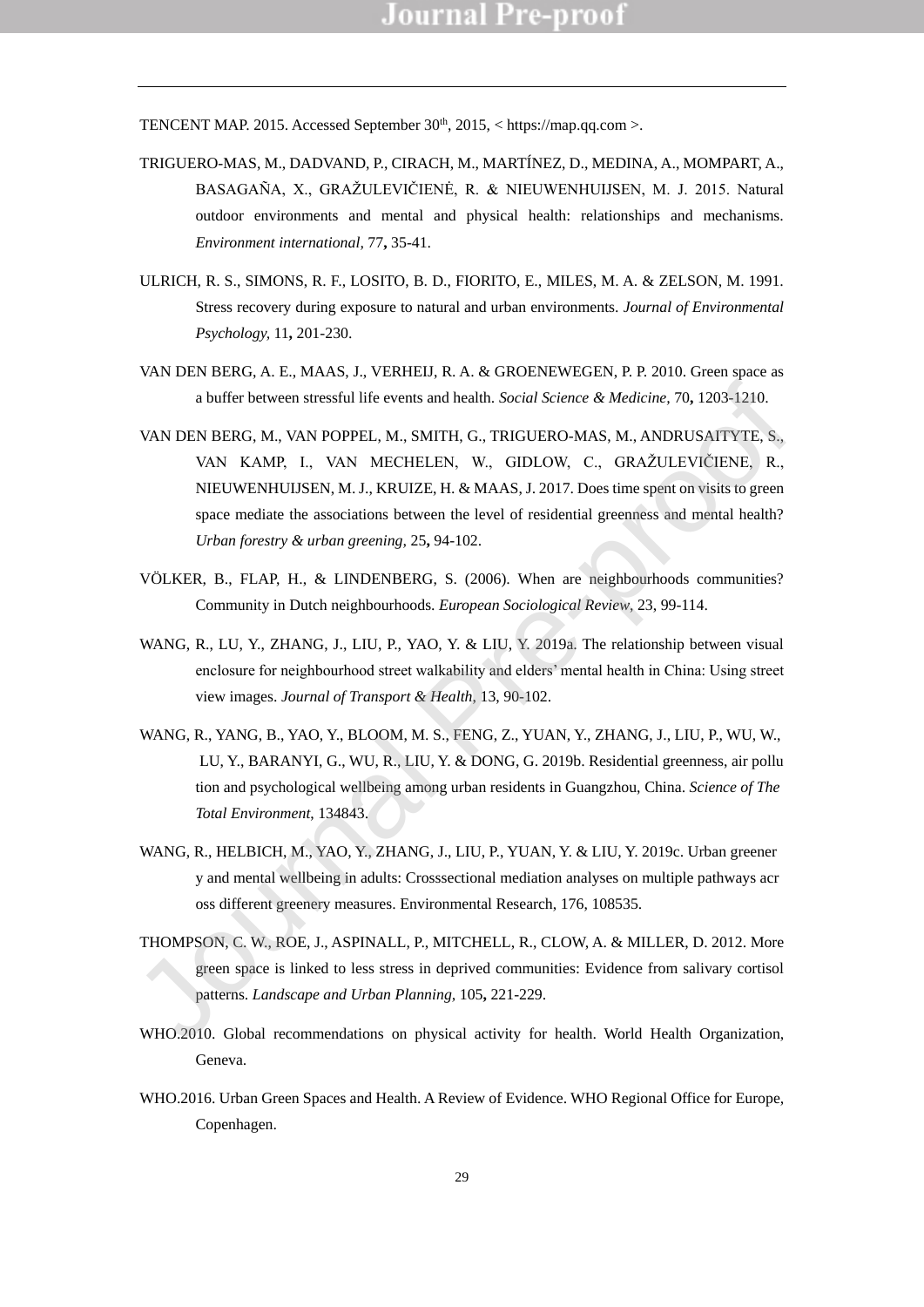- WHO. 2017. Urban Green Spaces: A Brief for Action. WHO Regional Office for Europe, Copenhagen.
- WU, W. & DONG, G. 2013. Valuing the "green" amenities in a spatial context. *Journal of Regional Science***,** n/a-n/a.
- XIAO, Y., LU, Y., GUO, Y., & YUAN, Y. 2017. Estimating the willingness to pay for green space services in Shanghai: Implications for social equity in urban China. *Urban Forestry & Urban Greening*, 26, 95-103.
- YANG, L., XIAN, G., KLAVER, J. M. & DEAL, B. 2003. Urban land-cover change detection through sub-pixel imperviousness mapping using remotely sensed data. *Photogrammetric Engineering & Remote Sensing,* 69**,** 1003-1010.
- YE, Y., RICHARDS, D., LU, Y., SONG, X., ZHUANG, Y., ZENG, W. & ZHONG, T. 2018. Measuring daily accessed street greenery: A human-scale approach for informing better urban planning practices. *Landscape and Urban Planning*. VF, Y., RICHARDS, D., I.U, Y., SONG, X., ZHUANG, Y., ZENG, W. & ZHONG, T. 2018. Mussuring<br>
daily accessed street greenery: A human-scale approach for informing better urbain planning<br>
precises. *Landscape and Urban Plannin*
- ZHOU, B., ZHAO, H., PUIG, X., FIDLER, S., BARRIUSO, A. & TORRALBA, A. 2017. Scene parsing through ade20k dataset. Proceedings of the IEEE Conference on Computer Vision and Pattern Recognition, 633-641.
- ZHOU, B., ZHAO, H., PUIG, X., XIAO, T., FIDLER, S., BARRIUSO, A. & TORRALBA, A. 2019. Semantic understanding of scenes through the ade20k dataset. *International Journal of Computer Vision,* 127**,** 302-321.
- ZHU, Y. & FU, Q. 2017. Deciphering the civic virtue of communal space: Neighborhood attachment, social capital, and neighborhood participation in urban China. *Environment and Behavior,* 49**,**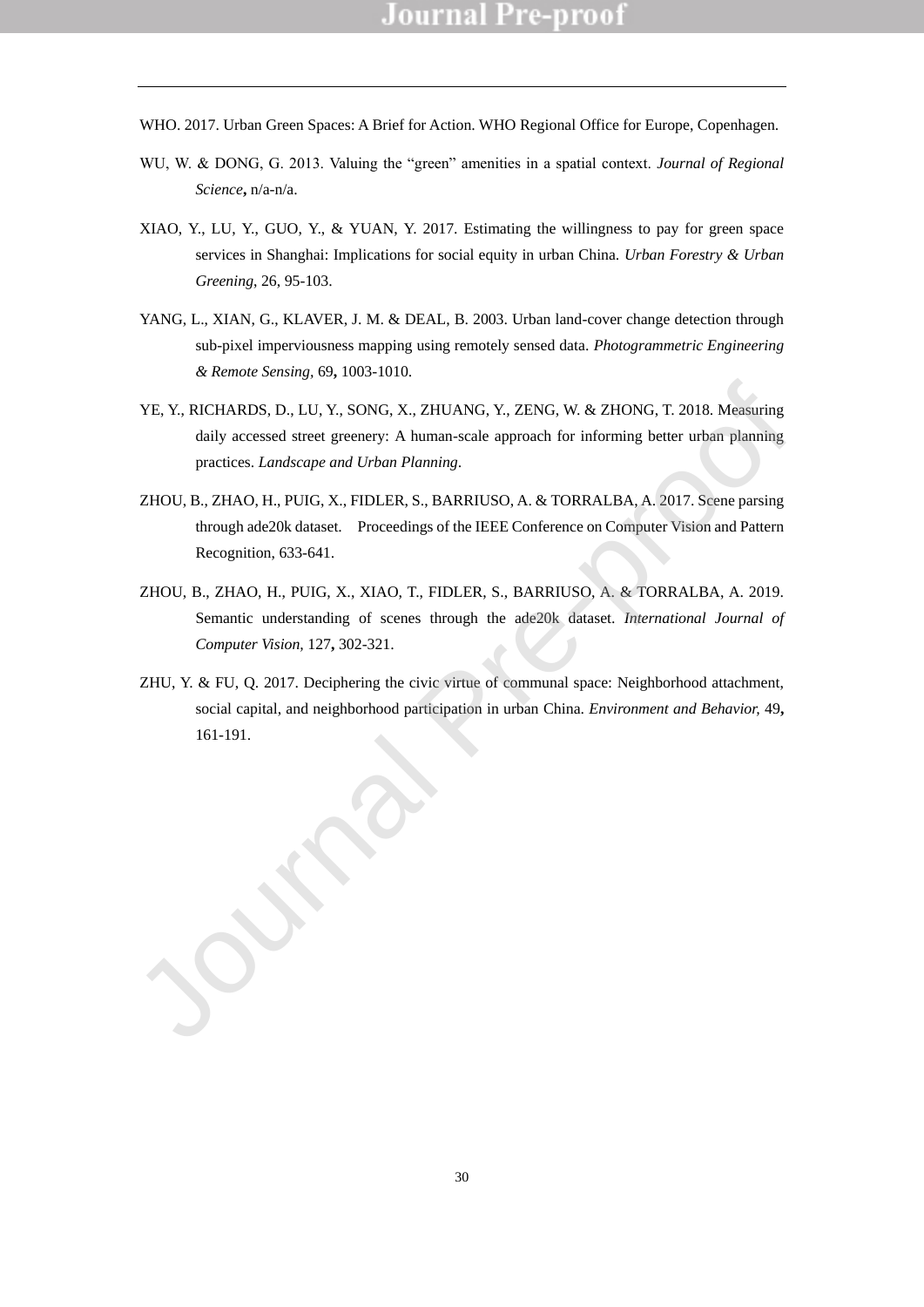

Figure 1. Conceptual framework of the relationship between surrounding natural outdoor



Figure 2. The spatial location of 23 sampled residential neighbourhoods in Guangzhou, China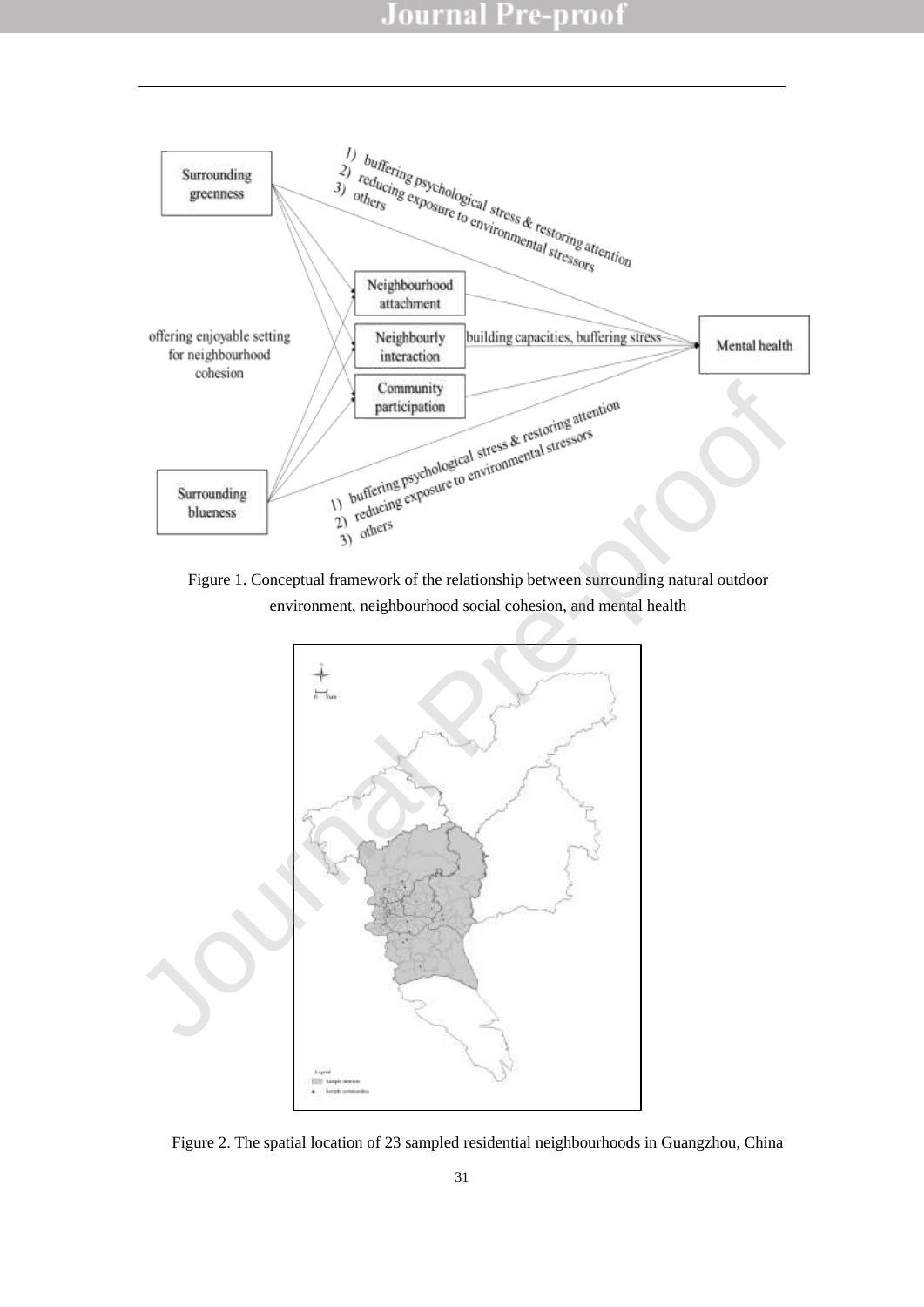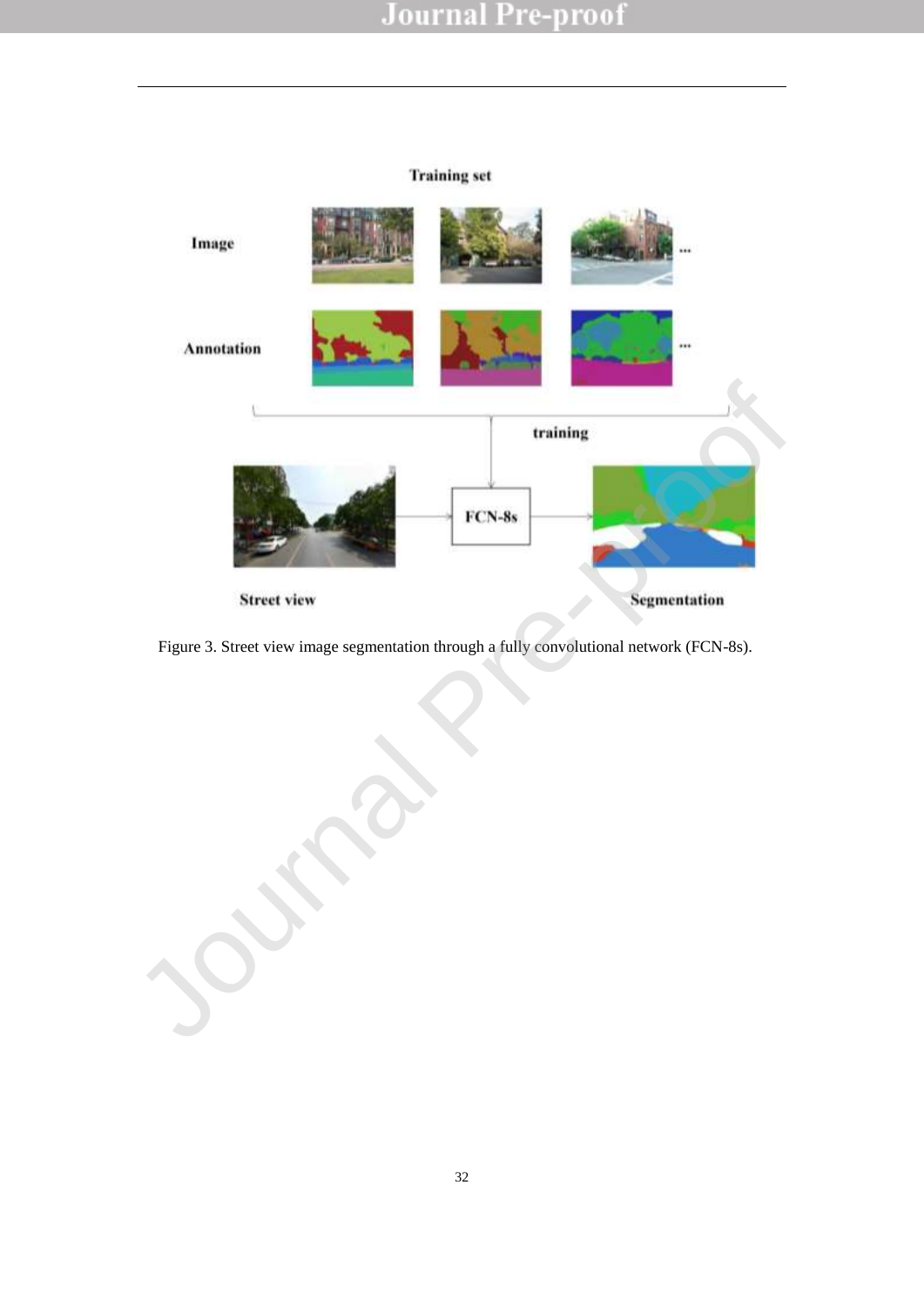$\overline{\phantom{0}}$ 

### Table 1. Summary characteristics of three dimensions of neighbourhood social cohesion.

| Dimension                      | Description                                                                                                                                                                  | Proportion/Me<br>an $(SD)$ |
|--------------------------------|------------------------------------------------------------------------------------------------------------------------------------------------------------------------------|----------------------------|
| Neighbourhood attachment       |                                                                                                                                                                              |                            |
|                                | To what extent do you agree with the following statements about the<br>attachment to your neighbourhood? (1-5 Likert scale, $1 =$ strongly disagree, $5 =$<br>totally agree) |                            |
| Indicator 1                    | I belong to this neighbourhood.                                                                                                                                              | 3.637(0.818)               |
| Indicator 2                    | I am attached to this neighbourhood.                                                                                                                                         | 3.752 (0.722)              |
| Indicator 3                    | I like the living environments of this neighbourhood.                                                                                                                        | 3.548(0.875)               |
| Indicator 4                    | I am concerned with the reports of my neighbourhood in the newspapers<br>and television channels.                                                                            | 3.737 (0.736)              |
| Indicator 5                    | It is very important to me to be a member of the neighbourhood.                                                                                                              | 3.360 (0.794)              |
| Indicator 6                    | I am willing to reside in this neighbourhood for the long term.                                                                                                              | 3.282(0.843)               |
| Indicator 7                    | Developing connections with other members of the neighbourhood is<br>important to me.                                                                                        | 3.003 (0.974)              |
| <b>Neighbourly interaction</b> |                                                                                                                                                                              |                            |
| Indicator 8                    | How often do you greet your neighbours? (1-5 Likert scale, $1 =$ never,<br>5=always)                                                                                         | 3.453(0.815)               |
| Indicator 9                    | How often do you visit and chat with your neighbours? (1-5 Likert scale, $1 =$<br>never, $5 =$ always)                                                                       | 2.663(1.015)               |
| <b>Community participation</b> |                                                                                                                                                                              |                            |
|                                | How often do you participate in the following activities? (1-5 Likert scale, $1 =$<br>never, $5 =$ always)                                                                   |                            |
| Indicator 10                   | Vote in the elections of community organizations such as neighborhood<br>committees and village committees.                                                                  | 2.345(1.158)               |
| Indicator 11                   | Participate in activities organized by community grassroots organizations.                                                                                                   | 2.380(1.057)               |
| Indicator 12                   | Participate in volunteer organizations.                                                                                                                                      | 1.868(1.055)               |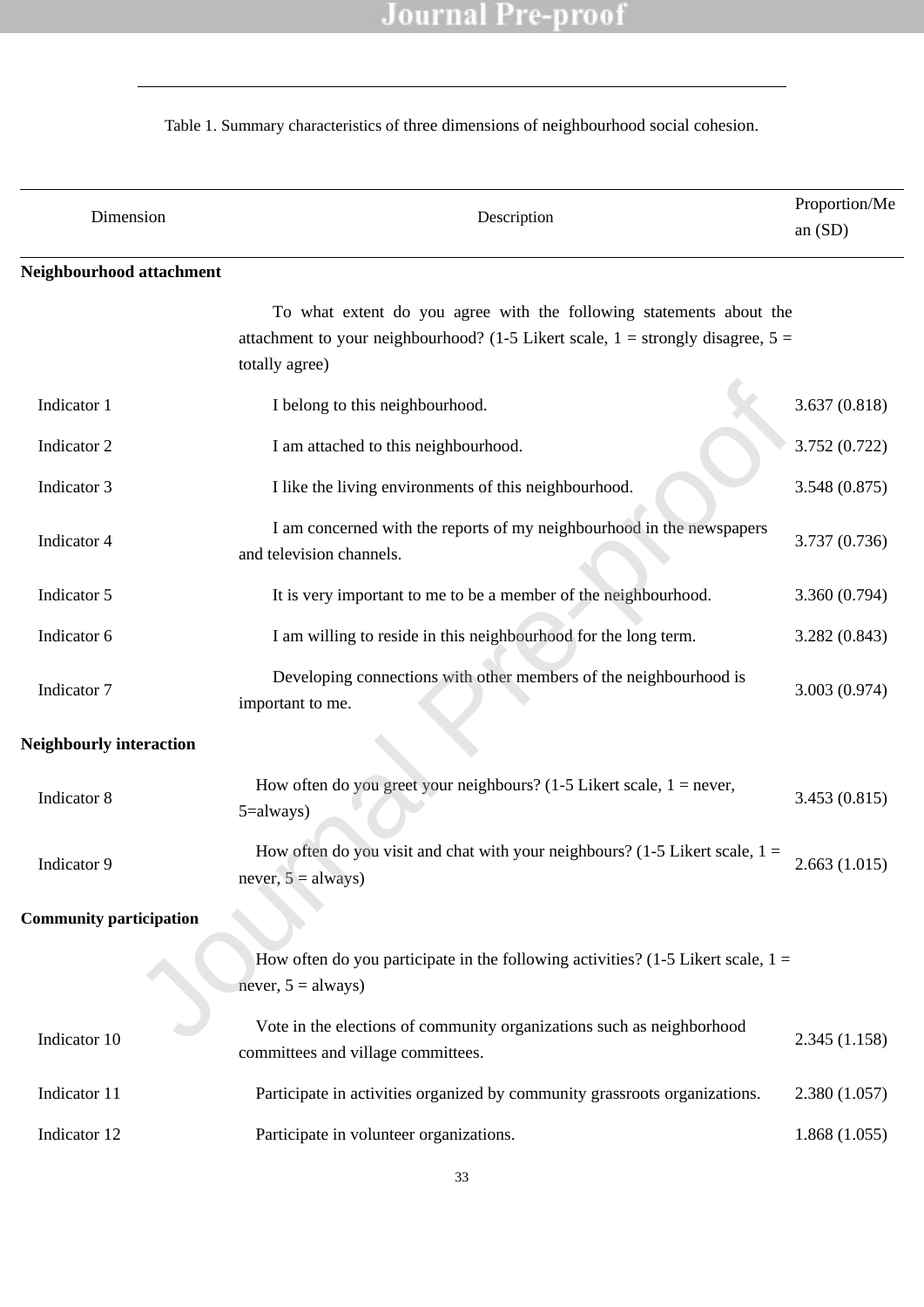| Indicator 13 | Join fitness groups (such as table tennis, badminton, square dancing, etc.). | 2.272(1.157) |
|--------------|------------------------------------------------------------------------------|--------------|
| Indicator 14 | Join a religious group (e.g. a house church).                                | 1.405(0.599) |
| Indicator 15 | Join a hobby group or group (e.g. stamp collecting, automobile, etc.).       | 1.893(0.855) |

Table 2. Summary statistics of the variables Journal Pre-proof

| Variables                                              | Proportion/Mean (SD) |
|--------------------------------------------------------|----------------------|
| Dependent variables                                    |                      |
| GHQ Score (12-48)                                      | 22.634 (5.267)       |
| <b>Independent variables</b>                           |                      |
| Street view greenness $(0-1)$ median $(IQR)$           | 0.235(0.081)         |
| Street view blueness $(0-1)$ median (IQR)              | 0.004(0.003)         |
| Surrounding green space: GlobeLand30 greenness $(0-1)$ | 0.191(0.243)         |
| Surrounding blue space: GlobeLand30 blueness $(0-1)$   | 0.058(0.081)         |
| Neighbourhood attachment (7-35)                        | 26.205 (3.922)       |
| Neighbourly interaction (2-10)                         | 6.113(1.649)         |
| Neighbourhood participation (6-30)                     | 12.166 (4.041)       |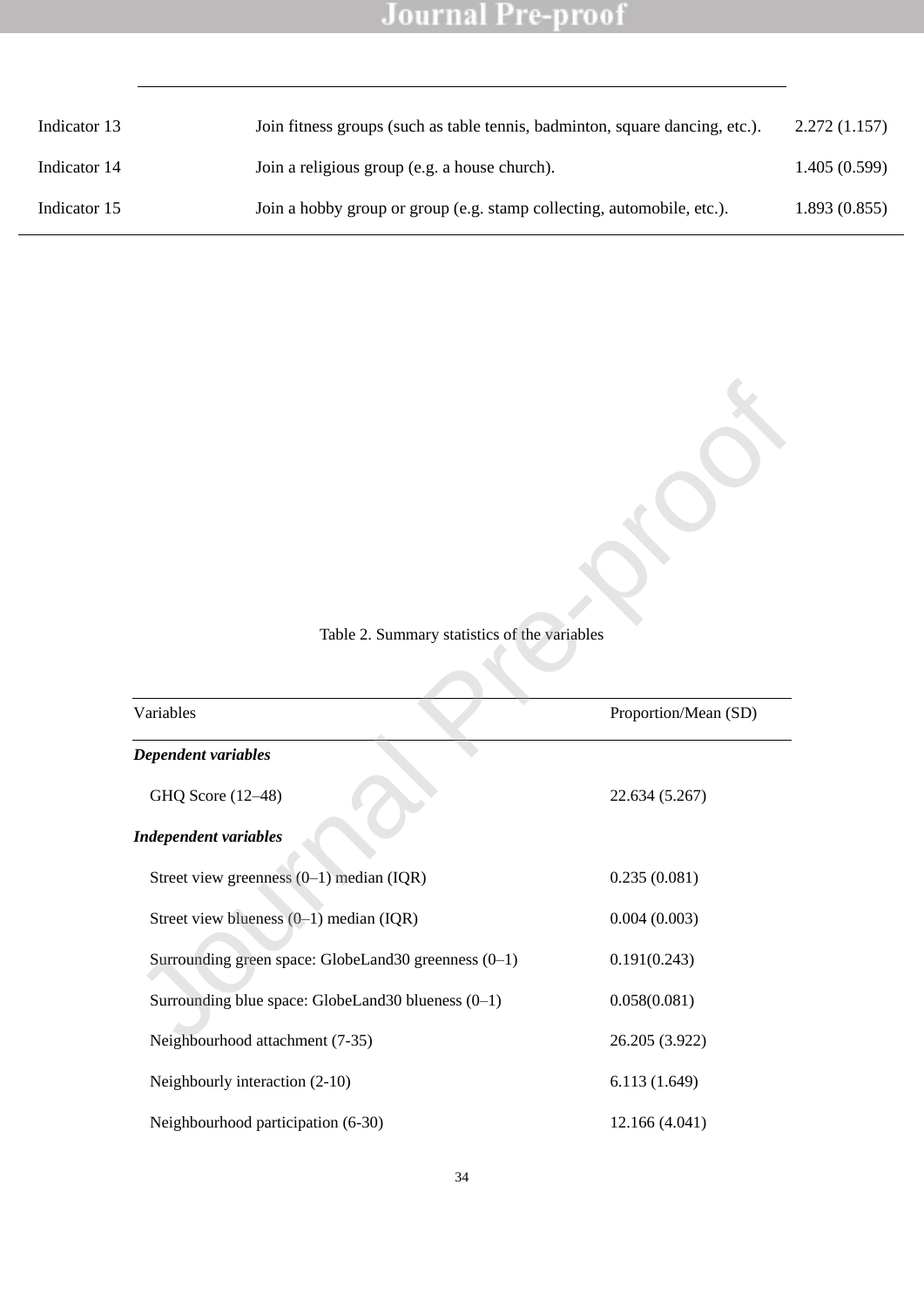*Controlled variables*

| Gender (%)                                                              |                          |
|-------------------------------------------------------------------------|--------------------------|
| Male                                                                    | 52.261                   |
| Female                                                                  | 47.739                   |
| Age                                                                     | 39.553 (11.065)          |
| Education (%)                                                           |                          |
| Primary school or below                                                 | 5.130                    |
| High school                                                             | 60.174                   |
| College and above                                                       | 34.696                   |
| Marital status (%)                                                      |                          |
| Single, divorced or widowed                                             | 20.000                   |
| Married                                                                 | 80.000                   |
| Hukou status (%)                                                        |                          |
| Local hukou                                                             | 59.391                   |
| Non-local hukou                                                         | 40.609                   |
| Employment status                                                       |                          |
| Employed                                                                | 83.913                   |
| Unemployed                                                              | 16.087                   |
| Medical insurance                                                       |                          |
| Yes                                                                     | 86.522                   |
| N <sub>o</sub>                                                          | 13.478                   |
| Annual household income per household member (CNY)                      | 46,251.866 (200,111.785) |
| Note: A higher total score of GHQ suggests a worse mental health status |                          |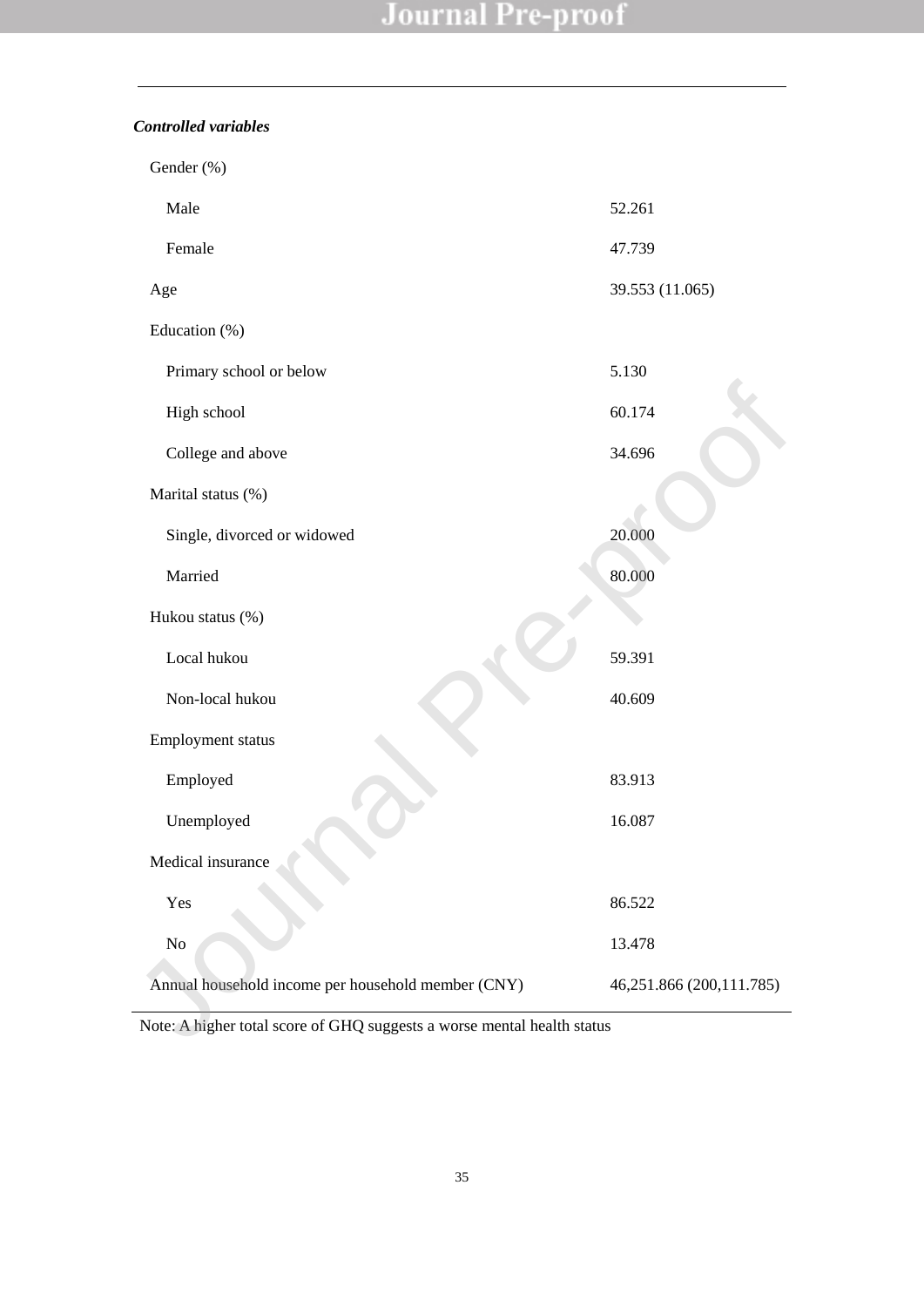| Variable                                                     | Model 1            |                   |                    |                    |  |
|--------------------------------------------------------------|--------------------|-------------------|--------------------|--------------------|--|
|                                                              | <b>GHQ</b>         | Neighbourhood     | Neighbourly        | Community          |  |
|                                                              |                    | attachment        | interaction        | participation      |  |
|                                                              | Estimate (S.E.)    | Estimate (S.E.)   | Estimate (S.E.)    | Estimate (S.E.)    |  |
| Independent variables                                        |                    |                   |                    |                    |  |
| Street view greenness                                        | $-0.900**$ (0.419) | $0.741***(0.187)$ | 0.046(0.080)       | $0.185**$ (0.081)  |  |
| Street view blueness                                         | $-0.406**$ (0.193) | 0.113(0.202)      | $-0.122(0.086)$    | 0.413(0.306)       |  |
| Neighbourhood attachment                                     | $-0.214***(0.044)$ |                   |                    |                    |  |
| Neighbourly interaction                                      | $-0.119(0.103)$    |                   |                    |                    |  |
| Community participation                                      | $-0.165***(0.043)$ |                   |                    |                    |  |
| Controlled variables                                         |                    |                   |                    |                    |  |
| Male (ref: female)                                           | $-0.228(0.300)$    | $-0.269(0.221)$   | $-0.202**$ (0.094) | $-0.255(0.225)$    |  |
| Age                                                          | 0.023(0.018)       | $0.025*(0.013)$   | $0.022***(0.005)$  | $0.047***(0.013)$  |  |
| Education (ref: primary school or less)                      |                    |                   |                    |                    |  |
| High school                                                  | $-0.826(0.694)$    | $-0.467(0.509)$   | $-0.241(0.217)$    | $-0.105(0.518)$    |  |
| College or more                                              | $-1.615**$ (0.786) | 0.486(0.571)      | $-0.006(0.243)$    | $1.107*(0.580)$    |  |
| Married (ref. $=$ single, divorced or widowed)               | $-0.432(0.417)$    | 0.165(0.303)      | $0.352***(0.129)$  | $-0.110(0.309)$    |  |
| Local hukou (ref: non-local hukou)                           | $-0.103(0.378)$    | $1.310***(0.265)$ | $0.255**$ (0.113)  | $1.425***(0.269)$  |  |
| Employed (ref: unemployed)                                   | $-0.779*(0.447)$   | $-0.294(0.324)$   | $-0.085(0.138)$    | $-0.497(0.329)$    |  |
| With medical insurance (ref: without medical<br>insurance)   | $-0.559(0.494)$    | $1.107***(0.344)$ | $0.329**$ (0.147)  | $1.703***(0.35)$   |  |
| Logarithm of annual household income per<br>household member | 0.026(0.189)       | 0.101(0.129)      | $-0.276***(0.055)$ | $-0.412***(0.131)$ |  |

Table 3. Multilevel SEMs: The association between street view greenness (blueness) exposure and mental health.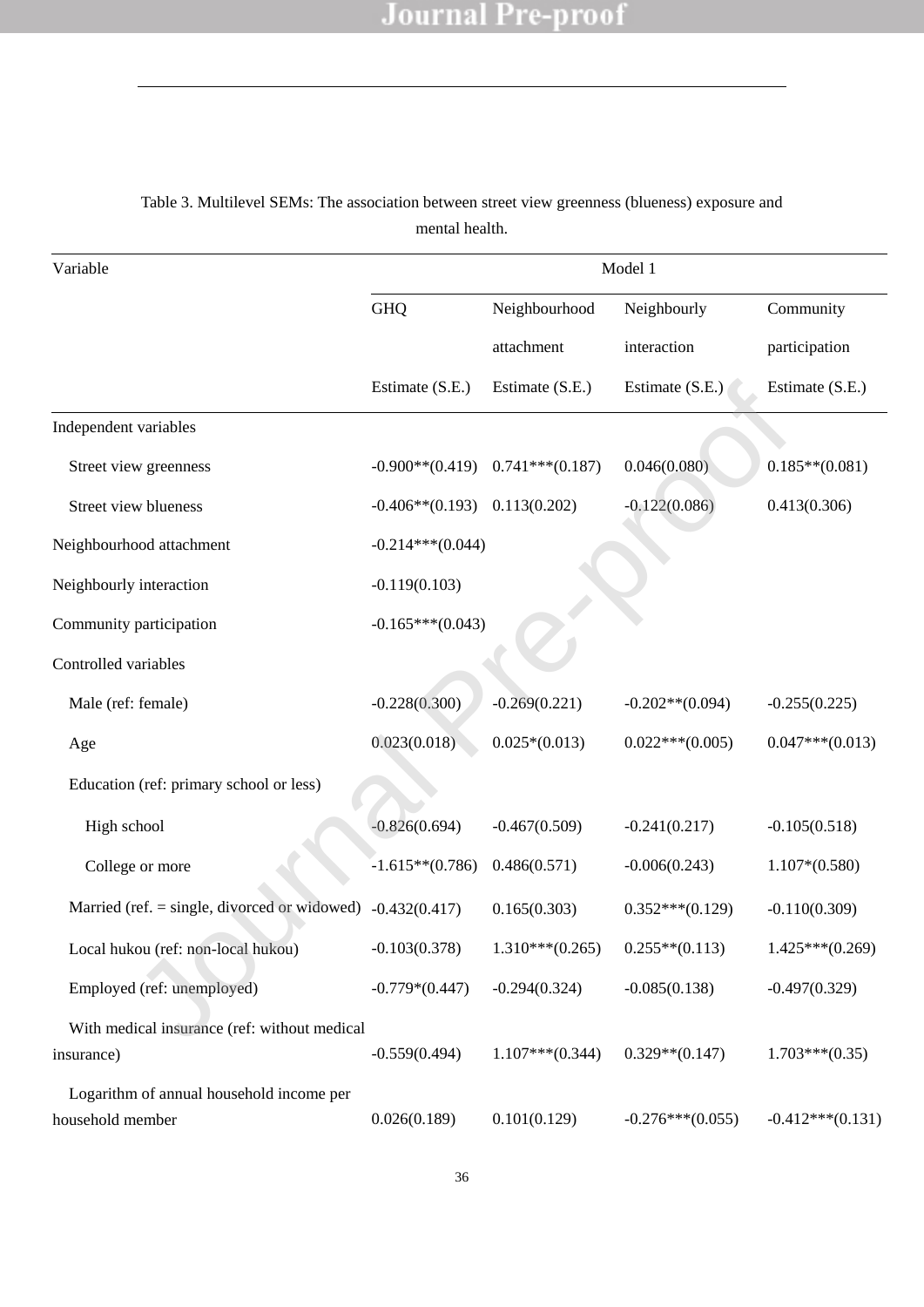RMSEA for multilevel (single-level) SEMs 0.039 (0.036)

CFI for multilevel (single-level) SEMs 0.909 (0.935)

Notes: 1) \* *p* < 0.1, \*\* *p* < 0.05, \*\*\**p* < 0.01

2) A higher total score of GHQ suggests a worse mental health status

| Table 4. Multilevel SEMs: The association between GlobeLand30 greenness (blueness) exposure |                    |                 |                   |                 |
|---------------------------------------------------------------------------------------------|--------------------|-----------------|-------------------|-----------------|
|                                                                                             | and mental health. |                 |                   |                 |
| Variable                                                                                    |                    |                 | Model 2           |                 |
|                                                                                             | GHQ                | Neighbourhood   | Neighbourly       | Community       |
|                                                                                             |                    | attachment      | interaction       | participation   |
|                                                                                             | Estimate (S.E.)    | Estimate (S.E.) | Estimate (S.E.)   | Estimate (S.E.) |
| Independent variables                                                                       |                    |                 |                   |                 |
| GlobeLand30 greenness                                                                       | $-2.369**$ (1.029) | 1.538(1.453)    | $0.903***(0.190)$ | 1.762(1.456)    |
| GlobeLand30 blueness                                                                        | $-5.348*(3.085)$   | 1.686(1.348)    | $1.434**$ (0.565) | 0.954(1.356)    |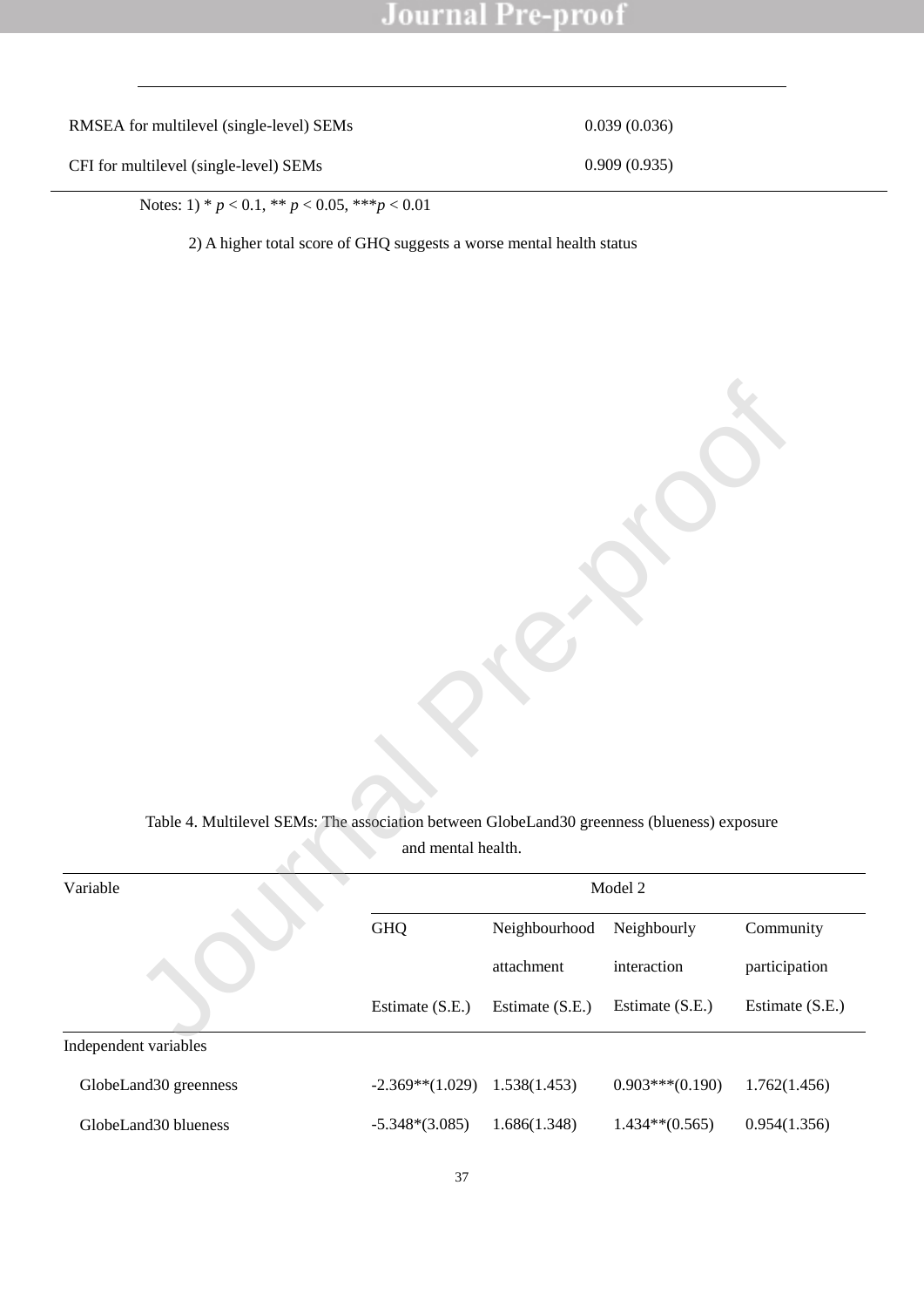| Neighbourhood attachment                                             | $-0.229***(0.044)$ |                   |                    |                   |
|----------------------------------------------------------------------|--------------------|-------------------|--------------------|-------------------|
| Neighbourly interaction                                              | $-0.138(0.103)$    |                   |                    |                   |
| Community participation                                              | $-0.166***(0.043)$ |                   |                    |                   |
| Controlled variables                                                 |                    |                   |                    |                   |
| Male (ref: female)                                                   | $-0.222(0.300)$    | $-0.337(0.222)$   | $-0.210**$ (0.093) | $-0.261(0.223)$   |
| Age                                                                  | 0.022(0.018)       | $0.031**$ (0.013) | $0.022***(0.005)$  | $0.047***(0.013)$ |
| Education (ref: primary school or less)                              |                    |                   |                    |                   |
| High school                                                          | $-0.834(0.694)$    | $-0.333(0.512)$   | $-0.208(0.215)$    | $-0.056(0.515)$   |
| College or more                                                      | $-1.730**$ (0.786) | 0.780(0.572)      | 0.011(0.240)       | $1.154**$ (0.575) |
| Married (ref. $=$ single, divorced or<br>widowed)                    | $-0.467(0.418)$    | 0.170(0.305)      | $0.338***(0.128)$  | $-0.131(0.307)$   |
| Local hukou (ref: non-local hukou)                                   | $-0.202(0.379)$    | $1.312***(0.267)$ | 0.180(0.112)       | $1.270***(0.269)$ |
| Employed (ref: unemployed)                                           | $-0.704(0.446)$    | $-0.290(0.326)$   | $-0.060(0.136)$    | $-0.469(0.327)$   |
| With medical insurance (ref: without<br>medical insurance)           | $-0.570(0.495)$    | $0.957***(0.346)$ | $0.308**$ (0.145)  | $1.667***(0.348)$ |
| Logarithm of annual household income per<br>household member         | $-0.034(0.188)$    | 0.182(0.129)      | $-0.284***(0.054)$ | $-0.426***(0.13)$ |
| RMSEA for multilevel (single-level) SEMs                             |                    |                   | 0.037(0.035)       |                   |
| CFI for multilevel (single-level) SEMs                               |                    |                   | 0.907(0.921)       |                   |
| Notes: $1)* p < 0.1, ** p < 0.05, *** p < 0.01$                      |                    |                   |                    |                   |
| 2) A higher total score of GHQ suggests a worse mental health status |                    |                   |                    |                   |
|                                                                      |                    |                   |                    |                   |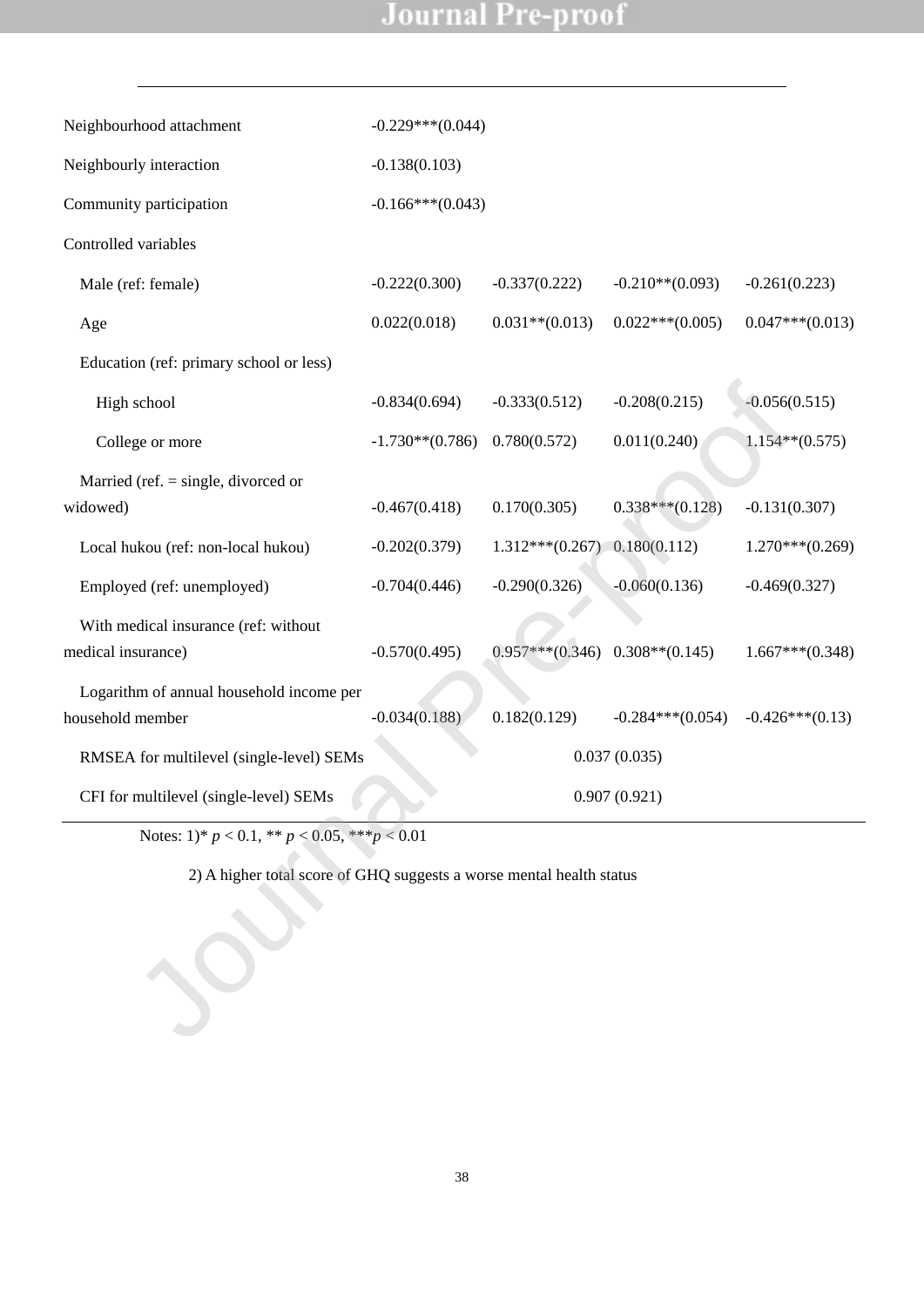|                       |                                                        | Indirect effect                                                                                   |                    | Direct effect      |  |
|-----------------------|--------------------------------------------------------|---------------------------------------------------------------------------------------------------|--------------------|--------------------|--|
|                       | Neighbourhood                                          | Neighbourly                                                                                       | Community          |                    |  |
| Mediator              | attachment                                             | interaction                                                                                       | participation      |                    |  |
|                       | Estimate (S.E.)                                        | Estimate (S.E.)                                                                                   | Estimate (S.E.)    | Estimate (S.E.)    |  |
| Street view greenness | $-0.153***(0.051)$                                     | $-0.005(0.010)$                                                                                   | $-0.031**$ (0.015) | $-0.900**$ (0.419) |  |
| Street view blueness  | $-0.024(0.043)$                                        | 0.015(0.016)                                                                                      | $-0.068(0.053)$    | $-0.406**$ (0.193) |  |
|                       | Model 2                                                |                                                                                                   |                    |                    |  |
|                       | Indirect effect                                        |                                                                                                   |                    | Direct effect      |  |
|                       | Neighbourhood                                          | Neighbourly                                                                                       | Community          |                    |  |
|                       | attachment                                             | interaction                                                                                       | participation      |                    |  |
|                       | Estimate (S.E.)                                        | Estimate (S.E.)                                                                                   | Estimate (S.E.)    | Estimate (S.E.)    |  |
| GlobeLand30 greenness | $-0.352(0.339)$                                        | $-0.125(0.096)$                                                                                   | $-0.292(0.253)$    | $-2.369**$ (1.029) |  |
| GlobeLand30 blueness  | $-0.386(0.317)$                                        | $-0.198(0.167)$                                                                                   | $-0.158(0.228)$    | $-5.348*(3.085)$   |  |
|                       | Notes: 1) * $p < 0.1$ , ** $p < 0.05$ , *** $p < 0.01$ |                                                                                                   |                    |                    |  |
|                       |                                                        | 2) A higher total score of GHQ suggests a worse mental health status                              |                    |                    |  |
|                       |                                                        | Table 6. Sensitivity check: The association between street view greenness (blueness) exposure and |                    |                    |  |

 Table 5. Multilevel SEMs: The direct and indirect effects of neighbourhood street-level greenness (blueness) and surrounding amount of green space (blue space) on mental health

Table 6. Sensitivity check: The association between street view greenness (blueness) exposure and mental health.

Variable Model 3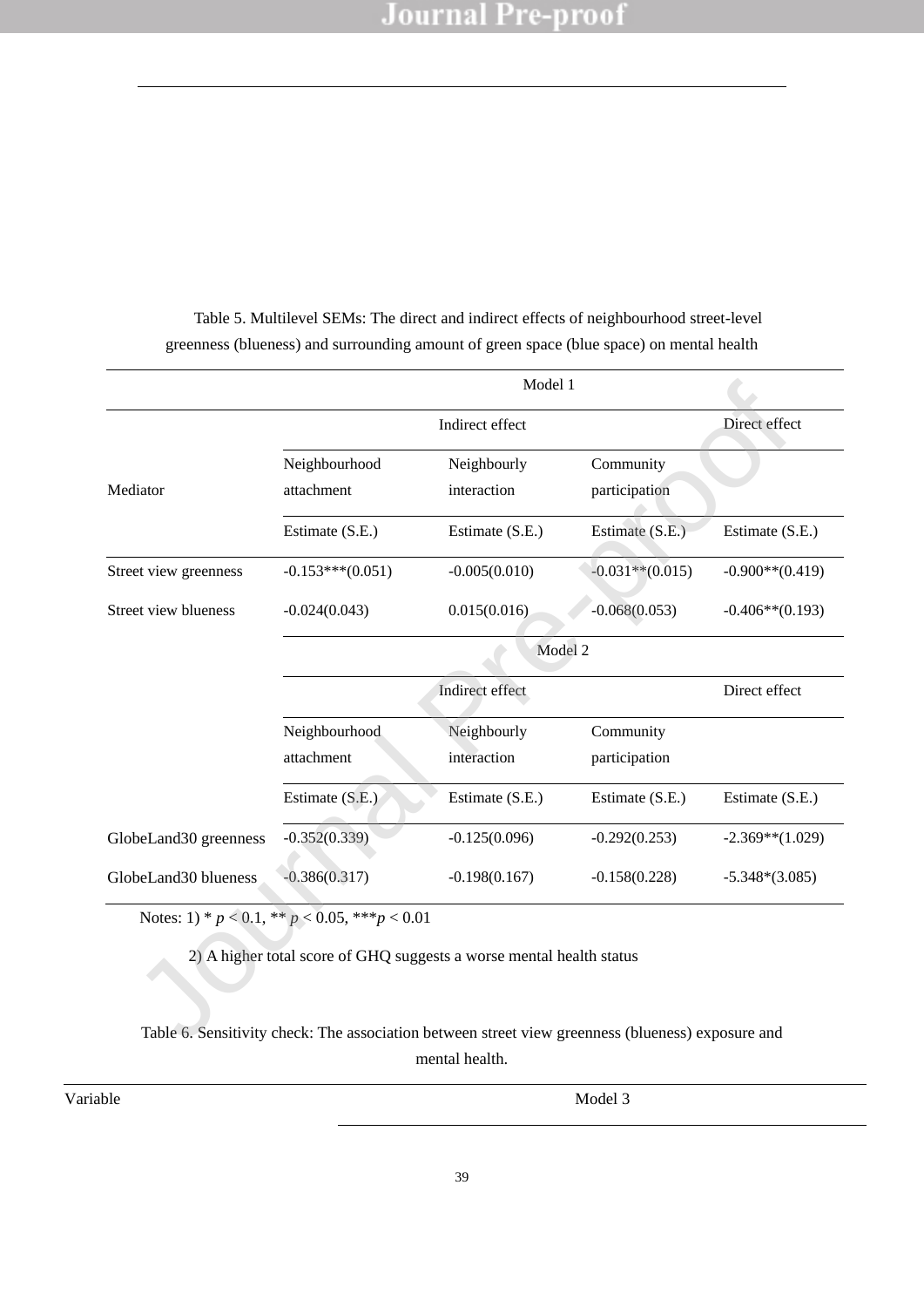|                                                              |                      | Neighbourhood     | Neighbourly        | Community          |
|--------------------------------------------------------------|----------------------|-------------------|--------------------|--------------------|
|                                                              | <b>GHQ</b>           | attachment        | interaction        | participation      |
|                                                              | Estimate (S.E.)      | Estimate (S.E.)   | Estimate (S.E.)    | Estimate (S.E.)    |
| Independent variables                                        |                      |                   |                    |                    |
| Street view greenness                                        | $-0.696**$ $(0.341)$ | $0.806***(0.200)$ | 0.056(0.086)       | $0.088**$ (0.042)  |
| Street view blueness                                         | $-0.379**$ (0.174)   | 0.162(0.322)      | $-0.182(0.138)$    | 0.256(0.329)       |
| Neighbourhood attachment                                     | $-0.213***(0.044)$   |                   |                    |                    |
| Neighbourly interaction                                      | $-0.123(0.103)$      |                   |                    |                    |
| Community participation                                      | $-0.166***(0.043)$   |                   |                    |                    |
| Controlled variables                                         |                      |                   |                    |                    |
| Male (ref: female)                                           | $-0.229(0.300)$      | $-0.260(0.220)$   | $-0.205**$ (0.094) | $-0.257(0.225)$    |
| Age                                                          | 0.023(0.018)         | $0.025**$ (0.013) | $0.022***(0.005)$  | $0.047***(0.013)$  |
| Education (ref: primary school or less)                      |                      |                   |                    |                    |
| High school                                                  | $-0.814(0.694)$      | $-0.519(0.507)$   | $-0.236(0.217)$    | $-0.090(0.519)$    |
| College or more                                              | $-1.603**$ (0.786)   | 0.432(0.568)      | 0.015(0.243)       | $1.141**$ (0.581)  |
| Married (ref. $=$ single, divorced or                        |                      |                   |                    |                    |
| widowed)                                                     | $-0.428(0.417)$      | 0.156(0.302)      | $0.353***(0.129)$  | $-0.110(0.309)$    |
| Local hukou (ref: non-local hukou)                           | $-0.090(0.378)$      | $1.290***(0.264)$ | $0.262***(0.113)$  | $1.414***(0.270)$  |
| Employed (ref: unemployed)                                   | $-0.786*(0.447)$     | $-0.261(0.323)$   | $-0.089(0.138)$    | $-0.521(0.330)$    |
| With medical insurance (ref: without<br>medical insurance)   | $-0.575(0.494)$      | $1.178***(0.344)$ | $0.335**(0.147)$   | $1.726***(0.351)$  |
| Logarithm of annual household<br>income per household member | 0.025(0.189)         | 0.093(0.129)      | $-0.276***(0.055)$ | $-0.423***(0.132)$ |
| <b>RMSEA</b>                                                 |                      |                   | 0.039              |                    |
| <b>CFI</b>                                                   |                      |                   | 0.881              |                    |

Notes: 1) \*  $p < 0.1$ , \*\*  $p < 0.05$ , \*\*\* $p < 0.01$ 

2) A higher total score of GHQ suggests a worse mental health status

3) The sensitivity analysis applied the street view greenness (blueness) exposure within an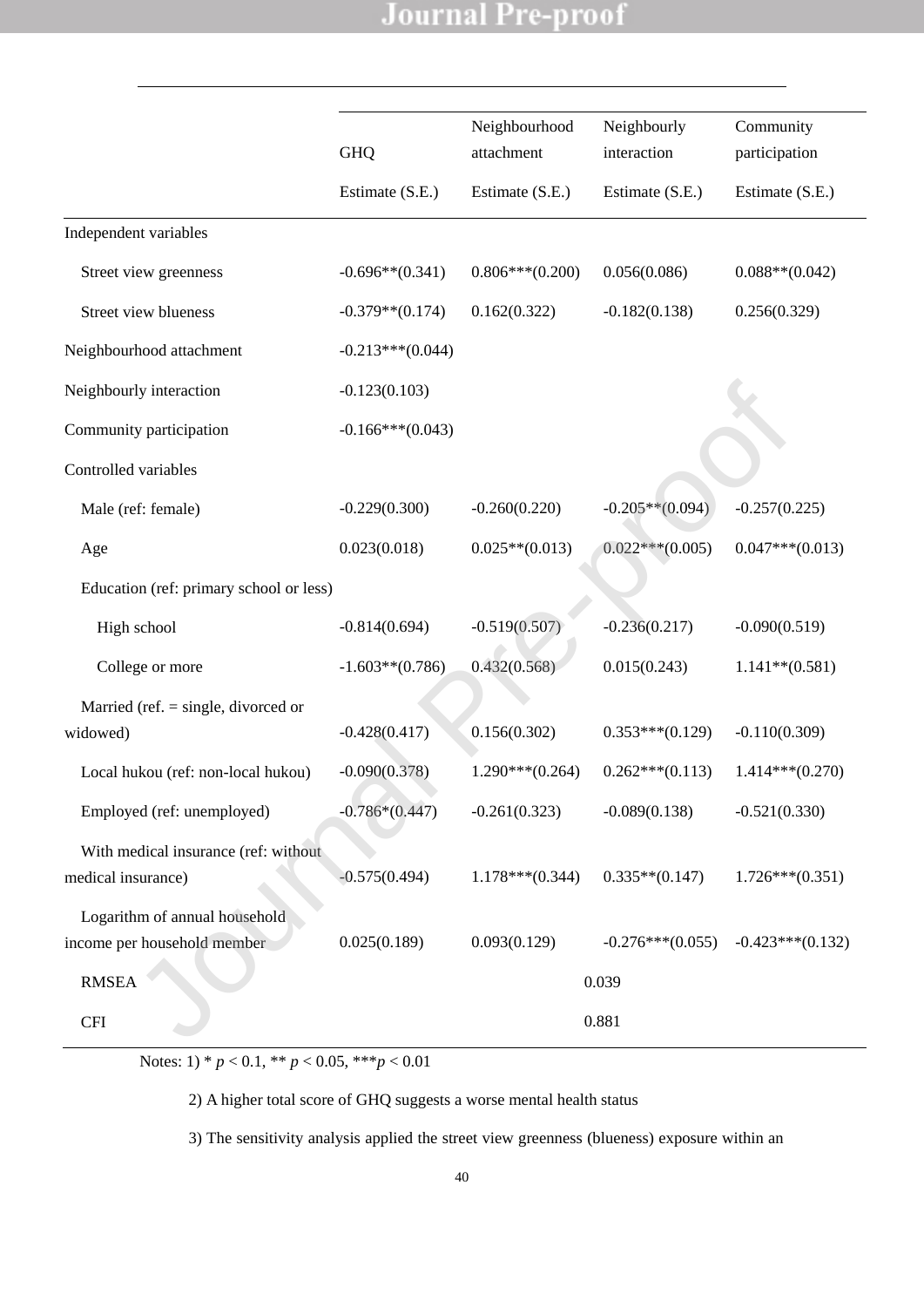alternative buffer area (i.e., 1,000 meter).

| Variable                                | Model 4                         |                             |                            |                            |  |  |
|-----------------------------------------|---------------------------------|-----------------------------|----------------------------|----------------------------|--|--|
|                                         | <b>GHQ</b>                      | Neighbourhood<br>attachment | Neighbourly<br>interaction | Community<br>participation |  |  |
|                                         | Estimate (S.E.)                 | Estimate (S.E.)             | Estimate (S.E.)            | Estimate (S.E.)            |  |  |
| Independent variables                   |                                 |                             |                            |                            |  |  |
| GlobeLand30greenness                    | $-2.969***(1.157)$ 1.481(1.517) |                             | $1.042***(0.216)$          | 2.293(1.518)               |  |  |
| GlobeLand30 blueness                    | $-5.306*(2.823)$                | 0.829(1.691)                | $1.278*(0.708)$            | 0.161(1.694)               |  |  |
| Neighbourhood attachment                | $-0.228***(0.044)$              |                             |                            |                            |  |  |
| Neighbourly interaction                 | $-0.136(0.103)$                 |                             |                            |                            |  |  |
| Neighbourhood participation             | $-0.164***(0.043)$              |                             |                            |                            |  |  |
| Controlled variables                    |                                 |                             |                            |                            |  |  |
| Male (ref: female)                      | $-0.218(0.300)$                 | $-0.331(0.223)$             | $-0.207**$ (0.093)         | $-0.257(0.223)$            |  |  |
| Age                                     | 0.022(0.018)                    | $0.032**$ (0.013)           | $0.022***(0.005)$          | $0.049***(0.013)$          |  |  |
| Education (ref: primary school or less) |                                 |                             |                            |                            |  |  |
| High school                             | $-0.847(0.694)$                 | $-0.356(0.513)$             | $-0.222(0.215)$            | $-0.071(0.514)$            |  |  |
| College or more                         | $-1.749**$ (0.786)              | 0.770(0.573)                | $-0.001(0.240)$            | $1.166**$ (0.574)          |  |  |
| Married (ref. $=$ single, divorced or   |                                 |                             |                            |                            |  |  |
| widowed)                                | $-0.464(0.418)$                 | 0.181(0.306)                | $0.342***(0.128)$          | $-0.123(0.307)$            |  |  |
| Local hukou (ref: non-local hukou)      | $-0.213(0.379)$                 | $1.329***(0.268)$           | 0.178(0.112)               | $1.254***(0.268)$          |  |  |
| Employed (ref: unemployed)              | $-0.695(0.446)$                 | $-0.292(0.326)$             | $-0.053(0.137)$            | $-0.452()0.327$            |  |  |
| With medical insurance (ref: without    |                                 |                             |                            |                            |  |  |
| medical insurance)                      | $-0.584(0.495)$                 | $0.940***(0.347)$           | $0.291**$ (0.145)          | $1.619***(0.348)$          |  |  |
| Logarithm of annual household           |                                 |                             |                            |                            |  |  |
| income per household member             | $-0.028(0.188)$                 | 0.193(0.130)                | $-0.278***(0.054)$         | $-0.406***(0.130)$         |  |  |

Table 7. Sensitivity check: The association between GlobeLand30 greenness (blueness) exposure and mental health.